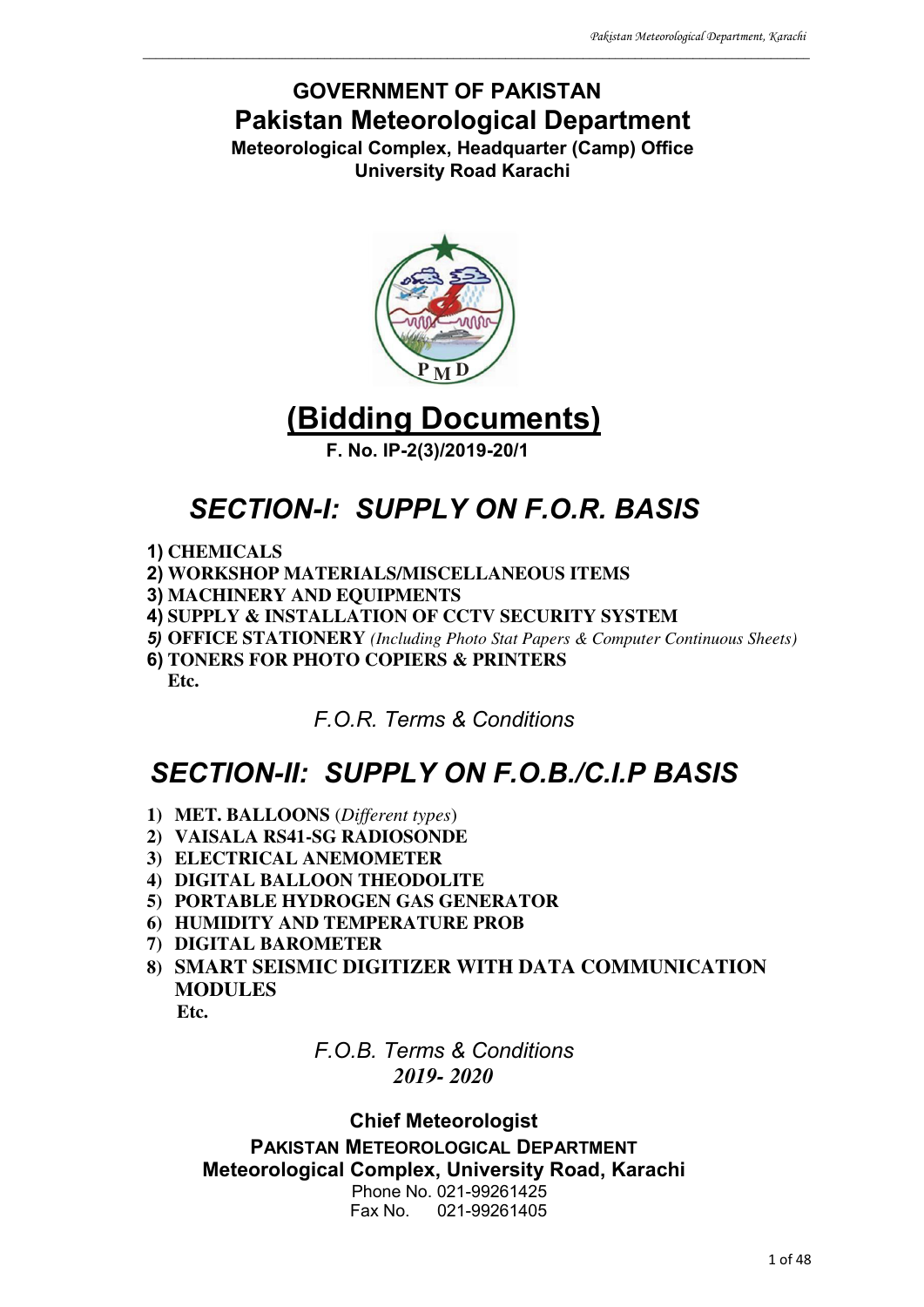# **Tender Notice**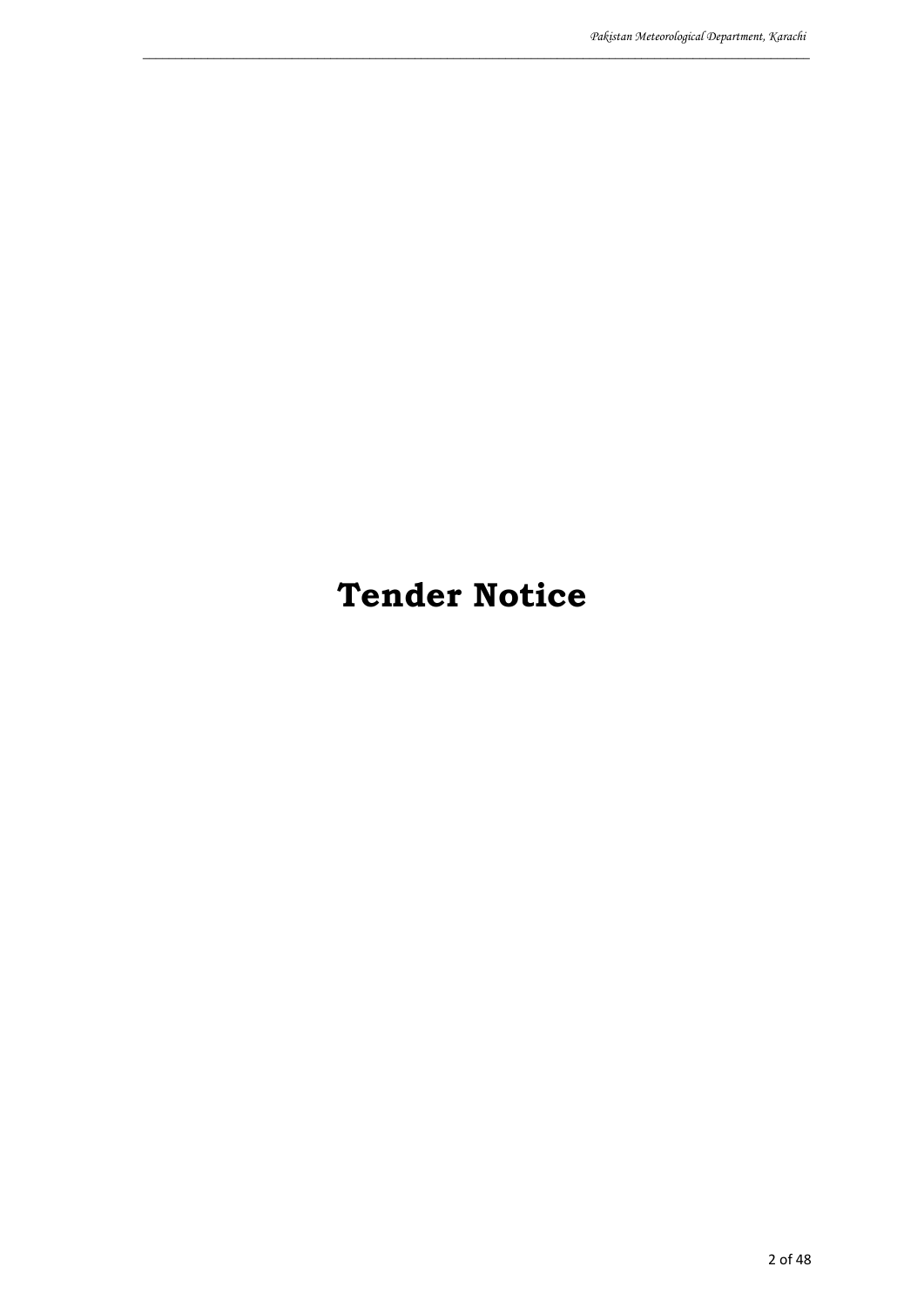#### **TENDER NOTICE NO. 1 (2019-20)**

\_\_\_\_\_\_\_\_\_\_\_\_\_\_\_\_\_\_\_\_\_\_\_\_\_\_\_\_\_\_\_\_\_\_\_\_\_\_\_\_\_\_\_\_\_\_\_\_\_\_\_\_\_\_\_\_\_\_\_\_\_\_\_\_\_\_\_\_\_\_\_\_\_\_\_\_\_\_\_\_\_\_\_\_\_\_\_\_\_\_\_\_\_\_\_\_\_\_\_\_\_\_\_

 Pakistan Meteorological Department, Karachi invites sealed quotations from reputable firms registered with the Sales Tax & Income Tax Departments for supply of following items.

| S. Nos.         | <b>Description of items</b>                                                          | Quantity        | Dates & time            |
|-----------------|--------------------------------------------------------------------------------------|-----------------|-------------------------|
|                 | <b>SECTION-I:</b><br>Items to be purchased on F.O.R. Karachi Basis                   |                 |                         |
| 01              | Caustic Soda in flakes                                                               | 9,000Kgs.       |                         |
| $\overline{02}$ | Ferrosilicon                                                                         | 7,000Kgs.       |                         |
| $\overline{03}$ | <b>Workshop Materials</b>                                                            | Different items |                         |
| 04              | <b>Brass Rods</b>                                                                    | Different types |                         |
| $\overline{05}$ | Oil Paints (ICI) or Equivalent                                                       | Different types |                         |
| 06              | Wood                                                                                 | Different types |                         |
| 07              | Miscellaneous items for carpentry                                                    | Different types | 28-11-2019              |
| 08              | <b>Packing Materials</b>                                                             | Different types |                         |
| 09              | <b>Communication Cables</b>                                                          | Different types | Closing at $11:00$ a.m. |
| 10              | Machinery for Met. Workshop                                                          | Different types |                         |
| 11              | CCTV Security Surveillance system with installation                                  | 01 Set.         | Opening                 |
| 12              | Digital Photocopier Machine                                                          | 01 No.          | at                      |
| 13              | Inverter Airconditioner (2 tons) with installation                                   | 08 Nos.         | $11:30$ a.m.            |
| 14              | Dry Batteries (12V 200AH) Dry, Gel                                                   | 12 Nos.         |                         |
| 15              | Solar System with accessories                                                        | 12 Nos.         |                         |
| 16              | Photostat Papers (Imported, Branded), A4 & Legal Size                                | 620 Reams       |                         |
| 17              | Computer Continuous Sheets (80 Columns)                                              | 200 Boxes       |                         |
| 18              | <b>Office Stationery</b>                                                             | Different types |                         |
| 19              | Toner for different Photocopiers                                                     | Different types |                         |
| 20              | Printer Toner, Cartridges and Ribbons                                                | Different types |                         |
|                 | <b>SECTION-II:</b><br>Items to be purchased on F.O.B or C.I.P basis (By opening L/C) |                 |                         |
| 01              | Met. Balloons (30Gms.)<br>i)                                                         | 12,000 Nos.     |                         |
|                 | ii) Met. Balloons (100Gms.)                                                          | 8,000 Nos.      |                         |
|                 | iii) Met. Balloons (200Gms.)                                                         | 150 Nos.        |                         |
| 02              | Vaisala Radiosonde RS41-SG Transmitters (CIP basis)                                  | 90 Nos.         | 12-12-2019              |
| 03              | i) Electrical Anemometer with Wireless connectivity                                  | 01 Set.         | Closing at $11:00$ a.m. |
|                 | ii) Digital Handheld Anemometer                                                      | 02 Nos.         | Opening                 |
| 04              | Digital Balloon Theodolite TD-4                                                      | 03 Sets.        | at                      |
| 05              | Portable Hydrogen Gas Generator (SPE)                                                | 01 No.          | 11:30 a.m.              |
| 06              | <b>I) Vaisala HUMICAP</b>                                                            | 10 Nos.         |                         |
|                 | Humidity and Temperature Probe HMP155 or Equivalent                                  |                 |                         |
|                 | II) Vaisala Digital Barometer PTB 330 or Equivalent                                  | 10 Nos.         |                         |
|                 | III) Vaisala Combined Wind Sensor (with two wipers)                                  | 04 Nos.         |                         |
|                 | WMS 302 or Equivalent                                                                |                 |                         |
|                 | IV) Vaisala WXT 536 Multi Parameter Weather                                          | 01 No.          |                         |
|                 | Transmeter or Equivalent                                                             |                 |                         |
|                 | V) Vaisala WMT700 Ultra Sonic Sensor or Equivalent                                   | 01 Set.         |                         |
| 07              | Seismic Digitizer with Data Communication module                                     | 05 Sets         |                         |

 **Terms and conditions:** 

1). Separate tender for each item under sealed cover clearly written the name of item on the envelope should be reached this office on or before the above mentioned date up to **11:00** PST & will be opened on the same date at **11:30 PST.**

2). Department reserves the right to accept or reject any items or all tender as per PPRA rules.

- 3). The tender must accompanied with a Pay Order of 2% earnest money including all taxes (refundable) in favour of **Director General, Pakistan Meteorological Service, Karachi.**
- 4). Tender documents (Free of cost) can be downloaded from websites: [www.ppra.org.pk](http://www.ppra.org.pk/) o[r www.pmd.gov.pk](http://www.pmd.gov.pk/)
- 5) China made items must be quoted in Renminbe (RMB) in case of FOB as per Govt. instruction.

 **-- Sd --**

 **(SARFARAZ)**  Chief Meteorologist for Director General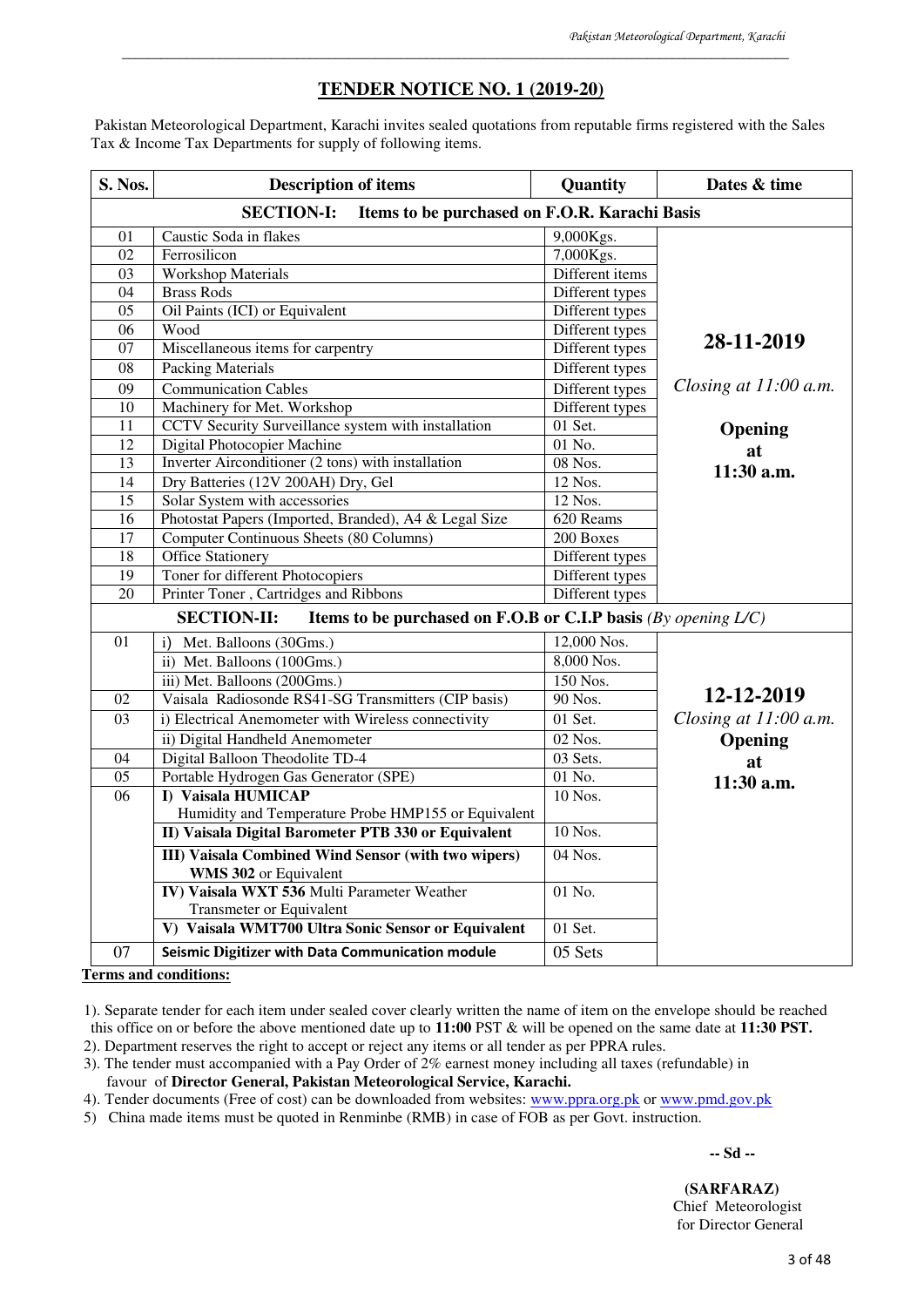Ph.# 021 99261425

# **SECTION-I**

\_\_\_\_\_\_\_\_\_\_\_\_\_\_\_\_\_\_\_\_\_\_\_\_\_\_\_\_\_\_\_\_\_\_\_\_\_\_\_\_\_\_\_\_\_\_\_\_\_\_\_\_\_\_\_\_\_\_\_\_\_\_\_\_\_\_\_\_\_\_\_\_\_\_\_\_\_\_\_\_\_\_\_\_\_\_\_\_\_\_\_\_\_\_\_\_\_\_\_\_\_\_\_

# *FOR SUPPLY ON F.O.R BASIS*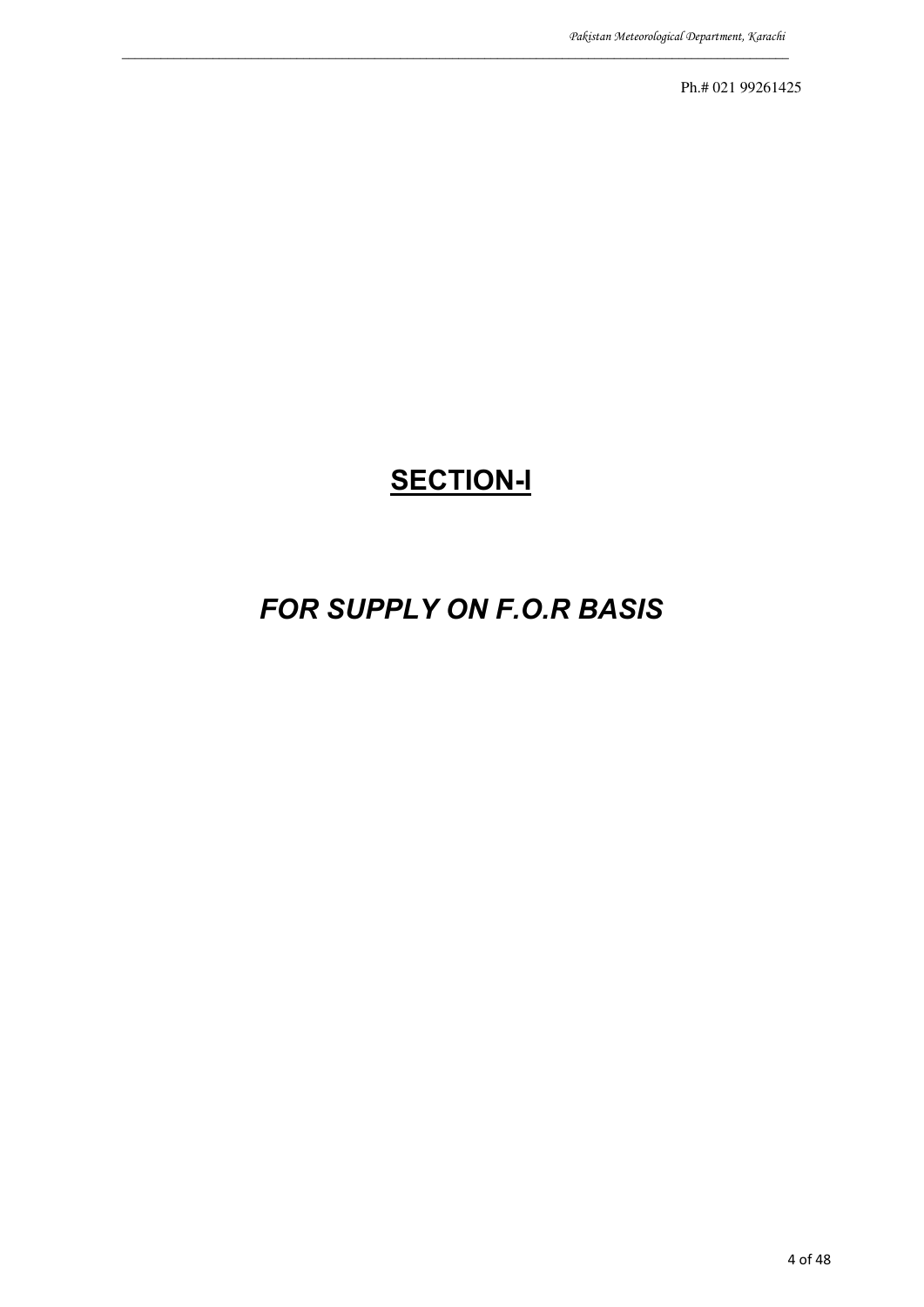### **T/E No. IP-2(3)/C.S/485/2019-20 Due open on 28-11-2019 at 11:30 PST**

### **Item No. 01: SPECIFICATION OF CAUSTIC SODA IN FLAKES.**

| <b>Description of Store</b>                                                                                                                                                   | <b>Quantity</b> |
|-------------------------------------------------------------------------------------------------------------------------------------------------------------------------------|-----------------|
| <b>Caustic Soda</b> in flakes as 94% to 99% purity.                                                                                                                           | 9,000Kgs.       |
| <b>Packing:</b> Packed in metallic drum or Plastic drum containing 25Kgs.<br>(excluding the weight of packing material). Packing must be suitable for Railway transportation. |                 |
| Note: a) 5Kgs. of Caustic Soda is required with quotation (Technical Proposal) for testing purpose.                                                                           |                 |
| b) If, Tax/Duties already paid at the time of import, EXEMPTION CERTIFICATE from FBR<br>must be attached, undertaking from supplier will not be accepted.                     |                 |

\_\_\_\_\_\_\_\_\_\_\_\_\_\_\_\_\_\_\_\_\_\_\_\_\_\_\_\_\_\_\_\_\_\_\_\_\_\_\_\_\_\_\_\_\_\_\_\_\_\_\_\_\_\_\_\_\_\_\_\_\_\_\_\_\_\_\_\_\_\_\_\_\_\_\_\_\_\_\_\_\_\_\_\_\_\_\_\_\_\_\_\_\_\_\_\_\_\_\_\_\_\_\_

## **FORM OF QUOTATION FOR THE SUPPLY OF "CUSTIC SODA".**

### **Item No. 01** File# IP-2(3)/C.S/485/2019-20

| <b>Description of store</b>                                                                                                                                                                                                                                                                                                                                                                          | <b>Unit Price</b><br>with GST<br>(Rs.) | Qty         | <b>Total Price</b><br>with GST<br>(Rs.) |
|------------------------------------------------------------------------------------------------------------------------------------------------------------------------------------------------------------------------------------------------------------------------------------------------------------------------------------------------------------------------------------------------------|----------------------------------------|-------------|-----------------------------------------|
| <b>Caustic Soda</b> in flakes with 94% to 99% purity.<br>Note: Caustic Soda must provide desired Hydrogen<br>Gas pressure on mixing with water and Ferrosilicon<br>this Gas is used to fill in Met. Balloons.<br><b>Packing:</b> Packed in metallic drum or Plastic drum<br>containing 25Kgs. (excluding the weight of packing<br>material). Packing must be suitable for Railway<br>transportation. |                                        | $9,000$ Kgs |                                         |
|                                                                                                                                                                                                                                                                                                                                                                                                      |                                        |             |                                         |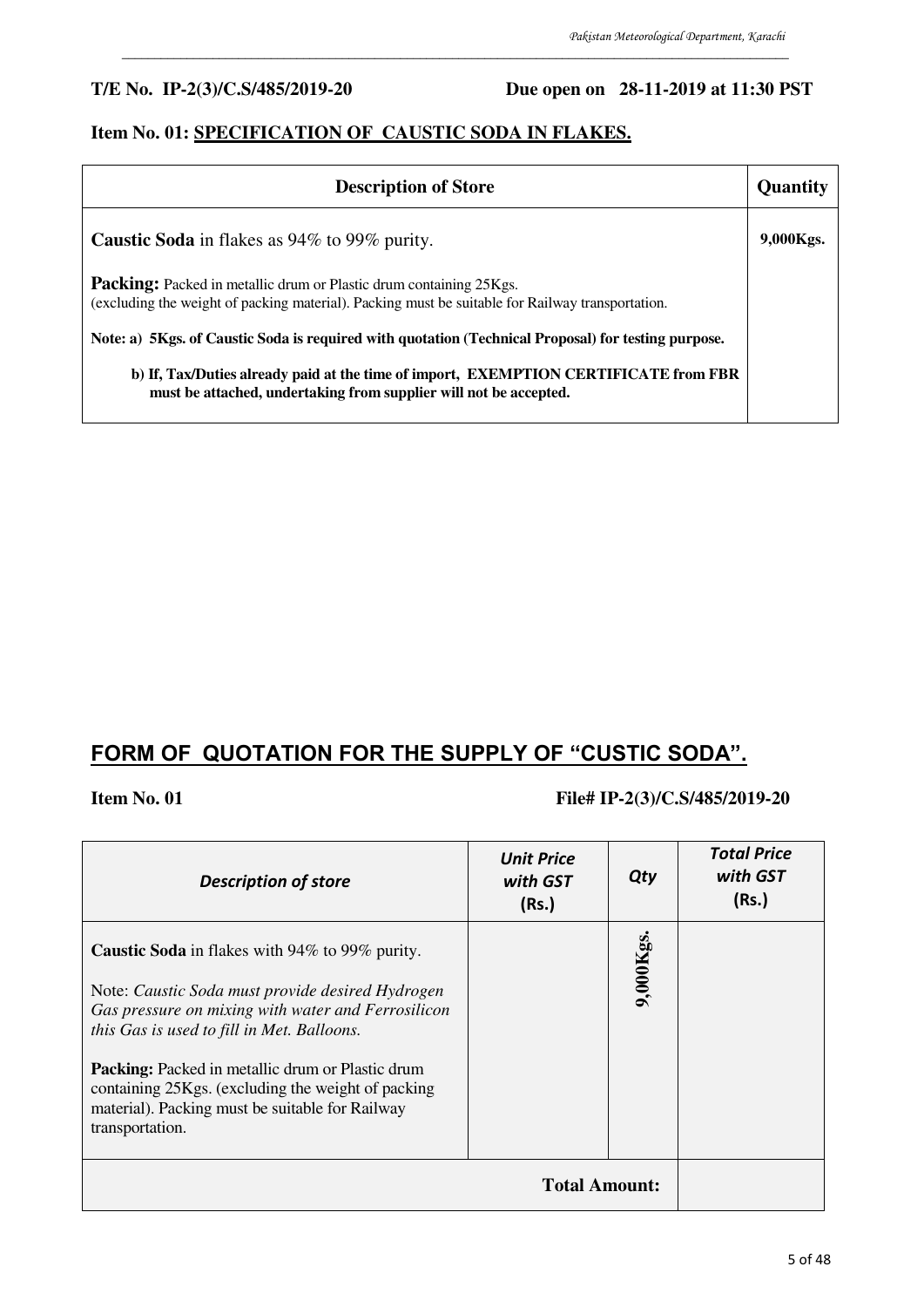#### **T/E No. IP-2(3)/Ferro/486/2019-20 Due open on 28-11-2019 at 11:30 PST**

### Item No. 02: **SPECIFICATION OF FERROSILICON.**

| <b>Description of Stores</b>                                                                                                                                        | Quantity  |
|---------------------------------------------------------------------------------------------------------------------------------------------------------------------|-----------|
| <b>Ferrosilicon</b> Granular form (Silicon content 73% to 75%)                                                                                                      | 7,000Kgs. |
| <b>Size:</b> 0.25mm to 1mm (As per sample)<br><b>Typical Analysis: Standard 75%</b>                                                                                 |           |
| <b>Packing:</b> Must be double packed in plastic bags containing 25Kgs. of ferrosilicon suitable for<br>Railway transportation.                                     |           |
| <b>Note:</b> a) 5Kgs. of Ferrosilicon is required with quotation (Technical Proposal) for testing purpose.                                                          |           |
| b) If, Tax/Duties already paid at the time of import, an <b>EXEMPTION CERTIFICATE</b> from FBR<br>must be attached, undertaking from supplier will not be accepted. |           |

\_\_\_\_\_\_\_\_\_\_\_\_\_\_\_\_\_\_\_\_\_\_\_\_\_\_\_\_\_\_\_\_\_\_\_\_\_\_\_\_\_\_\_\_\_\_\_\_\_\_\_\_\_\_\_\_\_\_\_\_\_\_\_\_\_\_\_\_\_\_\_\_\_\_\_\_\_\_\_\_\_\_\_\_\_\_\_\_\_\_\_\_\_\_\_\_\_\_\_\_\_\_\_

# **FORM OF QUOTATION FOR THE SUPPLY OF "FERROSILICON".**

### **Item No. 02** File# IP-2(3)/Ferro/486/2019-20

| <b>Description of store</b>                                                                                                                                                                                                                                                                                                                                                                                                                              | <b>Unit Price</b><br>with GST<br>(Rs.) | Qty                  | <b>Total Price</b><br>with GST<br>(Rs.) |
|----------------------------------------------------------------------------------------------------------------------------------------------------------------------------------------------------------------------------------------------------------------------------------------------------------------------------------------------------------------------------------------------------------------------------------------------------------|----------------------------------------|----------------------|-----------------------------------------|
| <b>Ferrosilicon Granular form</b><br>(Silicon content 73\% to 75\%)<br><b>Size:</b> 0.25mm to 1mm (As per sample)<br>Typical Analysis: Standard 75%<br><b>Packing:</b> Must be double packed in plastic bags containing 25Kgs.<br>of ferrosilicon suitable for Railway transportation<br><b>Note: Ferrosilicon</b> must provide desired pressure of<br>Hydrogen Gas on mixing with Caustic Soda and<br>water, this Gas is used to fill in Met. Balloons. |                                        | 7,000Kgs             |                                         |
|                                                                                                                                                                                                                                                                                                                                                                                                                                                          |                                        | <b>Total Amount:</b> |                                         |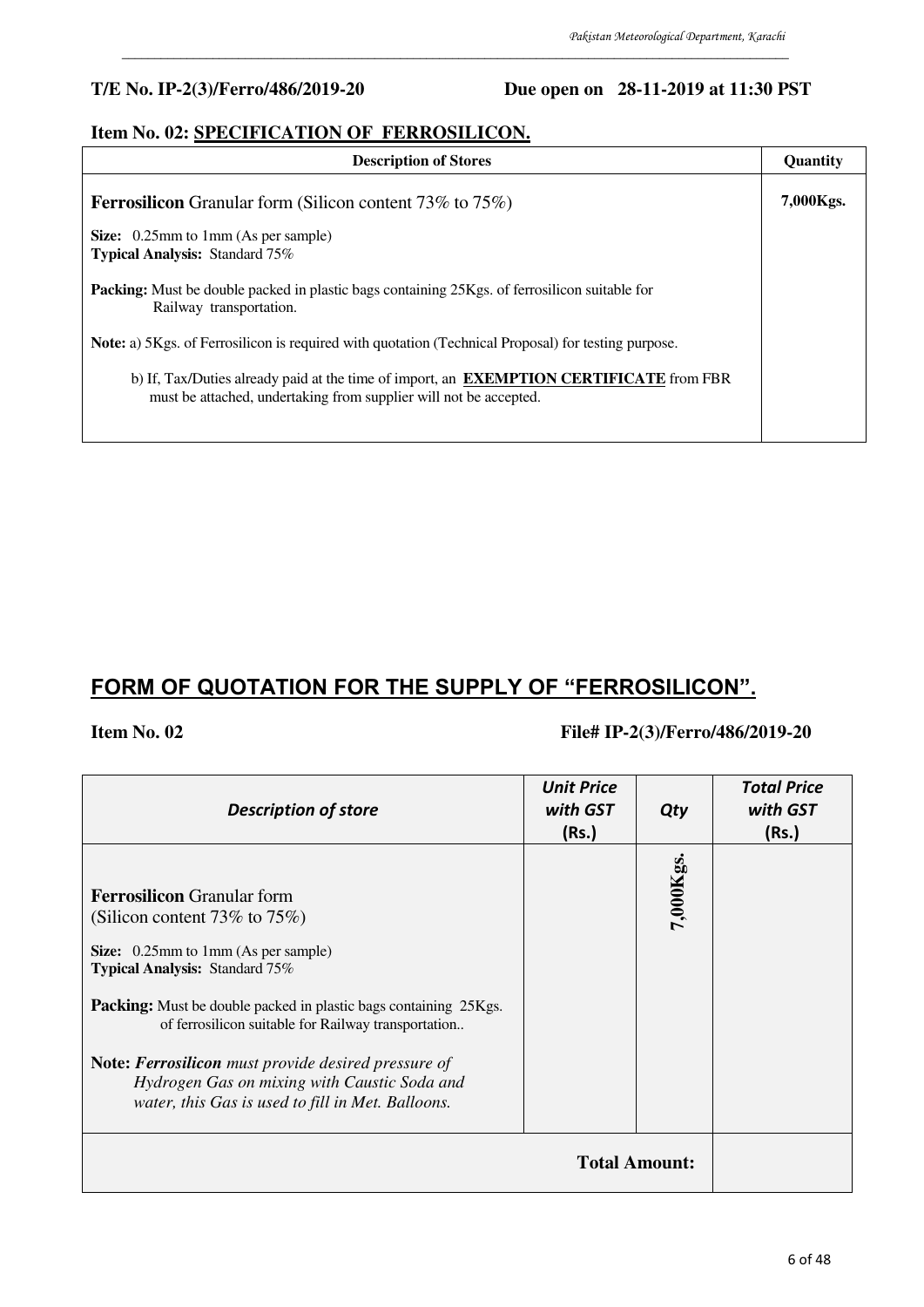#### **T/E No. IP-2(3)/WS Material/487/2019-20 Due open on 28-11-2019 at 11:30 PST**

### **Item No. 03: SPECIFICATION OF WORKSHOP MATERIALS.**

| S.<br>Nos.     | <b>Description of store</b>                                      | Origen   | Quantity  |
|----------------|------------------------------------------------------------------|----------|-----------|
| 1              | Stainless Steel sheet 22 Gauge (No.316) width 4' (Non Magnet)    | Imported | 100Kgs.   |
| 2              | Stainless Steel sheet 24 Gauge (No.316) width 4' (Non Magnet)    | Imported | 200Kgs.   |
| 3              | Stainless Steel sheet 28 Gauge (No.316) width 4' (Non Magnet)    | Imported | 100Kgs.   |
| $\overline{4}$ | Angle Iron (size: $1/4$ " x $1\frac{1}{2}$ " x $1\frac{1}{2}$ ") | Local    | 1000Kgs.  |
| 5              | M.S. Flat Iron $1/4$ " x $1$ "                                   | Local    | 1000 Kg.  |
| 6              | Bearing Precision No.626                                         | Imported | 100 Nos.  |
| 7              | Crystal Plastic sheet 2mm size 4' x 4'                           | Local    | $02$ Nos. |

\_\_\_\_\_\_\_\_\_\_\_\_\_\_\_\_\_\_\_\_\_\_\_\_\_\_\_\_\_\_\_\_\_\_\_\_\_\_\_\_\_\_\_\_\_\_\_\_\_\_\_\_\_\_\_\_\_\_\_\_\_\_\_\_\_\_\_\_\_\_\_\_\_\_\_\_\_\_\_\_\_\_\_\_\_\_\_\_\_\_\_\_\_\_\_\_\_\_\_\_\_\_\_

# **FORM OF QUOTATION FOR THE SUPPLY OF "WORKSHOPMATERIALS".**

#### **Item No. 03 File # IP-2(3)/WS Material/487/2019-20**

| S. No.         | <b>Description of store</b>                                      | <b>Origen</b> | <b>Unit Price</b><br><b>With GST</b><br>(Rs.) | Qty      | <b>Total Price</b><br><b>With GST</b><br>(Rs.) |
|----------------|------------------------------------------------------------------|---------------|-----------------------------------------------|----------|------------------------------------------------|
| $\mathbf{1}$   | Stainless Steel sheet 22 Gauge<br>(No.316) width 4' (Non Magnet) |               |                                               | 100Kgs.  |                                                |
| $\overline{2}$ | Stainless Steel sheet 24 Gauge<br>(No.316) width 4' (Non Magnet) |               |                                               | 200Kgs.  |                                                |
| 3              | Stainless Steel sheet 28 Gauge<br>(No.316) width 4' (Non Magnet) |               |                                               | 100Kgs.  |                                                |
| $\overline{4}$ | Angle Iron (size: $1/4$ " x $1\frac{1}{2}$ " x $1\frac{1}{2}$ ") |               |                                               | 1000Kgs. |                                                |
| 5              | M.S. Flat Iron $1/4$ " x $1$ "                                   |               |                                               | 1000 Kg. |                                                |
| 6              | Bearing Precision No.626                                         |               |                                               | 100 Nos. |                                                |
| $\overline{7}$ | Crystal Plastic sheet 2mm size 4' x 4'                           |               |                                               | 02 Nos.  |                                                |
|                |                                                                  |               |                                               |          |                                                |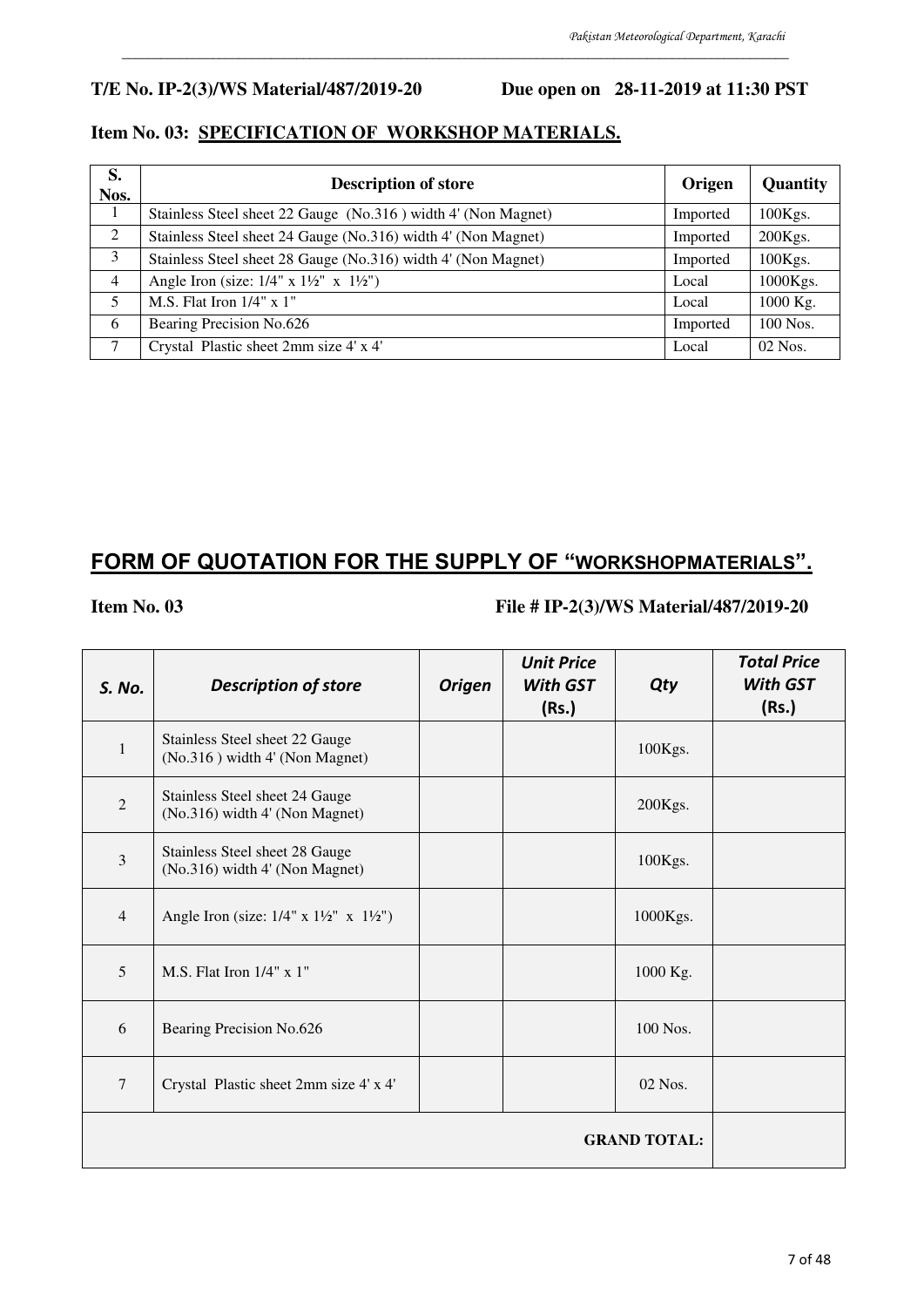### **T/E No. IP-2(3)/Brass Rods/488/2019-20 Due open on 28-11-2019 at 11:30 PST**

| S. No.         | <b>Description of store</b>                          | Origen   | Quantity |
|----------------|------------------------------------------------------|----------|----------|
|                | Brass Round Pipe dia 1/8" Bore 5/8"                  | Imported | 100Kgs.  |
| 2              | Bronze Round Rod dia 1 <sup>1</sup> / <sub>8</sub> " | Imported | 50Kgs.   |
| 3              | Brass Round Rod dia 3/4"                             | Imported | 100Kgs.  |
| $\overline{4}$ | Brass Round Pipe 3/4"                                | Imported | 50Kgs.   |
| 5              | Brass Hexagonal Rod dia 11/4"                        | Imported | 50Kgs.   |
| 6              | Brass Hexagonal Rod dia 1/4"                         | Imported | 50Kgs.   |
| 7              | Brass Hexagonal Rod dia 1/8"                         | Imported | 100Kgs.  |
| 8              | <b>Brass Scrape</b>                                  | Local    | 500Kgs.  |
| 9              | Brass Round Rod dia 3"                               | Imported | 100Kgs.  |
| 10             | Brass Round Rod dia 1/2"                             | Imported | 25Kgs.   |
| 11             | Brass Hexagonal Rod dia 2"                           | Imported | 100Kgs.  |

\_\_\_\_\_\_\_\_\_\_\_\_\_\_\_\_\_\_\_\_\_\_\_\_\_\_\_\_\_\_\_\_\_\_\_\_\_\_\_\_\_\_\_\_\_\_\_\_\_\_\_\_\_\_\_\_\_\_\_\_\_\_\_\_\_\_\_\_\_\_\_\_\_\_\_\_\_\_\_\_\_\_\_\_\_\_\_\_\_\_\_\_\_\_\_\_\_\_\_\_\_\_\_

### **Item No. 04: SPECIFICATION OF BRASS RODS & PIPES .**

# **FORM OF QUOTATION FOR THE SUPPLY OF "BRASS RODS".**

### **Item No. 04 File# IP-2(3)/Brass Rods/488/2019-20**

| S. No.              | <b>Description of store</b>         | <b>Origen</b> | <b>Unit Price</b><br>with GST<br>(Rs.) | Qty.    | <b>Total Price</b><br>with GST<br>(Rs.) |
|---------------------|-------------------------------------|---------------|----------------------------------------|---------|-----------------------------------------|
| $\mathbf{1}$        | Brass Round Pipe dia "/s" Bore 5/8" |               |                                        | 100Kgs. |                                         |
| $\overline{2}$      | Bronze Round Rod dia 1%"            |               |                                        | 50Kgs.  |                                         |
| 3                   | Brass Round Rod dia 3/4"            |               |                                        | 100Kgs. |                                         |
| $\overline{4}$      | Brass Round Pipe 3/4"               |               |                                        | 50Kgs.  |                                         |
| 5                   | Brass Hexagonal Rod dia 11/4"       |               |                                        | 50Kgs.  |                                         |
| 6                   | Brass Hexagonal Rod dia 1/4"        |               |                                        | 50Kgs.  |                                         |
| $\boldsymbol{7}$    | Brass Hexagonal Rod dia 1/8"        |               |                                        | 100Kgs. |                                         |
| $8\phantom{1}$      | <b>Brass Scrape</b>                 |               |                                        | 500Kgs. |                                         |
| $\overline{9}$      | Brass Round Rod Dia 3"              |               |                                        | 100Kgs. |                                         |
| 10                  | Brass Round Rod Dia 1/2"            |               |                                        | 25Kgs.  |                                         |
| 11                  | Brass Hexagonal Rod Dia 2"          |               |                                        | 100Kgs. |                                         |
| <b>GRAND TOTAL:</b> |                                     |               |                                        |         |                                         |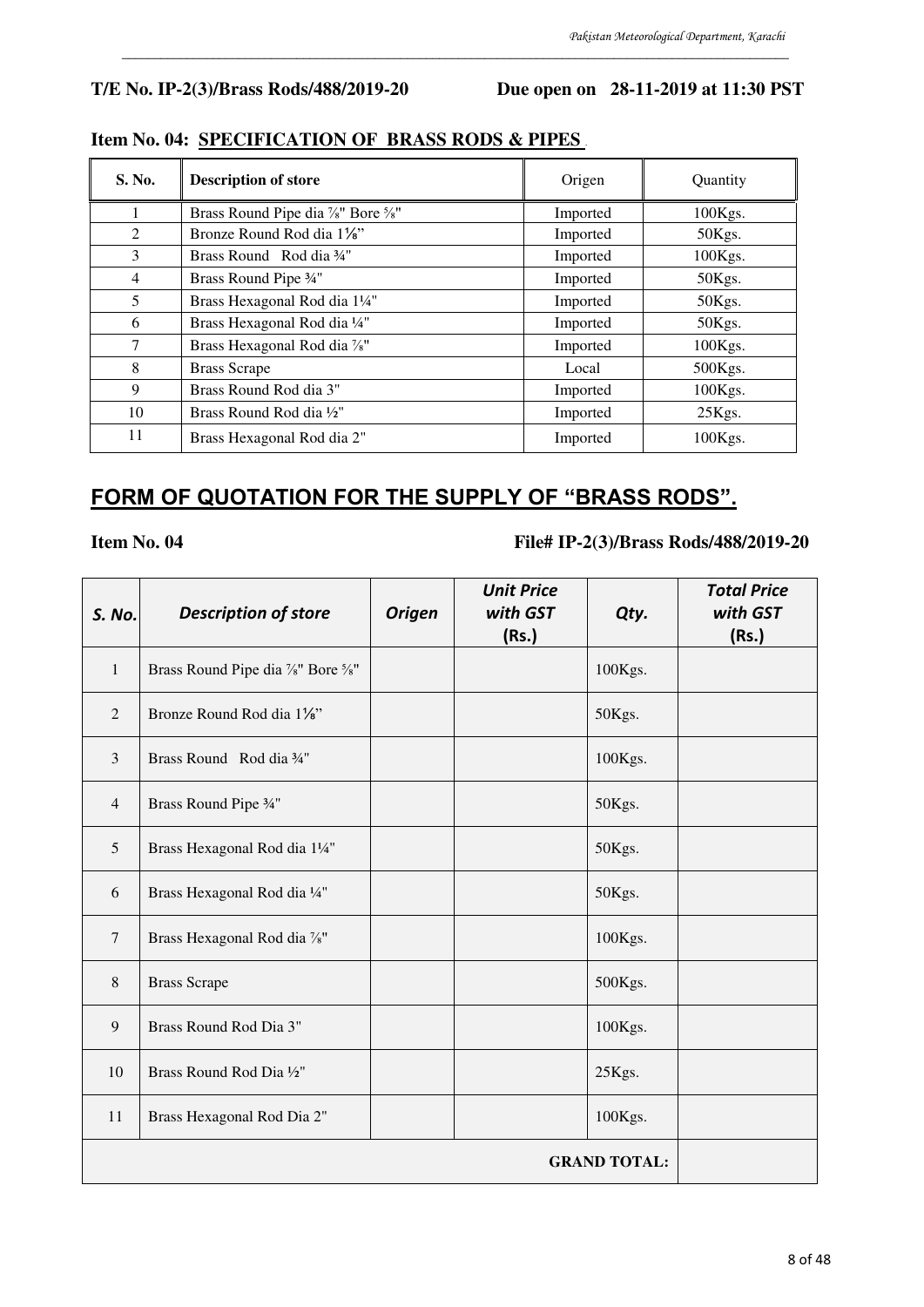### **T/E No. IP-2(3)/Paint/489/2019-20 Due open on 28-11-2019 at 11:30 PST**

### **Item No. 05: SPECIFICATION OF OIL PAINTS.**

| S. Nos. | <b>Description of store</b> | <b>Brand</b> | Quantity    |
|---------|-----------------------------|--------------|-------------|
| 1.      | Gray Metallic Paint         | ICI          | 10 Quarters |
| 2.      | Red Oil Paint               | ICI          | 05 Buckets  |
| 3.      | Golden Brown Paint          | ICI          | 05 Buckets  |
| 4.      | <b>Black Oil Paint</b>      | ICI          | 05 Buckets  |
| 5.      | White Oil Paint             | ICI          | 10 Buckets  |
| 6.      | Kerosene Oil                | Local        | 100 Liters  |
| 7.      | Thinner                     | Local        | 10 Liters   |

\_\_\_\_\_\_\_\_\_\_\_\_\_\_\_\_\_\_\_\_\_\_\_\_\_\_\_\_\_\_\_\_\_\_\_\_\_\_\_\_\_\_\_\_\_\_\_\_\_\_\_\_\_\_\_\_\_\_\_\_\_\_\_\_\_\_\_\_\_\_\_\_\_\_\_\_\_\_\_\_\_\_\_\_\_\_\_\_\_\_\_\_\_\_\_\_\_\_\_\_\_\_\_

# **FORM OF QUOTATION FOR THE SUPPY OF "OIL PAINTS".**

### **Item No. 05 File# IP-2(3)/Paint/489/2019-20**

| S. No.           | <b>Description of store</b> | <b>Brand</b> | <b>Unit Price</b><br>with GST<br>(Rs.) | Qty.               | <b>Total Price</b><br>with GST<br>(Rs.) |
|------------------|-----------------------------|--------------|----------------------------------------|--------------------|-----------------------------------------|
| 1.               | Gray Metallic Paint         |              |                                        | <b>10 Quarters</b> |                                         |
| 2.               | Red Oil Paint               |              |                                        | 05 Buckets         |                                         |
| 3.               | Golden Brown Paint          |              |                                        | 05 Buckets         |                                         |
| $\overline{4}$ . | <b>Black Oil Paint</b>      |              |                                        | 05 Buckets         |                                         |
| 5.               | White Oil Paint             |              |                                        | <b>10 Buckets</b>  |                                         |
| 6.               | Kerosene Oil                |              |                                        | 100 Liters         |                                         |
| 7.               | Thinner                     |              |                                        | 10 Liters          |                                         |
|                  |                             |              |                                        |                    |                                         |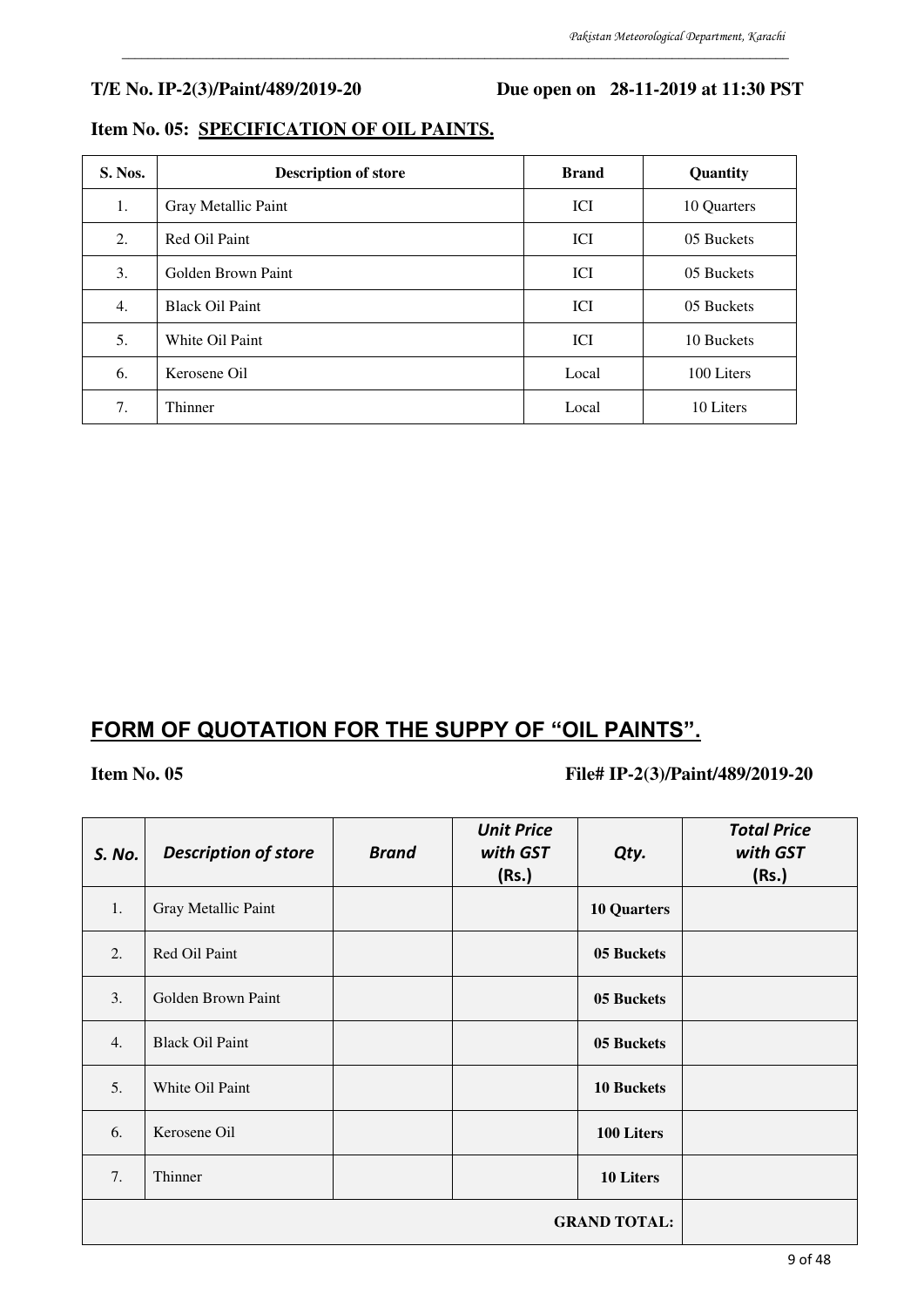### **T/E No. IP-2(3)/Wood/490/2019-20 Due open on 28-11-2019 at 11:30 PST**

| S. Nos.          | <b>Name of Articles</b>                              | <b>Country of origin</b> | Quantity   |
|------------------|------------------------------------------------------|--------------------------|------------|
| 01.              | Partel Wood (Size: $\frac{3}{4}$ " x 12" x 10')      | Local                    | 300 Planks |
| 02.              | Partel Wood (Size: $\frac{1}{2}$ " x 12" x 10")      | Local                    | 300 Planks |
| 03.              | Golden Teck (Size: $\frac{3}{4}$ " x 12" x 10')      | Malaysia/Imported        | 30 Planks  |
| 04.              | Golden Teck Patti (Size: $\frac{1}{2}$ " x 3" x 10") | Malaysia/Imported        | 500 Patti  |
| 0.5 <sub>1</sub> | Golden Teck (Size: $\frac{1}{2}$ " x 1" x 10")       | Malaysia/Imported        | 300 Patti  |
| 06.              | Pen Wood (Size: $1\frac{1}{2}$ " x 4" x 10')         | Local                    | 50Balli    |
| 07.              | Pen Wood (Size: $3'' \times 3'' \times 10'$ )        | Local                    | 30Balli    |

\_\_\_\_\_\_\_\_\_\_\_\_\_\_\_\_\_\_\_\_\_\_\_\_\_\_\_\_\_\_\_\_\_\_\_\_\_\_\_\_\_\_\_\_\_\_\_\_\_\_\_\_\_\_\_\_\_\_\_\_\_\_\_\_\_\_\_\_\_\_\_\_\_\_\_\_\_\_\_\_\_\_\_\_\_\_\_\_\_\_\_\_\_\_\_\_\_\_\_\_\_\_\_

### **Item No. 06: SPECIFICATION OF WOOD (Different types).**

# **FORM OF QUOTATION FOR THE SUPPY OF "WOOD".**

### **Item No. 06 T/E No. IP-2(3)/Wood/490/2019-20**

| S. No.              | <b>Technical Specifications</b>                      | <b>Country of</b><br><b>Origen</b> | <b>Unit Price</b><br>with GST<br>(Rs.) | Qty.       | <b>Total Price</b><br>with GST<br>(Rs.) |
|---------------------|------------------------------------------------------|------------------------------------|----------------------------------------|------------|-----------------------------------------|
| 01.                 | Partel Wood (Size: $\frac{3}{4}$ " x 12" x 10")      |                                    |                                        | 300 Planks |                                         |
| 02.                 | Partel Wood (Size: $\frac{1}{2}$ " x 12" x 10")      |                                    |                                        | 300 Planks |                                         |
| 03.                 | Golden Teck (Size: $\frac{3}{4}$ " x 12" x 10')      |                                    |                                        | 30 Planks  |                                         |
| 04.                 | Golden Teck Patti (Size: $\frac{1}{2}$ " x 3" x 10") |                                    |                                        | 500 Patti  |                                         |
| 05.                 | Golden Teck (Size: $\frac{1}{2}$ " x 1" x 10")       |                                    |                                        | 300 Patti  |                                         |
| 06.                 | Pen Wood (Size: $1\frac{1}{2}$ " x 4" x 10")         |                                    |                                        | 50Balli    |                                         |
| 07.                 | Pen Wood (Size: $3'' \times 3'' \times 10'$ )        |                                    |                                        | 30Balli    |                                         |
| <b>GRAND TOTAL:</b> |                                                      |                                    |                                        |            |                                         |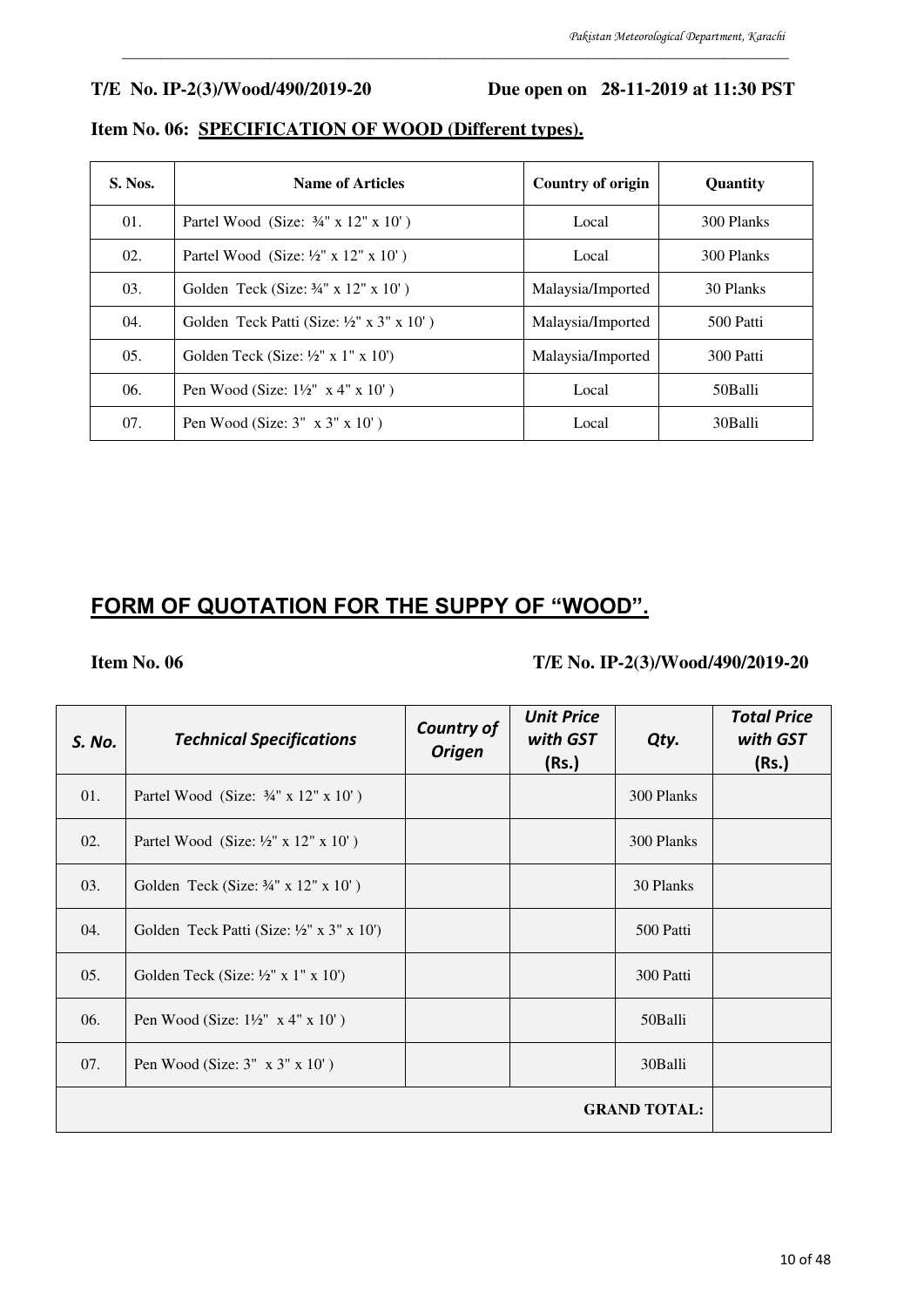### **T/E No. IP-2(3)/Mis. Items\_MWS/491/2019-20 Due open on 28-11-2019 at 11:30 PST**

| Item No. 07. SPECIFICATION OF MISCELLANEOUS ITEMS FOR MET. |
|------------------------------------------------------------|
| WORKSHOP.                                                  |

\_\_\_\_\_\_\_\_\_\_\_\_\_\_\_\_\_\_\_\_\_\_\_\_\_\_\_\_\_\_\_\_\_\_\_\_\_\_\_\_\_\_\_\_\_\_\_\_\_\_\_\_\_\_\_\_\_\_\_\_\_\_\_\_\_\_\_\_\_\_\_\_\_\_\_\_\_\_\_\_\_\_\_\_\_\_\_\_\_\_\_\_\_\_\_\_\_\_\_\_\_\_\_

| S. No. | <b>Description of store</b>                                       | Origen   | Quantity    |
|--------|-------------------------------------------------------------------|----------|-------------|
| 1.     | <b>Belgium Powder</b>                                             | Local    | 25Kgs.      |
| 2.     | <b>Plaster Paris</b>                                              | Local    | 20Kgs.      |
| 3.     | Magic Epoxi Steel (Medium Size)                                   | Local    | 36 Packets  |
| 4.     | Magic Depoxi Glue (Medium Size)                                   | Local    | 24 Packets  |
| 5.     | Brass screw 3BA length 3/4 " (As per sample)                      | Local    | 25 Packets  |
| 6.     | Brass screw size 6 BA length 3/4 " (As per sample)                | Local    | 10 Packets  |
| 7.     | Brass screw size 8 BA length 1/4 " (As per sample)                | Local    | 10 Packets  |
| 8.     | Molding Bottle No.16 (as per sample)                              | Imported | 05 Nos.     |
| 9.     | Drill Set $\frac{1}{16}$ to $\frac{11}{2}$                        | Imported | 03 Sets.    |
| 10.    | Tape and Dies Sets 2mm to 25mm                                    | Imported | 02 Sets.    |
| 11.    | Tape and Dies Sets 2mm to 0 BA to 10 BA                           | Imported | 02 Sets.    |
| 12.    | <b>Nails</b><br>Size 3"<br>N <sub>0.12</sub>                      | Local    | 05Kgs.      |
| 13.    | <b>Nails</b><br>Size 21/2"<br>N <sub>0.14</sub>                   | Local    | 10Kgs.      |
| 14.    | <b>Nails</b><br>Size 2"<br>N <sub>0.12</sub>                      | Local    | 05Kgs.      |
| 15.    | <b>Nails</b><br>Size 2"<br>N <sub>0.14</sub>                      | Local    | 10Kgs.      |
| 16.    | <b>Nails</b><br>N <sub>0.14</sub><br>Size $1\frac{1}{2}$ "        | Local    | 10Kgs.      |
| 17.    | <b>Nails</b><br>Size $1\frac{1}{2}$ "<br>N <sub>0.17</sub>        | Local    | 10Kgs.      |
| 18.    | <b>Nails</b><br>Size 1"<br>N <sub>0.17</sub>                      | Local    | 05Kgs.      |
| 19.    | <b>Nails</b><br>Size $\frac{3}{4}$ "<br>N <sub>0.17</sub>         | Local    | 05Kgs.      |
| 20.    | <b>Nails</b><br>Size $1\frac{1}{4}$ "<br>N <sub>0.17</sub>        | Local    | 05Kgs.      |
| 21.    | <b>Nails</b><br>Size $\frac{1}{2}$ "<br>N <sub>0.22</sub>         | Local    | 03Kgs.      |
| 22.    | Size 3"<br><b>Steel Nails</b>                                     | Local    | 02 Packet   |
| 23.    | <b>Steel Nails</b><br>Size 21/2"                                  | Local    | 02 Packet   |
| 24.    | Screw<br>$Size(1\frac{1}{2})$<br>N0.7                             | Local    | 10 Packets  |
| 25.    | Screw<br>Size (1¼") N0.7                                          | Local    | 06 Packets  |
| 26.    | Size (3/4") N0.5<br>Screw                                         | Local    | 10 Packets  |
| 27.    | Size $(\frac{1}{2})$<br>N <sub>0.4</sub><br>Screw                 | Local    | 10 Packets  |
| 28.    | Screw<br>Size 2"<br>N0.8                                          | Local    | 15 Packets  |
| 29.    | Chain<br>(Small Size) 1/4" As per sample                          | Local    | 05Kgs.      |
| 30.    | Nut & Bolt (Round Head black colour) Size 1/4"x 2" 1/2"           | Local    | 03 Packets  |
| 31.    | Nut & Bolt (Round Head black colour) Size1/4" x 11/2"             | Local    | 06 Packets  |
| 32.    | Nut & Bolt (Round Head Black Colour) Size 1/4"x 2" as per sample  | Local    | 06 Packets  |
| 33.    | Nut & Bolt (Round Head Black Colour) Size 1/4" x 3" as per sample | Local    | 03 Packets  |
| 34.    | Glue White (Movilith)                                             | Imported | 10Kgs.      |
| 35.    | Hinges Size 3" As per sample                                      | Local    | 05 Packets  |
| 36.    | Net (G.I.) size 4' x 6'                                           | Local    | 1 No.       |
| 37.    | Hook for S. Screen (i type)                                       | Local    | 05 Packets. |
| 38.    | Ring for Hook 3/4"                                                | Local    | 05 Packets. |

# **Form of Quotation on the next Page.**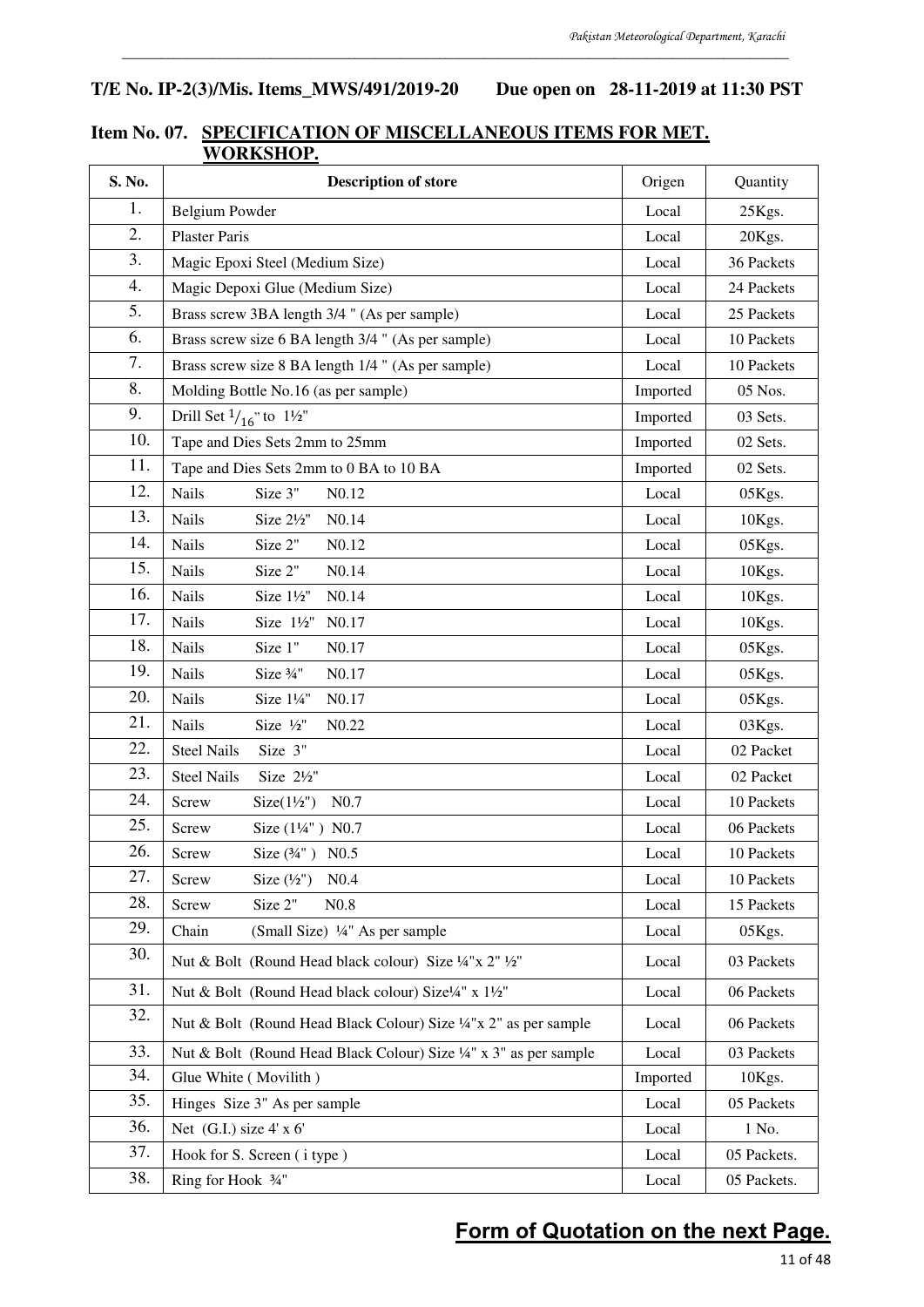# **FORM OF QUOTATION FOR THE SUPPY OF "MISCELLANEOUS WORK SHOP ITEMS".**

\_\_\_\_\_\_\_\_\_\_\_\_\_\_\_\_\_\_\_\_\_\_\_\_\_\_\_\_\_\_\_\_\_\_\_\_\_\_\_\_\_\_\_\_\_\_\_\_\_\_\_\_\_\_\_\_\_\_\_\_\_\_\_\_\_\_\_\_\_\_\_\_\_\_\_\_\_\_\_\_\_\_\_\_\_\_\_\_\_\_\_\_\_\_\_\_\_\_\_\_\_\_\_

#### **Item No. 07 T/E No. IP-2(3)/Mis. Items\_MWS/491/2019-20**

| S. No.              | <b>Technical Specifications</b>                                                                                                       | <b>Unit Price</b><br>with GST<br>(Rs.) | Qty.        | <b>Total Price</b><br>with GST<br>(Rs.) |
|---------------------|---------------------------------------------------------------------------------------------------------------------------------------|----------------------------------------|-------------|-----------------------------------------|
| 1.                  | <b>Belgium Powder</b>                                                                                                                 |                                        | 25Kgs.      |                                         |
| 2.                  | <b>Plaster Paris</b>                                                                                                                  |                                        | 20Kgs.      |                                         |
| 3.                  | Magic Epoxi Steel (Medium Size)                                                                                                       |                                        | 36 Packets  |                                         |
| 4.                  | Magic Depoxi Glue (Medium Size)                                                                                                       |                                        | 24 Packets  |                                         |
| 5.                  | Brass screw size 3 BA length 3/4 " (As per sample)                                                                                    |                                        | 25Packets   |                                         |
| 6.                  | Brass screw size 6 BA length 3/4 " (As per sample)                                                                                    |                                        | 10 Packets  |                                         |
| 7.                  | Brass screw size 8 BA length 1/4 " (As per sample)                                                                                    |                                        | 10 Packets  |                                         |
| 8.                  | Molding Bottle No.16 (as per sample)                                                                                                  |                                        | 05 Nos.     |                                         |
| 9.                  | Drill Set $\frac{1}{46}$ to $\frac{1}{2}$                                                                                             |                                        | 03 Sets.    |                                         |
| 10.                 | Tape and Dies Sets 2mm to 25mm                                                                                                        |                                        | 02 Sets.    |                                         |
| 11.                 | Tape and Dies Sets 2mm to 0 BA to 10 BA                                                                                               |                                        | 02 Sets.    |                                         |
| 12.                 | Size 3"<br><b>Nails</b><br>N <sub>0.12</sub>                                                                                          |                                        | 05Kgs.      |                                         |
| 13.                 | <b>Nails</b><br>Size $2\frac{1}{2}$ "<br>N <sub>0.14</sub>                                                                            |                                        | 10Kgs.      |                                         |
| 14.                 | <b>Nails</b><br>Size 2"<br>N <sub>0.12</sub>                                                                                          |                                        | 05Kgs.      |                                         |
| 15.                 | <b>Nails</b><br>Size 2"<br>N <sub>0.14</sub>                                                                                          |                                        | 10Kgs.      |                                         |
| 16.                 | <b>Nails</b><br>Size 11/2"<br>N <sub>0.14</sub>                                                                                       |                                        | 10Kgs.      |                                         |
| 17.                 | <b>Nails</b><br>Size 11/2" N0.17                                                                                                      |                                        | 10Kgs.      |                                         |
| 18.                 | Size 1"<br><b>Nails</b><br>N <sub>0.17</sub>                                                                                          |                                        | 05Kgs.      |                                         |
| 19.                 | <b>Nails</b><br>Size 3/4"<br>N <sub>0.17</sub>                                                                                        |                                        | 05Kgs.      |                                         |
| 20.                 | <b>Nails</b><br>Size 11/4"<br>N <sub>0.17</sub>                                                                                       |                                        | 05Kgs.      |                                         |
| 21.                 | Size 1/2"<br><b>Nails</b><br>N <sub>0.22</sub>                                                                                        |                                        | 03Kgs.      |                                         |
| 22.                 | <b>Steel Nails</b><br>Size 3"                                                                                                         |                                        | 02 Packet   |                                         |
| 23.                 | <b>Steel Nails</b><br>Size $2\frac{1}{2}$ "                                                                                           |                                        | 02 Packet   |                                         |
| 24.                 | $Size(1\frac{1}{2})$<br>N0.7<br>Screw                                                                                                 |                                        | 10 Packets  |                                         |
| 25.                 | Size (1¼") N0.7<br>Screw                                                                                                              |                                        | 06 Packets  |                                         |
| 26.                 | Size (3/4") N0.5<br>Screw                                                                                                             |                                        | 10 Packets  |                                         |
| 27.                 | Size $(\frac{1}{2})$<br>N <sub>0.4</sub><br>Screw                                                                                     |                                        | 10 Packets  |                                         |
| 28.                 | Size 2"<br>N <sub>0.8</sub><br>Screw                                                                                                  |                                        | 15 Packets  |                                         |
| 29.                 | (Small Size) 1/4" As per sample<br>Chain                                                                                              |                                        | 05Kgs.      |                                         |
| 30.                 | Nut & Bolt (Round Head black colour) Size 1/4"x 2" 1/2"                                                                               |                                        | 03 Packets  |                                         |
| 31.                 | Nut & Bolt (Round Head black colour) Size1/4" x 11/2"                                                                                 |                                        | 06 Packets  |                                         |
| 32.                 | Nut & Bolt (Round Head black colour) Size 1/4"x 2" as per sample<br>Nut & Bolt (Round Head black colour) Size 1/4" x 3" as per sample |                                        | 06 Packets  |                                         |
| 33.                 |                                                                                                                                       |                                        | 03 Packets  |                                         |
| 34.                 | Glue White (Movilith)                                                                                                                 |                                        | 10Kgs.      |                                         |
| 35.                 | Hinges Size 3" As per sample                                                                                                          |                                        | 05 Packets  |                                         |
| 36.                 | Net $(G.I.)$ size $4' \times 6'$                                                                                                      |                                        | 1 No.       |                                         |
| 37.                 | Hook for S. Screen (i type)                                                                                                           |                                        | 05 Packets. |                                         |
| 38.                 | Ring for Hook 3/4"                                                                                                                    |                                        | 05 Packets. |                                         |
| <b>GRAND TOTAL:</b> |                                                                                                                                       |                                        |             |                                         |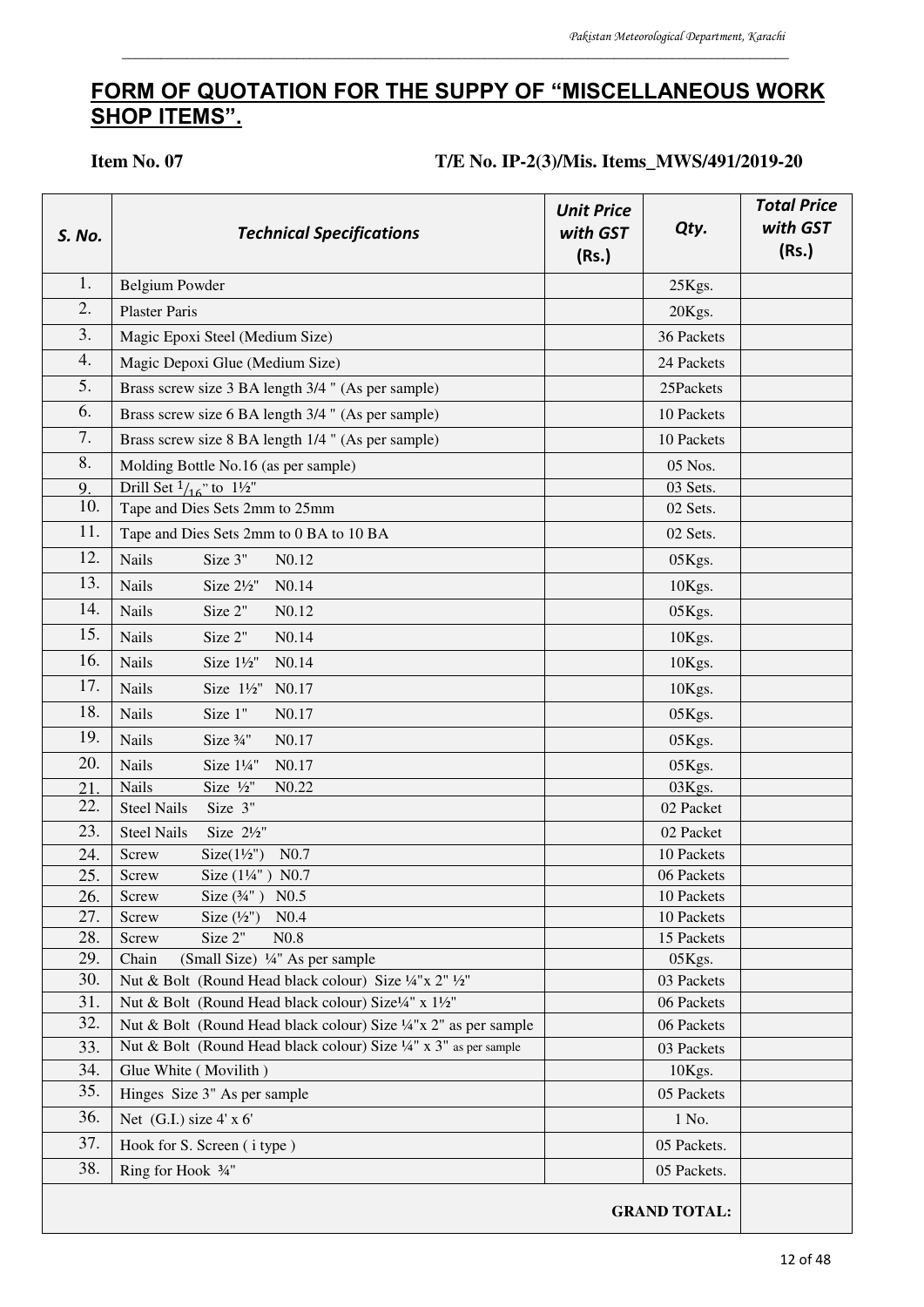## **T/E No. IP-2(3)/Pack. Material/492/2019-20 Due open on 28-11-2019 at 11:30 PST**

| S. No.         | <b>Name of Articles</b>                            | Quantity    |
|----------------|----------------------------------------------------|-------------|
| $\mathbf{1}$   | Sealing Wax (Red), best quality                    | 200Pkts.    |
| $\overline{2}$ | Candle 1" Dia (Good Quality)                       | 50Pkts.     |
| 3              | Gunny Cloth (4 feet to 5 feet Width) brown colour. | 1,000 Yards |
| $\overline{4}$ | Packing Cloth (White colour)                       | 500 Yards   |
| 5              | Match Box (50 Matches/Box) Brand: Hockey           | 50 Boxes    |
| 6              | Thread Thick Brown (ستلی)                          | 12 Bundle   |
| 7              | <b>Thread Thick White</b>                          | 10 Bundle   |
| 8              | Plastic Sheet Roll (Each of 30Kgs.)                | 05 Rolls    |
| 9              | German Glue                                        | 10 Bottles  |
| 10             | i) Tape (Transparent) 2" width                     | 10 Nos.     |
|                | ii) Tape (Transparent) 1½" width                   | 10 Nos.     |
|                | iii) Tape (Transparent) 1" width                   | 10 Nos.     |
| 11             | Tape Brown 2 feet width                            | 50 Nos.     |
| 12             | Plastic Bags/ Gunny Bags (to pack 50Kgs. material) | 100 Nos.    |
| 13             | Binding Tape (Brown) 3" width                      | 30 Nos.     |
| 14             | Packing Machine width 1"                           | 05 Nos.     |
| 15             | <b>Plastic Patti Bundle</b>                        | 05 Nos.     |
| 16             | Needle (small Size for sewing parcels)             | 12 Nos.     |
| 17             | Knife Cutter (Heavy duty)                          | 12 Nos.     |
| 18             | <b>Black Marker</b>                                | 12 Nos.     |
| 19             | Red Marker                                         | 12 Nos.     |

\_\_\_\_\_\_\_\_\_\_\_\_\_\_\_\_\_\_\_\_\_\_\_\_\_\_\_\_\_\_\_\_\_\_\_\_\_\_\_\_\_\_\_\_\_\_\_\_\_\_\_\_\_\_\_\_\_\_\_\_\_\_\_\_\_\_\_\_\_\_\_\_\_\_\_\_\_\_\_\_\_\_\_\_\_\_\_\_\_\_\_\_\_\_\_\_\_\_\_\_\_\_\_

## **QUOTATION FORM ON NEXT PAGE**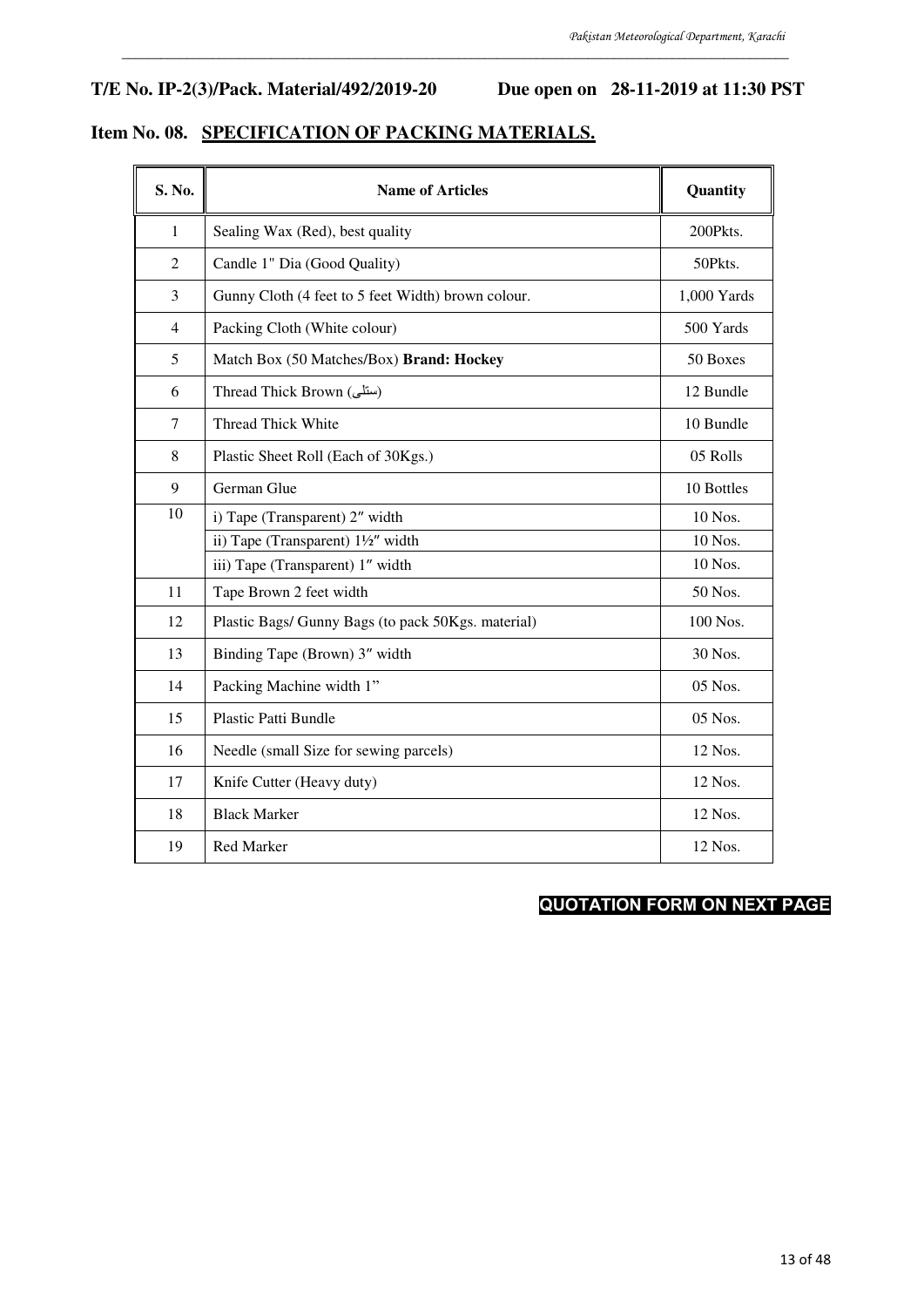# **FORM OF QUOTATION FOR "PACKING MATERIALS".**

\_\_\_\_\_\_\_\_\_\_\_\_\_\_\_\_\_\_\_\_\_\_\_\_\_\_\_\_\_\_\_\_\_\_\_\_\_\_\_\_\_\_\_\_\_\_\_\_\_\_\_\_\_\_\_\_\_\_\_\_\_\_\_\_\_\_\_\_\_\_\_\_\_\_\_\_\_\_\_\_\_\_\_\_\_\_\_\_\_\_\_\_\_\_\_\_\_\_\_\_\_\_\_

## **Item No. 08 T/E No. IP-2(3)/Pack.\_Material/492/2019-20**

| S. No.         | <b>Description of store</b>                           | <b>Unit Price</b><br>with GST<br>(Rs.) | Qty.                | <b>Total Price</b><br>with GST<br>(Rs.) |
|----------------|-------------------------------------------------------|----------------------------------------|---------------------|-----------------------------------------|
| $\mathbf{1}$   | Sealing Wax (Red), best quality                       |                                        | 200Pkts.            |                                         |
| $\overline{c}$ | Candle 1" Dia (Good Quality)                          |                                        | 50Pkts.             |                                         |
| 3              | Gunny Cloth (4 feet to 5 feet Width) brown colour.    |                                        | 1000 Yards          |                                         |
| $\overline{4}$ | Packing Cloth (White colour)                          |                                        | 500 Yards           |                                         |
| 5              | Match Box (50 Matches/Box) Brand: Hockey              |                                        | 50 Boxes            |                                         |
| 6              | Thread Thick Brown (ستلی)                             |                                        | 12 Bundle           |                                         |
| $\tau$         | Thread Thick White                                    |                                        | 10 Bundle           |                                         |
| $8\,$          | Plastic Sheet Roll (Each of 30Kgs.)                   |                                        | 05 Rolls            |                                         |
| $\overline{9}$ | German Glue                                           |                                        | 10 Bottles          |                                         |
| 10             | i) Tape (Transparent) 2" width                        |                                        | 10 Nos.             |                                         |
|                | ii) Tape (Transparent) 11/2" width                    |                                        | 10 Nos.             |                                         |
|                | iii) Tape (Transparent) 1" width                      |                                        | 10 Nos.             |                                         |
| 11             | Tape Brown 2 feet width                               |                                        | 50 Nos.             |                                         |
| 12             | Plastic Bags/ Gunny Bags (to pack 50Kgs.<br>material) |                                        | 100 Nos.            |                                         |
| 13             | Binding Tape (Brown) 3" width                         |                                        | 30 Nos.             |                                         |
| 14             | Packing Machine width 1"                              |                                        | 05 Nos.             |                                         |
| 15             | Plastic Patti Bundle                                  |                                        | 05 Nos.             |                                         |
| 16             | Needle (small Size for sewing parcels)                |                                        | 12 Nos.             |                                         |
| 17             | Knife Cutter (Heavy duty)                             |                                        | 12 Nos.             |                                         |
| 18             | <b>Black Marker</b>                                   |                                        | 12 Nos.             |                                         |
| 19             | Red Marker                                            |                                        | 12 Nos.             |                                         |
|                |                                                       |                                        | <b>GRAND TOTAL:</b> |                                         |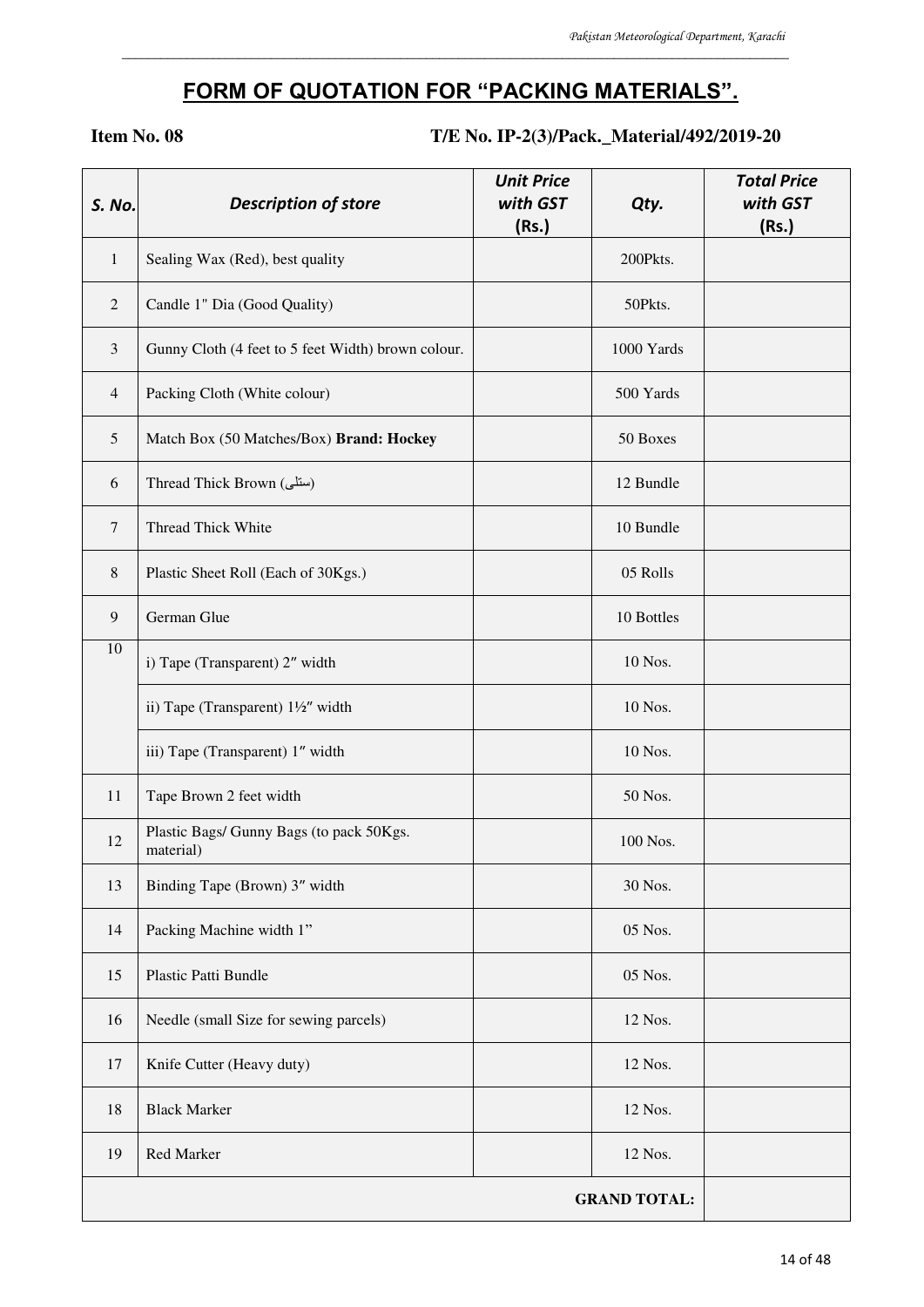### **T/E No. IP-2(3)/Comm. Cable/493/2019-20 Due open on 28-11-2019 at 11:30 PST**

|  | Item No. 09. SPECIFICATION OF COMMUNICATION CABLE. |  |
|--|----------------------------------------------------|--|
|--|----------------------------------------------------|--|

| S. No. | <b>Name of Articles</b>                         | Origin         | Quantity                        |
|--------|-------------------------------------------------|----------------|---------------------------------|
| 01     | Communication Cable (20 Pairs) As per sample    | Imported/Local | 500 Meters                      |
| 02     | Communication Cable (7 Pairs) As per sample     | Imported/Local | 1,000 Meters                    |
| 03     | Electric Wire 7/29 Pakistan Cable or Equivalent | Local          | 4 Rolls<br>(Each of 90 meters)  |
| 04     | D. C. Wire for Solar System                     | Local          | 4 Rolls<br>(Each of 90 meters)  |
| 0.5    | Ethernet Cable CAT 6<br>Schneider / Baylan      | Imported/Local | 2 Rolls<br>(Each of 300 meters) |

\_\_\_\_\_\_\_\_\_\_\_\_\_\_\_\_\_\_\_\_\_\_\_\_\_\_\_\_\_\_\_\_\_\_\_\_\_\_\_\_\_\_\_\_\_\_\_\_\_\_\_\_\_\_\_\_\_\_\_\_\_\_\_\_\_\_\_\_\_\_\_\_\_\_\_\_\_\_\_\_\_\_\_\_\_\_\_\_\_\_\_\_\_\_\_\_\_\_\_\_\_\_\_

# **FORM OF QUOTATION FOR THE SUPPY OF "COMMUNICATION CABLE".**

**Item No. 09 T/E No. IP-2(3)/Comm. Cable/493/2019-20** 

| S. No.              | <b>Description of store</b>                        | <b>Origen</b>  | <b>Unit Price</b><br>with GST<br>(Rs.) | Qty.                            | <b>Total Price</b><br>with GST<br>(Rs.) |
|---------------------|----------------------------------------------------|----------------|----------------------------------------|---------------------------------|-----------------------------------------|
| 01                  | Communication Cable (20 Pairs)<br>As per sample    | Imported/Local |                                        | 500 Meters                      |                                         |
| 02                  | Communication Cable (7 Pairs)<br>As per sample     | Imported/Local |                                        | 1,000 Meters                    |                                         |
| 03                  | Electric Wire 7/29 Pakistan<br>Cable or Equivalent | Local          |                                        | 4 Rolls<br>(Each of 90 meters)  |                                         |
| 04                  | D. C. Wire for Solar System                        | Local          |                                        | 4 Rolls<br>(Each of 90 meters)  |                                         |
| 05                  | Ethernet Cable CAT 6<br>Schneider / Baylan         | Imported/Local |                                        | 2 Rolls<br>(Each of 300 meters) |                                         |
| <b>GRAND TOTAL:</b> |                                                    |                |                                        |                                 |                                         |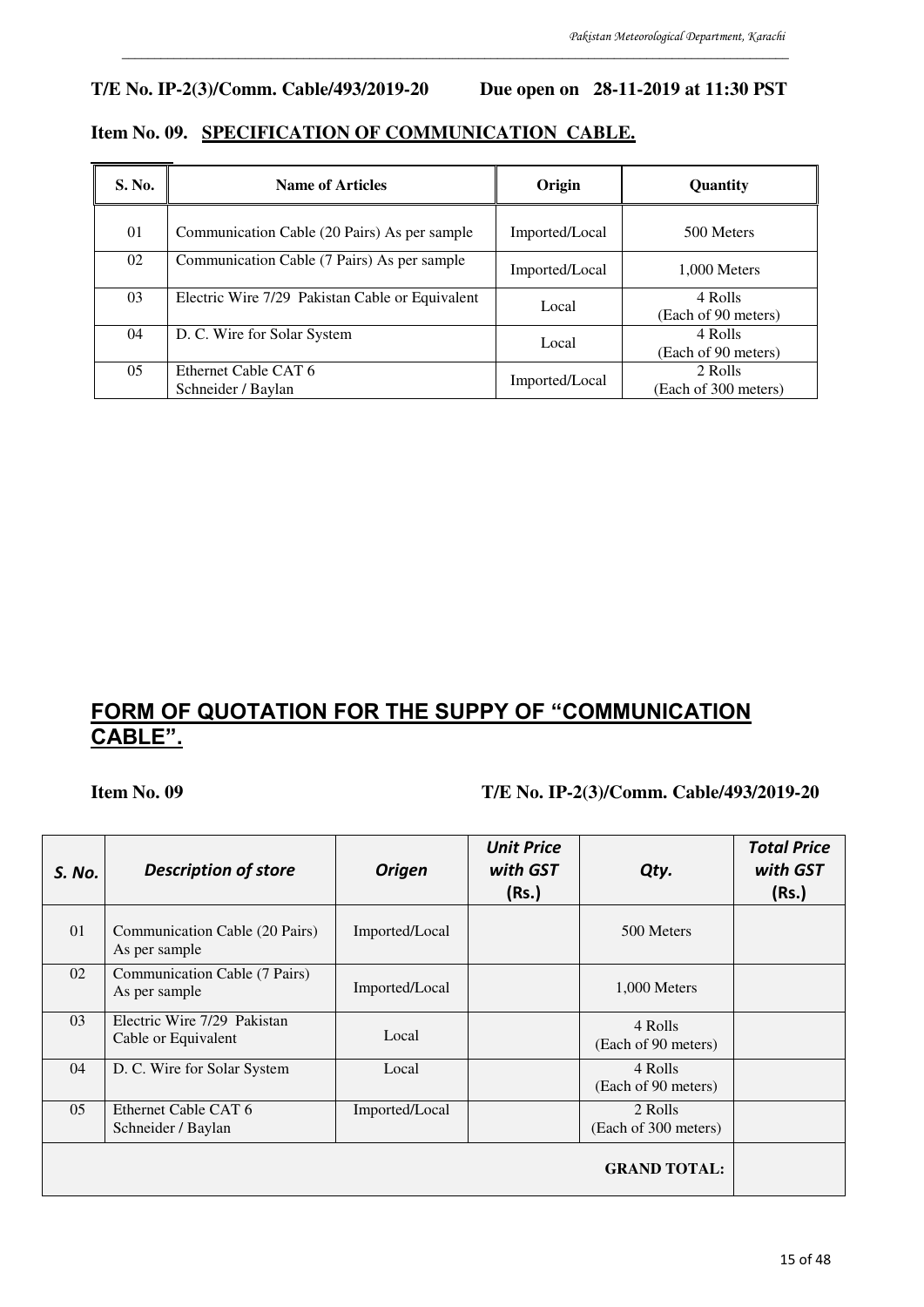#### **T/E No. IP-2(3)/Machinery/494/2019-20 Due open on 28-11-2019 at 11:30 PST**

### **Item No. 10: SPECIFICATION OF MACHINERY REQUIRED FOR MET. WORKSHOP.**

| S. No. | Description of Stores                                                                                                                              |  | Quantity |
|--------|----------------------------------------------------------------------------------------------------------------------------------------------------|--|----------|
| 01     | Roller Machine 2 feet as per sample (F. J. Edward Limited)                                                                                         |  | $01$ No. |
| 02     | Sheet Bending Machine 2 feet.                                                                                                                      |  | 01 No.   |
| 03     | Alpha bate Engraving Machine with motor & complete accessories                                                                                     |  | 01 No.   |
| 04     | Spot Welding Machine 25 KVA (18-24 Gauge)                                                                                                          |  | 01 No.   |
| 05     | cal/Imported<br>Victor or fine Lathe Machine Size 5feet spender Bore 3" - 4" Through<br>Chuck 6", Dock Chuck 12", Electric Motor 3HP Siemens ready |  | 01 No.   |
| 06     | Buff Machine 1 HP Single Phase                                                                                                                     |  | 01 No.   |
| 07     | Sheet Roller Machine 4ft Shaft dia 2½" with complete accessories                                                                                   |  | 01 No.   |
| 08     | Gola Machine die size 1/8" to 1" with complete accessories                                                                                         |  | 01 No.   |
| 09     | Electric Hand Planner for Wooden Works                                                                                                             |  | 01 No.   |
| 10     | <b>Inverter Electric Welding Machine</b>                                                                                                           |  | 01 No.   |
| 11     | Table Hydraulic Gear drill Machine                                                                                                                 |  | $01$ No. |

\_\_\_\_\_\_\_\_\_\_\_\_\_\_\_\_\_\_\_\_\_\_\_\_\_\_\_\_\_\_\_\_\_\_\_\_\_\_\_\_\_\_\_\_\_\_\_\_\_\_\_\_\_\_\_\_\_\_\_\_\_\_\_\_\_\_\_\_\_\_\_\_\_\_\_\_\_\_\_\_\_\_\_\_\_\_\_\_\_\_\_\_\_\_\_\_\_\_\_\_\_\_\_

# **FORM OF QUOTATION FOR THE SUPPY OF "MACHINERY FOR MET. WORKSHOP".**

### **Item No. 10 T/E No. IP-2(3)/Machinery/494/2019-20**

| S. No.         | <b>Description of store</b>                                                                                                            | <b>Origen</b> | <b>Unit Price</b><br>with GST<br>(Rs.) | Qty.                | <b>Total Price</b><br>with GST<br>(Rs.) |
|----------------|----------------------------------------------------------------------------------------------------------------------------------------|---------------|----------------------------------------|---------------------|-----------------------------------------|
| 01             | Roller Machine 2 feet as per sample (F. J.<br><b>Edward Limited</b> )                                                                  |               |                                        | $01$ No.            |                                         |
| 02             | Sheet Bending Machine 2 feet.                                                                                                          |               |                                        | $01$ No.            |                                         |
| 0 <sub>3</sub> | Alpha bate Engraving Machine with motor $\&$<br>complete accessories                                                                   |               |                                        | $01$ No.            |                                         |
| 04             | Spot Welding Machine 25 KVA (18-24<br>Gauge)                                                                                           |               |                                        | $01$ No.            |                                         |
| 0.5            | Victor or fine Lathe Machine Size 5feet<br>spender Bore 3"-4" Through Chuck 6", Dock<br>Chuck 12", Electric Motor 3HP Siemens<br>ready |               |                                        | $01$ No.            |                                         |
| 06             | Buff Machine 1 HP Single Phase                                                                                                         |               |                                        | $01$ No.            |                                         |
| 07             | Sheet Roller Machine 4ft Shaft dia 2½" with<br>complete accessories                                                                    |               |                                        | $01$ No.            |                                         |
| 08             | Gola Machine die size 1/8" to 1" with complete<br>accessories                                                                          |               |                                        | $01$ No.            |                                         |
| 09             | Electric Hand Planner for Wooden Works                                                                                                 |               |                                        | $01$ No.            |                                         |
| 10             | Inverter Electric Welding Machine                                                                                                      |               |                                        | $01$ No.            |                                         |
| 11             | Table Hydraulic Gear drill Machine                                                                                                     |               |                                        | $01$ No.            |                                         |
|                |                                                                                                                                        |               |                                        | <b>GRAND TOTAL:</b> |                                         |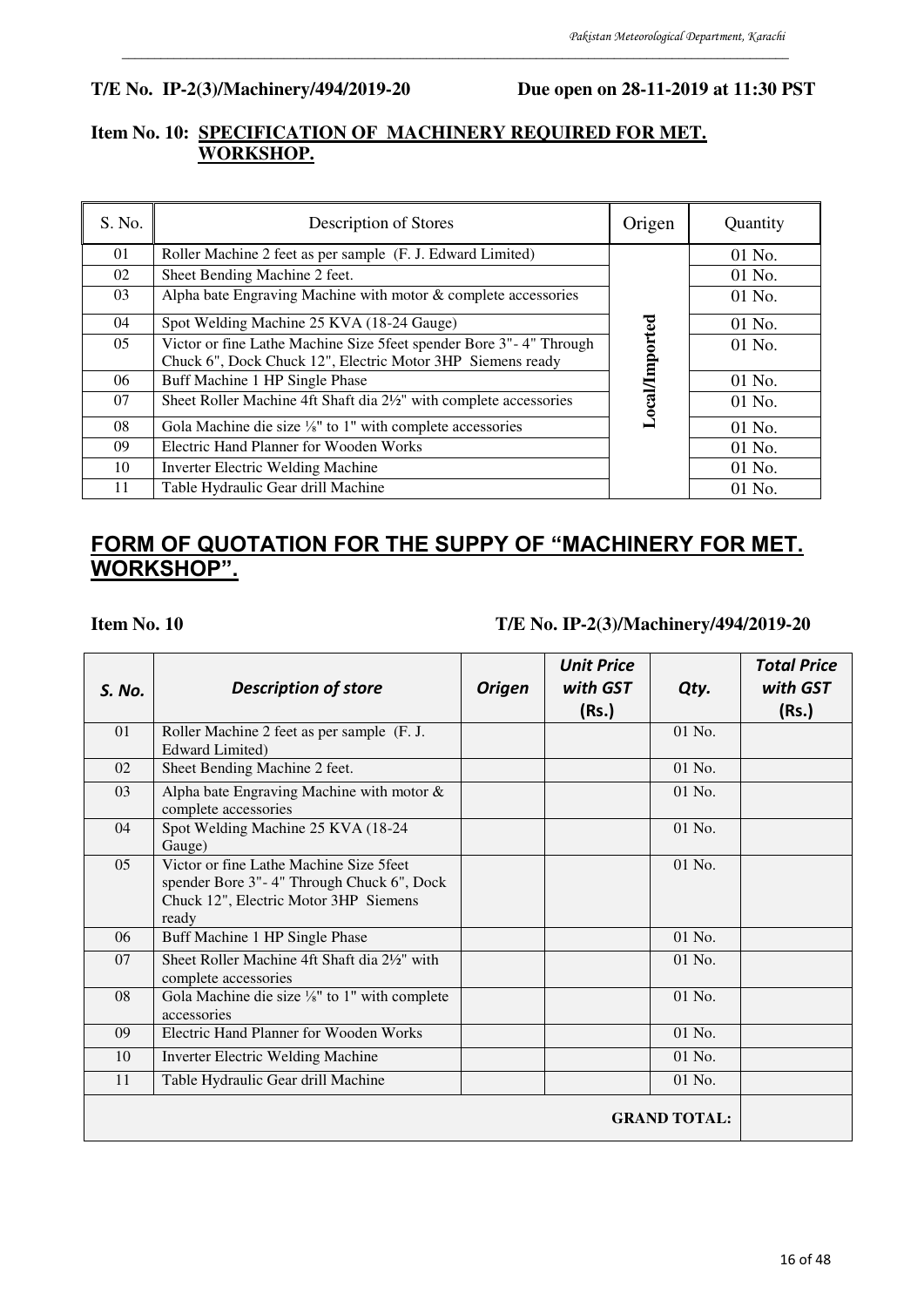### **T/E No. IP-2(3)/CCTV SYS./495/2019-20 Due open on 28-11-2019 at 11:30 PST**

### **Item No. 11: SPECIFICATION OF CCTV SECURITY SYSTEM WITH INSTALLATION.**

|                | Supply & Installation of CCTV SECURITY SYSTEM (with all the accessories) for the<br>security of Met. Complex building, Institute of Meteorology and Geo Physics, Met. Workshop,<br>Central Meteorological Stores, Karachi. A suitable Warranty/ Guarantee of the instruments<br>and installed system must be mentioned in the quotation.                                                                                                                                                                            | <b>Complete</b><br><b>System with</b><br>installation. |
|----------------|---------------------------------------------------------------------------------------------------------------------------------------------------------------------------------------------------------------------------------------------------------------------------------------------------------------------------------------------------------------------------------------------------------------------------------------------------------------------------------------------------------------------|--------------------------------------------------------|
| S. No.         | <b>Description of store</b>                                                                                                                                                                                                                                                                                                                                                                                                                                                                                         | Quantity                                               |
| 01             | 2MP IR Bullet Camera, Up to 1920 X 1080@30fps, S+265, H.265, H.264<br>HP/MP/BP, S+H.264 HP/MP/BP, M-JPEG, Min. Illumination Color:0.05<br>Lux, B/W: 0.01Lux, 0 Lux with IR, Smart IR, IR Range: 30m, Operating<br>Conditions-35 (IR ON), 0~95% RHG, POE, IP67.<br><b>Brand: TIANDY, HYUNDAI or Equivalent</b>                                                                                                                                                                                                       | 10 Nos.                                                |
| 02             | 2MP Straight IR Bullet Camera, Up to 1920 X 1080@30fps. Cable Free<br>Design. H.264/M-JPEG Codec. Min. Illumination Color:0.5 Lux, B/W: 0.025Lux,0 Lux<br>with IR, Smart IR, IR Range: 25m. VCA Tripwire/ Perimeter. Interface Micro SD Card<br>Slot, up to 128GB, Reset Button.TVS 6000 V, Lightning/Surge Protection: (Power<br>2000V, RJ45 1000V), IP67. Operating Conditions - 35°C~60°C (IR OFF) /-35°C~40°C<br>(IRON), 0~95% RHG. Case Material Metal. CE, FCC<br><b>Brand: TIANDY, HYUNDAI or Equivalent</b> | 6 Nos.                                                 |
| 03             | PTZ Camera. 1/2.8" Sony Starlight sensor, 960P@25/30fps<br>IR distance 150 meters: Speed 0.05°~400°/s, SDHC Card (64GB)<br>TVS 6000V protection: IP66 Waterproof<br>Alarm 1/1, Audio 1/1, Micro-SD, Low Illumination: 0.002Lux<br>20xOptical /16x Digital<br><b>Brand: TIANDY, HYUNDAI or Equivalent</b>                                                                                                                                                                                                            | 3 Nos.                                                 |
| 04             | 20 Channel H. 265 Standard NVR<br>20ch 4K/6MP/5MP/4MP/3MP/1080P/720P/4CIF IP Camera Input: 1ch 4K/6MP/<br>5MP/4MP, 2ch 3MP, 4ch 1080P, 5ch 720P/4CIF Real time Display<br>:1ch4K/6MP/5MP/4MP, 2ch 3MP, 8ch 1080P/720/4CIF Sync playback : Support 1VA<br>function, 1SATA, 1 HDMI & VGA, 2Bus.<br><b>Brand: TIANDY, HYUNDAI or Equivalent</b>                                                                                                                                                                        | 1 No.                                                  |
| 0 <sub>5</sub> | 6.0 TB Surveillance H.D.D Brand: SEAGATE or Equivalent                                                                                                                                                                                                                                                                                                                                                                                                                                                              | 2 Nos.                                                 |
| 06             | Supply of Power Supply & RJ45 Connectors with Boxes                                                                                                                                                                                                                                                                                                                                                                                                                                                                 | 16 Nos.                                                |
| 07             | Providing & Laying of Network Cable, Rack for NVR, Switches & Installation<br>Charges (12,000 Feet) Brand: PONY or Equivalent                                                                                                                                                                                                                                                                                                                                                                                       | 1 Job.                                                 |
| 08             | Providing & Laying of Fiber optic 6 Core Cable (5000 Feet)<br>Brand: PONY or Equivalent                                                                                                                                                                                                                                                                                                                                                                                                                             | 1 Job.                                                 |
| 09             | Providing & Laying of Power Cable (3500 Feet)<br>Brand: PONY or Equivalent                                                                                                                                                                                                                                                                                                                                                                                                                                          | 1 Job.                                                 |
| 10             | Supply of Media Convertor Brand: PROLENS or Equivalent                                                                                                                                                                                                                                                                                                                                                                                                                                                              | $\overline{3}$ Pairs                                   |
| 11             | <b>Splicing Charges</b>                                                                                                                                                                                                                                                                                                                                                                                                                                                                                             | 1 Job                                                  |
| 12             | Civil Work which include soft & Hard digging (Approx 3500 Ft)                                                                                                                                                                                                                                                                                                                                                                                                                                                       | 1 Job                                                  |
| 13             | Supply of 32" LED Brand: SAMSUNG / ECOSTAR or Equivalent                                                                                                                                                                                                                                                                                                                                                                                                                                                            | 2 Nos.                                                 |
| 14             | Supply of 20ft Pole                                                                                                                                                                                                                                                                                                                                                                                                                                                                                                 | 3 Nos.                                                 |
| 15             | Supply of HDMI (5 Meter)                                                                                                                                                                                                                                                                                                                                                                                                                                                                                            | 1 No.                                                  |
| 16             | Supply of Wireless Mouse                                                                                                                                                                                                                                                                                                                                                                                                                                                                                            | 1 No.                                                  |
| 17             | Supply of PDU                                                                                                                                                                                                                                                                                                                                                                                                                                                                                                       | 1 No.                                                  |
| 18             | Supply of 42U Rack                                                                                                                                                                                                                                                                                                                                                                                                                                                                                                  | 1 No.                                                  |
| 19             | Supply of 1.5 Ton AC                                                                                                                                                                                                                                                                                                                                                                                                                                                                                                | 1 No.                                                  |
| 20             | Supply of 3KVA Online UPS with Batteries                                                                                                                                                                                                                                                                                                                                                                                                                                                                            | 1 No.                                                  |
| 21             | Brand: Emerson or Equivalent<br>Installation, Commissioning & Programming Charges                                                                                                                                                                                                                                                                                                                                                                                                                                   | 1 Job                                                  |
| 22             | AMC for 2 years After Warranty                                                                                                                                                                                                                                                                                                                                                                                                                                                                                      | 24 Nos.                                                |
|                | <b>FORM OF QUOTATION ON THE NEXT PAGE.</b>                                                                                                                                                                                                                                                                                                                                                                                                                                                                          |                                                        |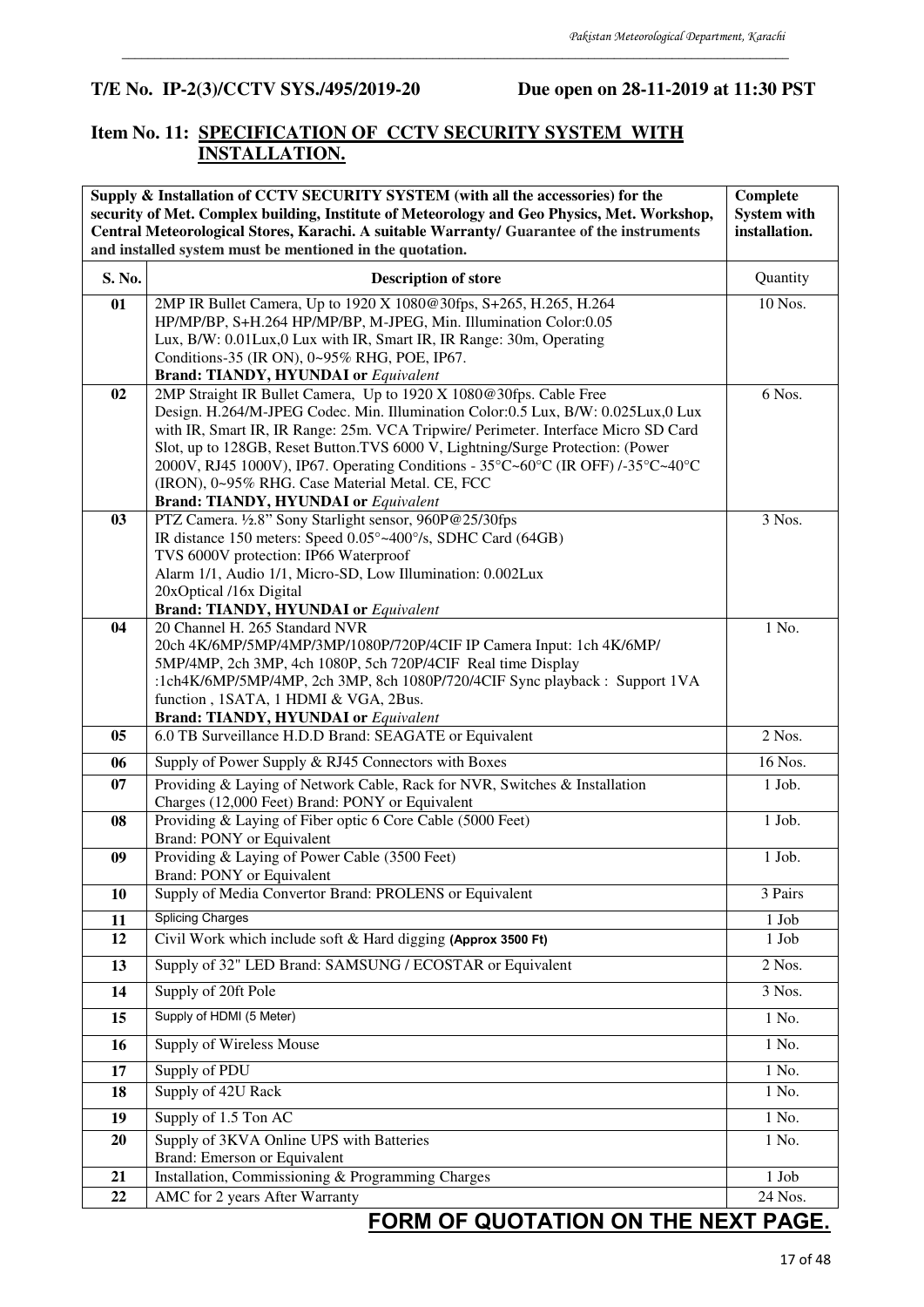# **FORM OF QUOTATION FOR THE SUPPY OF "CCTV SECURITY SYS.".**

\_\_\_\_\_\_\_\_\_\_\_\_\_\_\_\_\_\_\_\_\_\_\_\_\_\_\_\_\_\_\_\_\_\_\_\_\_\_\_\_\_\_\_\_\_\_\_\_\_\_\_\_\_\_\_\_\_\_\_\_\_\_\_\_\_\_\_\_\_\_\_\_\_\_\_\_\_\_\_\_\_\_\_\_\_\_\_\_\_\_\_\_\_\_\_\_\_\_\_\_\_\_\_

## **Item No. 11** File# T/E No. IP-2(3)/CCTV SYS./495/2019-20

|                |                                                                                                                                               |              | Unit         |                     | <b>Total</b> |
|----------------|-----------------------------------------------------------------------------------------------------------------------------------------------|--------------|--------------|---------------------|--------------|
| S. No.         |                                                                                                                                               |              | <b>Price</b> | Qty.                | <b>Price</b> |
|                | <b>Technical Specifications</b>                                                                                                               | <b>Brand</b> | with GST     |                     | with GST     |
|                |                                                                                                                                               |              | (Rs.)        |                     | (Rs.)        |
| 01             | 2MP IR Bullet Camera, Up to 1920 X 1080@30fps, S+265, H.265, H.264                                                                            |              |              |                     |              |
|                | HP/MP/BP, S+H.264 HP/MP/BP, M-JPEG, Min. Illumination Color:0.05<br>Lux, B/W: 0.01Lux, 0 Lux with IR, Smart IR, IR Range: 30m, Operating      |              |              | 10 Nos.             |              |
|                | Conditions-35 (IR ON), 0~95% RHG, POE, IP67.                                                                                                  |              |              |                     |              |
|                | <b>Brand: TIANDY, HYUNDAI or Equivalent</b>                                                                                                   |              |              |                     |              |
| 02             | 2MP Straight IR Bullet Camera, Up to 1920 X 1080@30fps. Cable Free<br>Design. H.264/M-JPEG Codec. Min. Illumination Color:0.5 Lux, B/W:       |              |              | 6 Nos.              |              |
|                | 0.025Lux, 0 Lux with IR, Smart IR, IR Range: 25m. VCA Tripwire/                                                                               |              |              |                     |              |
|                | Perimeter. Interface Micro SD Card Slot, upto 128GB, Reset Button.TVS<br>6000 V, Lightning/Surge Protection: (Power 2000V, RJ45 1000V), IP67. |              |              |                     |              |
|                | Operating Conditions - 35°C~60°C (IR OFF) /-35°C~40°C (IRON),                                                                                 |              |              |                     |              |
|                | 0~95% RHG. Case Material Metal. CE, FCC                                                                                                       |              |              |                     |              |
| 03             | <b>Brand: TIANDY, HYUNDAI or Equivalent</b><br>PTZ Camera. 1/2.8" Sony Starlight sensor, 960P@25/30fps                                        |              |              |                     |              |
|                | IR distance 150 meters: Speed 0.05°~400°/s, SDHC Card (64GB)                                                                                  |              |              | 3 Nos.              |              |
|                | TVS 6000V protection: IP66 Waterproof                                                                                                         |              |              |                     |              |
|                | Alarm 1/1, Audio 1/1, Micro-SD, Low Illumination: 0.002Lux<br>20xOptical /16x Digital                                                         |              |              |                     |              |
|                | <b>Brand: TIANDY, HYUNDAI or Equivalent</b>                                                                                                   |              |              |                     |              |
| 04             | 20 Channel H. 265 Standard NVR<br>20ch 4K/6MP/5MP/4MP/3MP/1080P/720P/4CIF IP Camera Input: 1 ch                                               |              |              |                     |              |
|                | 4K/6MP/5MP/4MP, 2ch 3MP, 4ch 1080P, 5ch 720P/4CIF Real time                                                                                   |              |              | 1 No.               |              |
|                | Display:1ch4K/6MP/5MP/4MP, 2ch 3MP, 8ch 1080P/720/4CIF                                                                                        |              |              |                     |              |
|                | Sync playback : Support 1VA function, 1SATA, 1 HDMI & VGA, 2Bus.                                                                              |              |              |                     |              |
| 0 <sub>5</sub> | <b>Brand: TIANDY, HYUNDAI or Equivalent</b><br>6.0 TB Surveillance H.D.D Brand: SEAGATE or Equivalent                                         |              |              | 2 Nos.              |              |
| 06             | Supply of Power Supply & RJ45 Connectors with Boxes                                                                                           |              |              | 16 Nos.             |              |
| 07             | Providing & Laying of Network Cable, Rack for NVR, Switches &                                                                                 |              |              | 1 Job.              |              |
|                | Installation Charges (12,000 Feet) Brand: PONY or Equivalent                                                                                  |              |              |                     |              |
| 08             | Providing & Laying of Fiber optic 6 Core Cable (5000 Feet)<br>Brand: PONY or Equivalent                                                       |              |              | 1 Job.              |              |
| 0 <sup>9</sup> | Providing & Laying of Power Cable (3500 Feet)<br>Brand: PONY or Equivalent                                                                    |              |              | 1 Job.              |              |
| 10             | Supply of Media Convertor Brand: PROLENS or Equivalent                                                                                        |              |              | 3 Pairs             |              |
| 11             | <b>Splicing Charges</b>                                                                                                                       |              |              | 1 Job               |              |
| 12             | Civil Work which include soft & Hard digging (Approx 3500 Ft)                                                                                 |              |              | $1$ Job $\,$        |              |
| 13             | Supply of 32" LED Brand: SAMSUNG/ ECOSTAR or Equivalent                                                                                       |              |              | 2 Nos.              |              |
| 14             | Supply of 20ft Pole                                                                                                                           |              |              | 3 Nos.              |              |
| 15             | Supply of HDMI (5 Meter)                                                                                                                      |              |              | 1 No.               |              |
| 16             | Supply of Wireless Mouse                                                                                                                      |              |              | 1 No.               |              |
| 17             | Supply of PDU                                                                                                                                 |              |              | 1 No.               |              |
| 18             | Supply of 42U Rack                                                                                                                            |              |              | 1 No.               |              |
| 19             | Supply of 1.5 Ton AC                                                                                                                          |              |              | 1 No.               |              |
| 20             | Supply of 3KVA Online UPS with Batteries, Brand: Emerson or<br>Equivalent                                                                     |              |              | 1 No.               |              |
| 21             | Installation, Commissioning & Programming Charges                                                                                             |              |              | 1 Job               |              |
| 22             | AMC for 2 years After Warranty                                                                                                                |              |              | 24 Nos.             |              |
|                |                                                                                                                                               |              |              | <b>Grand Total:</b> |              |
|                |                                                                                                                                               |              |              |                     |              |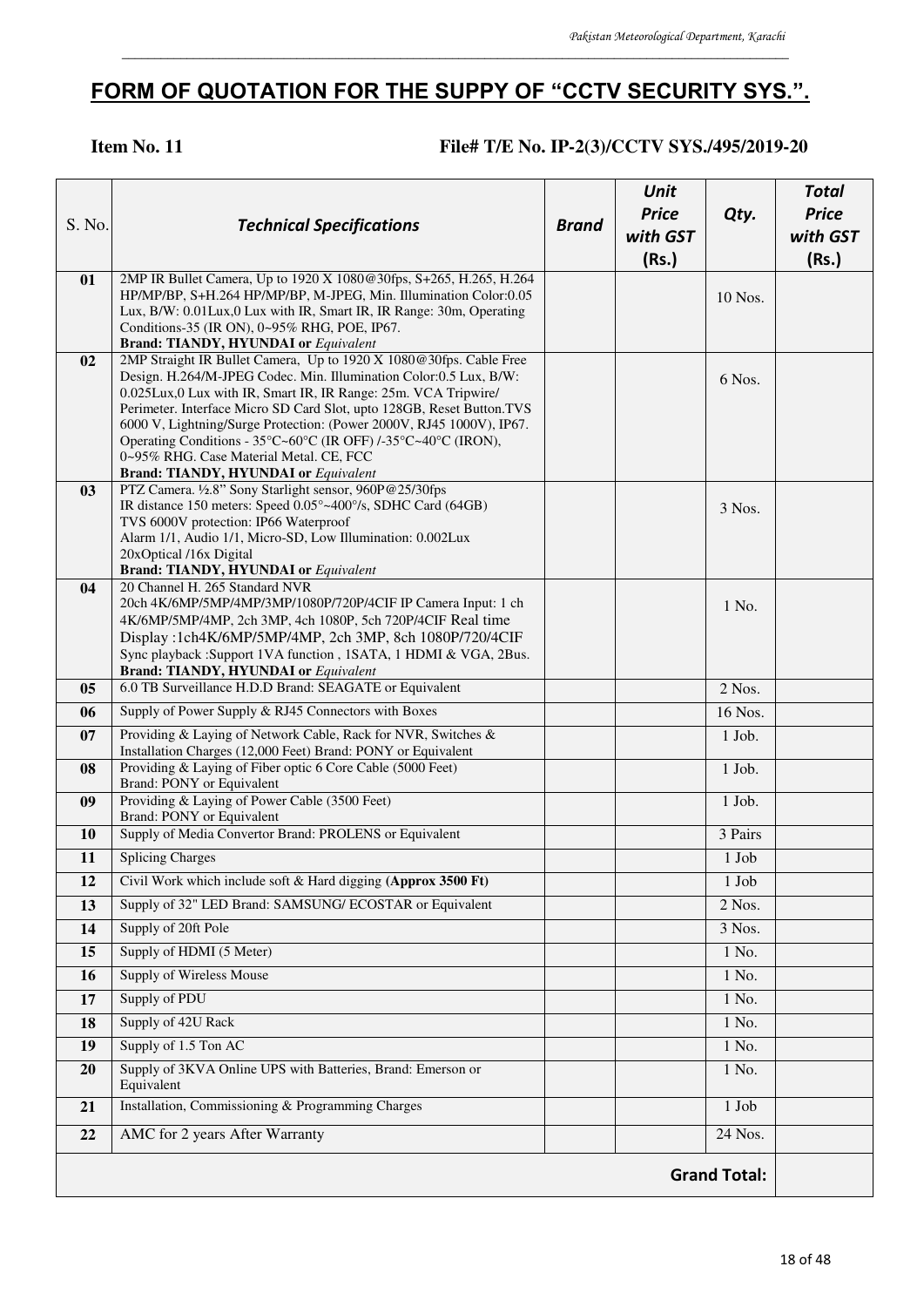### **T/E No. IP-2(3)/Photocopier/496/2019-20 Due open on 28-11-2019 at 11:30 PST**

### **Item No. 12: SPECIFICATION OF DIGITAL PHOTOCOPIER.**

|                                                                 | <b>Description</b>                          | Quantity |  |
|-----------------------------------------------------------------|---------------------------------------------|----------|--|
|                                                                 | 01 No.                                      |          |  |
| Type                                                            | Desktop                                     |          |  |
| Speed                                                           | 23 (CPM/PPM) or More                        |          |  |
| Paper Feeding                                                   | Automatic Reversal Document feeder built in |          |  |
| Duplex                                                          | Built in                                    |          |  |
| Network Printer                                                 | Built in                                    |          |  |
| Scanner                                                         | Color Scanner Built in                      |          |  |
| Paper                                                           | Maximum A-3 $(11" X17")$ , Min A-5 Envelop  |          |  |
| Capacity                                                        | 350 Sheets (250 sheets tray $+$ 100 bypass) |          |  |
| Zoom<br>25% reduction to 400% enlargement, 1+ manual increment. |                                             |          |  |
| Warm up time                                                    | 25 Seconds.                                 |          |  |
| Memory<br>320 MB Standard (Max - 448 MB)                        |                                             |          |  |
| Continues copy<br>Max. 999 copies                               |                                             |          |  |
| Resolution                                                      | 600 x 600 dpi                               |          |  |
| Warranty                                                        | Not less than one year                      |          |  |

\_\_\_\_\_\_\_\_\_\_\_\_\_\_\_\_\_\_\_\_\_\_\_\_\_\_\_\_\_\_\_\_\_\_\_\_\_\_\_\_\_\_\_\_\_\_\_\_\_\_\_\_\_\_\_\_\_\_\_\_\_\_\_\_\_\_\_\_\_\_\_\_\_\_\_\_\_\_\_\_\_\_\_\_\_\_\_\_\_\_\_\_\_\_\_\_\_\_\_\_\_\_\_

## **FORM OF QUOTATION FOR THE SUPPY OF "DIGITAL PHOTOCOPIER ".**

#### **Item No. 12 File# IP-2(3)/Photocopier/496/2019-20**

| <b>Technical Specifications</b> | <b>Brand</b> | <b>Unit Price</b><br>with GST | Qty.                | <b>Total Price</b><br>with GST |
|---------------------------------|--------------|-------------------------------|---------------------|--------------------------------|
|                                 |              | (Rs.)                         |                     | (Rs.)                          |
| Type                            |              |                               | 01 No.              |                                |
| Speed                           |              |                               |                     |                                |
| Paper Feeding                   |              |                               |                     |                                |
| Duplex                          |              |                               |                     |                                |
| Network Printer                 |              |                               |                     |                                |
| Scanner                         |              |                               |                     |                                |
| Paper                           |              |                               |                     |                                |
| Capacity                        |              |                               |                     |                                |
| Zoom                            |              |                               |                     |                                |
| Warm up time                    |              |                               |                     |                                |
| Memory                          |              |                               |                     |                                |
| Continues copy                  |              |                               |                     |                                |
| Resolution                      |              |                               |                     |                                |
| Warranty                        |              |                               |                     |                                |
| Country of Origen               |              |                               |                     |                                |
|                                 |              |                               | <b>Total Price:</b> |                                |

**Note: In case duties already paid at the time of import, Exemption Certificate issued by FBR must be attached.**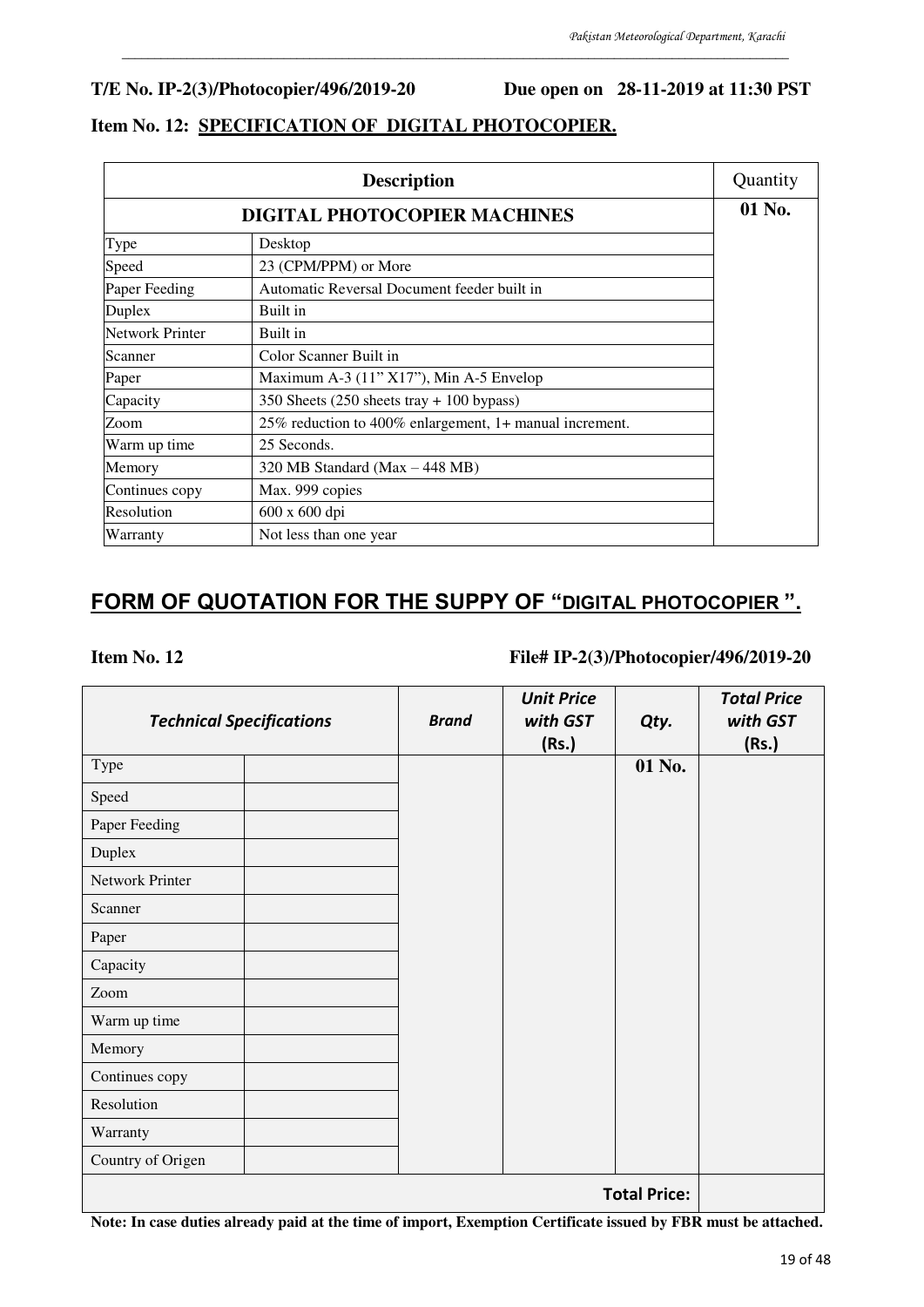**T/E No. IP-2(3)/A.C/497/2019-20 Due open on 28-11-2019 at 11:30 P.S.T** 

### **Item No. 13: SPECIFICATION OF AIRCONDITIONERS.**

| <b>Description of Stores</b>                                                                                                           | Quantity  |
|----------------------------------------------------------------------------------------------------------------------------------------|-----------|
| Air Conditioner, DC INVERTER (2 tons) with installation<br>Type: Split<br>Brand: HAIER, GENERAL, PEL, L.G, ORIENT DELTA OR Equivalent. | $08$ Nos. |
| Note: Installation charges must be mentioned separately.                                                                               |           |

\_\_\_\_\_\_\_\_\_\_\_\_\_\_\_\_\_\_\_\_\_\_\_\_\_\_\_\_\_\_\_\_\_\_\_\_\_\_\_\_\_\_\_\_\_\_\_\_\_\_\_\_\_\_\_\_\_\_\_\_\_\_\_\_\_\_\_\_\_\_\_\_\_\_\_\_\_\_\_\_\_\_\_\_\_\_\_\_\_\_\_\_\_\_\_\_\_\_\_\_\_\_\_

# **FORM OF QUOTATION FOR THE SUPPY OF "AIRCONDITIONERS".**

### **Item No. 13** File# T/E No. IP-2(3)/AC/497/2019-20

| <b>Technical Specifications</b> | <b>Brand</b> | <b>Unit Price</b><br>with GST<br>(Rs.) | Qty.    | <b>Total Price</b><br>with GST<br>(Rs.) |
|---------------------------------|--------------|----------------------------------------|---------|-----------------------------------------|
| <b>Airconditioner</b>           |              |                                        | 08 Nos. |                                         |
| DC INVERTER (2 tons)            |              |                                        |         |                                         |
| Type: Split                     |              |                                        |         |                                         |
|                                 |              |                                        |         |                                         |
|                                 |              |                                        |         |                                         |
|                                 |              |                                        |         |                                         |
|                                 |              |                                        |         |                                         |
|                                 |              |                                        |         |                                         |
|                                 |              |                                        |         |                                         |
|                                 |              |                                        |         |                                         |
| <b>Total amount:</b>            |              |                                        |         |                                         |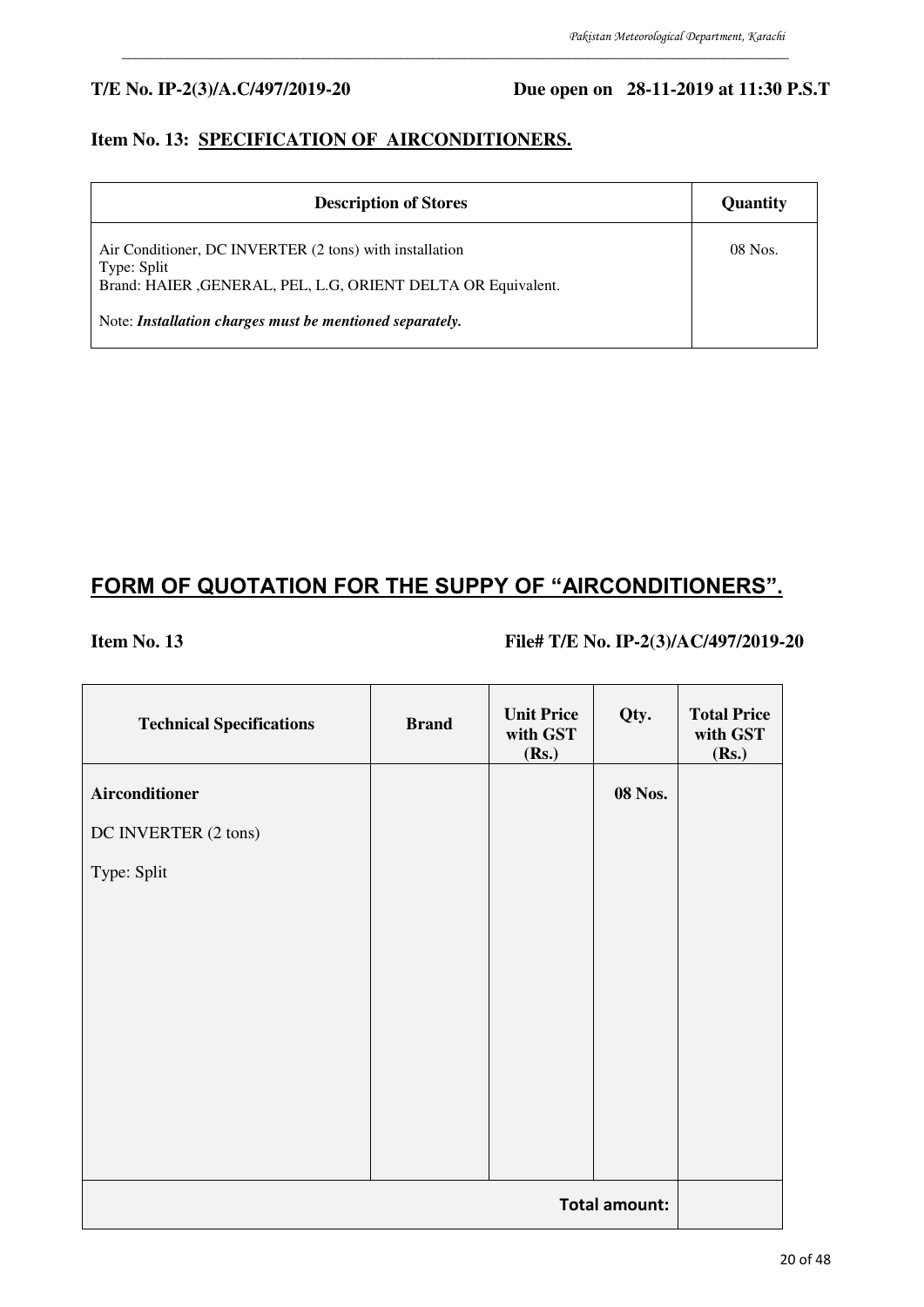#### **T/E No. IP-2(3)/Battery/498/2019-20 Due open on 28-11-2019 at 11:30 PST**

### **Item No. 14 SPECIFICATION OF DRY BATTERIES.**

| <b>Description of Stores</b>                                                                | <b>Quantity</b> |
|---------------------------------------------------------------------------------------------|-----------------|
| Dry Batteries (Gel, Maintenance Free)                                                       | 12 Nos.         |
| 12V-200AH, Inverex (Taiwan Brand) /Leoch/ Homage or equivalent.                             |                 |
| Note: (i) Date of manufacturing must be latest.<br>(ii) Warranty period must be sufficient. |                 |

\_\_\_\_\_\_\_\_\_\_\_\_\_\_\_\_\_\_\_\_\_\_\_\_\_\_\_\_\_\_\_\_\_\_\_\_\_\_\_\_\_\_\_\_\_\_\_\_\_\_\_\_\_\_\_\_\_\_\_\_\_\_\_\_\_\_\_\_\_\_\_\_\_\_\_\_\_\_\_\_\_\_\_\_\_\_\_\_\_\_\_\_\_\_\_\_\_\_\_\_\_\_\_

# **FORM OF QUOTATION FOR THE SUPPY OF "DRY BATTERIES".**

#### **Item No. 14** File# T/E No. IP-2(3)/Battery/498/2019-20

| <b>Technical Specifications</b>                                                                                                                                                                                                   | Origen/<br><b>Brand</b> | <b>Unit Price</b><br>with GST<br>(Rs.) | Qty.           | <b>Total Price</b><br>with GST<br>(Rs.) |
|-----------------------------------------------------------------------------------------------------------------------------------------------------------------------------------------------------------------------------------|-------------------------|----------------------------------------|----------------|-----------------------------------------|
| <b>Dry Batteries</b><br><b>Inverex (Taiwan Brand) /Leoch /</b><br><b>Homage or Equivalent</b><br>12V-200AH (Gel, Maintenance Free)<br>Note: (i) Date of manufacturing must be latest.<br>(ii) Warranty period must be sufficient. |                         |                                        | <b>12 Nos.</b> |                                         |
|                                                                                                                                                                                                                                   |                         |                                        |                |                                         |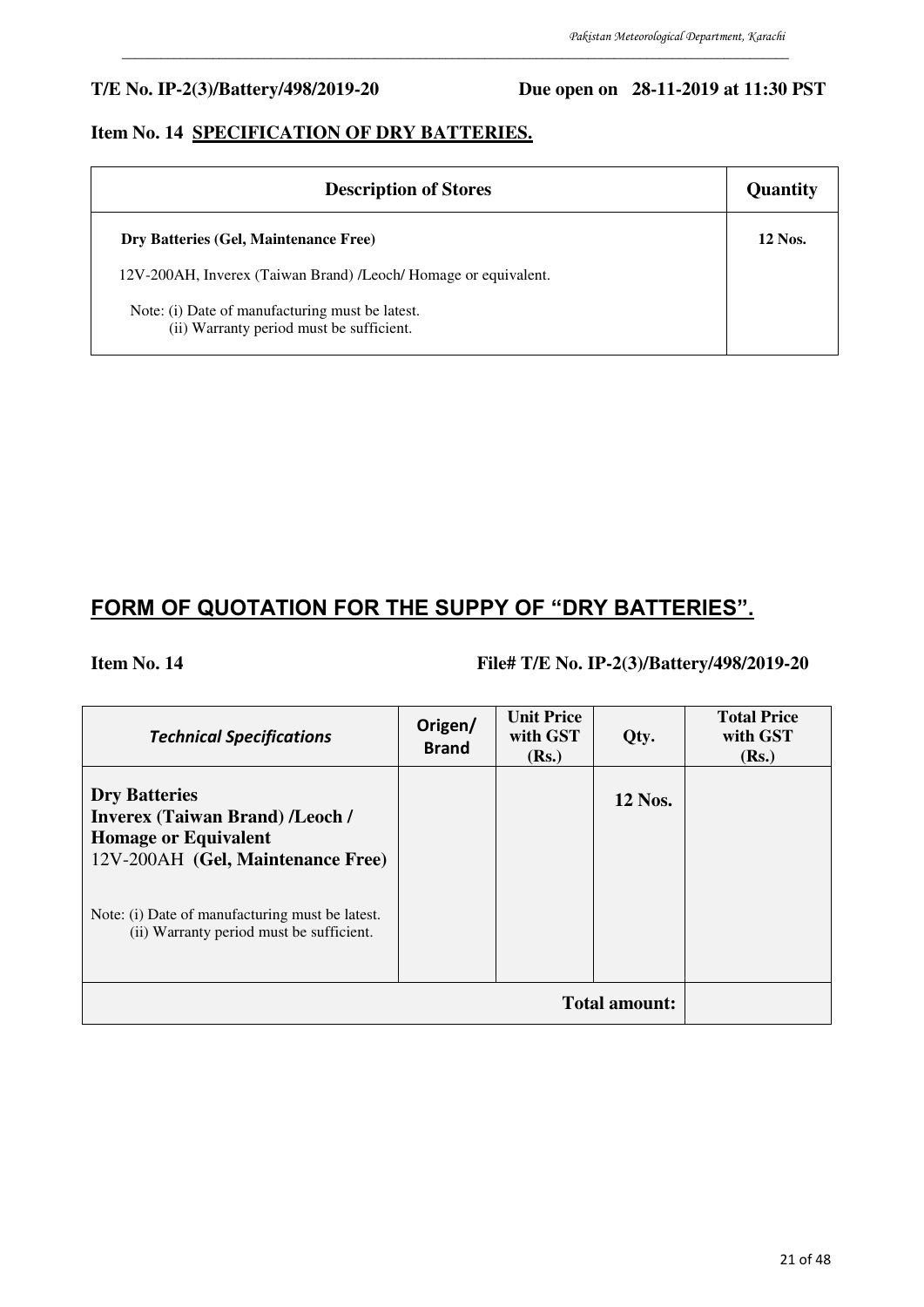### **T/E No. IP-2(3)/Solar Sys./499/2019-20 Due open on 28-11-2019 at 11:30 PST**

| Item No. 15. SPECIFICATION OF SOLAR SYSTEM. |  |
|---------------------------------------------|--|
|                                             |  |

| No. | <b>Name of Articles</b>                                                                                                                                                                            | Quantity  |
|-----|----------------------------------------------------------------------------------------------------------------------------------------------------------------------------------------------------|-----------|
| 01  | a) INVERTER 3 KVA<br>(Inverex or Equivalent)<br>Supported with 24V DC System, Compatible<br>to Main Voltage 220 Volts and Generator,<br>Configurable AC/SOLAR Charger priority<br>Via LCD setting. | $03$ Nos. |
|     | b) INVERTER 1.2 KVA<br>(Inverex or Equivalent)<br>Supported with 12V DC System, Compatible to Main Voltage 220<br>Volts and Generator, Configurable AC/SOLAR Charger priority<br>Via LCD setting.  | $04$ Nos. |
| 02  | SOLAR PANEL 150 Watts along with iron stand<br>Panel Must be mono crystalline                                                                                                                      | 12 Nos.   |

\_\_\_\_\_\_\_\_\_\_\_\_\_\_\_\_\_\_\_\_\_\_\_\_\_\_\_\_\_\_\_\_\_\_\_\_\_\_\_\_\_\_\_\_\_\_\_\_\_\_\_\_\_\_\_\_\_\_\_\_\_\_\_\_\_\_\_\_\_\_\_\_\_\_\_\_\_\_\_\_\_\_\_\_\_\_\_\_\_\_\_\_\_\_\_\_\_\_\_\_\_\_\_

# **FORM OF QUOTATION FOR THE SUPPY OF "SOLAR SYSTEM"**

### **Item No. 15 T/E No. IP-2(3)/Solar Sys./499/2019-20**

| S. No.              | <b>Description of store</b>                                                                                                                                                                          | <b>Origen</b> | <b>Unit Price</b><br>with GST<br>(Rs.) | Qty.      | <b>Total Price</b><br>with GST<br>(Rs.) |
|---------------------|------------------------------------------------------------------------------------------------------------------------------------------------------------------------------------------------------|---------------|----------------------------------------|-----------|-----------------------------------------|
| 01                  | a) INVERTER 3 KVA<br>(Inverex or Equivalent)<br>Supported with 24V DC System, Compatible<br>to Main Voltage 220 Volts and Generator,<br>Configurable AC/SOLAR Charger priority<br>Via LCD setting.   |               |                                        | $03$ Nos. |                                         |
|                     | b) INVERTER 1.2 KVA<br>(Inverex or Equivalent)<br>Supported with 12V DC System, Compatible<br>to Main Voltage 220 Volts and Generator,<br>Configurable AC/SOLAR Charger priority<br>Via LCD setting. |               |                                        | $04$ Nos. |                                         |
| 02                  | SOLAR PANEL 150 Watts along with iron stand<br>Panel Must be mono crystalline                                                                                                                        |               |                                        | 12 Nos.   |                                         |
| <b>GRAND TOTAL:</b> |                                                                                                                                                                                                      |               |                                        |           |                                         |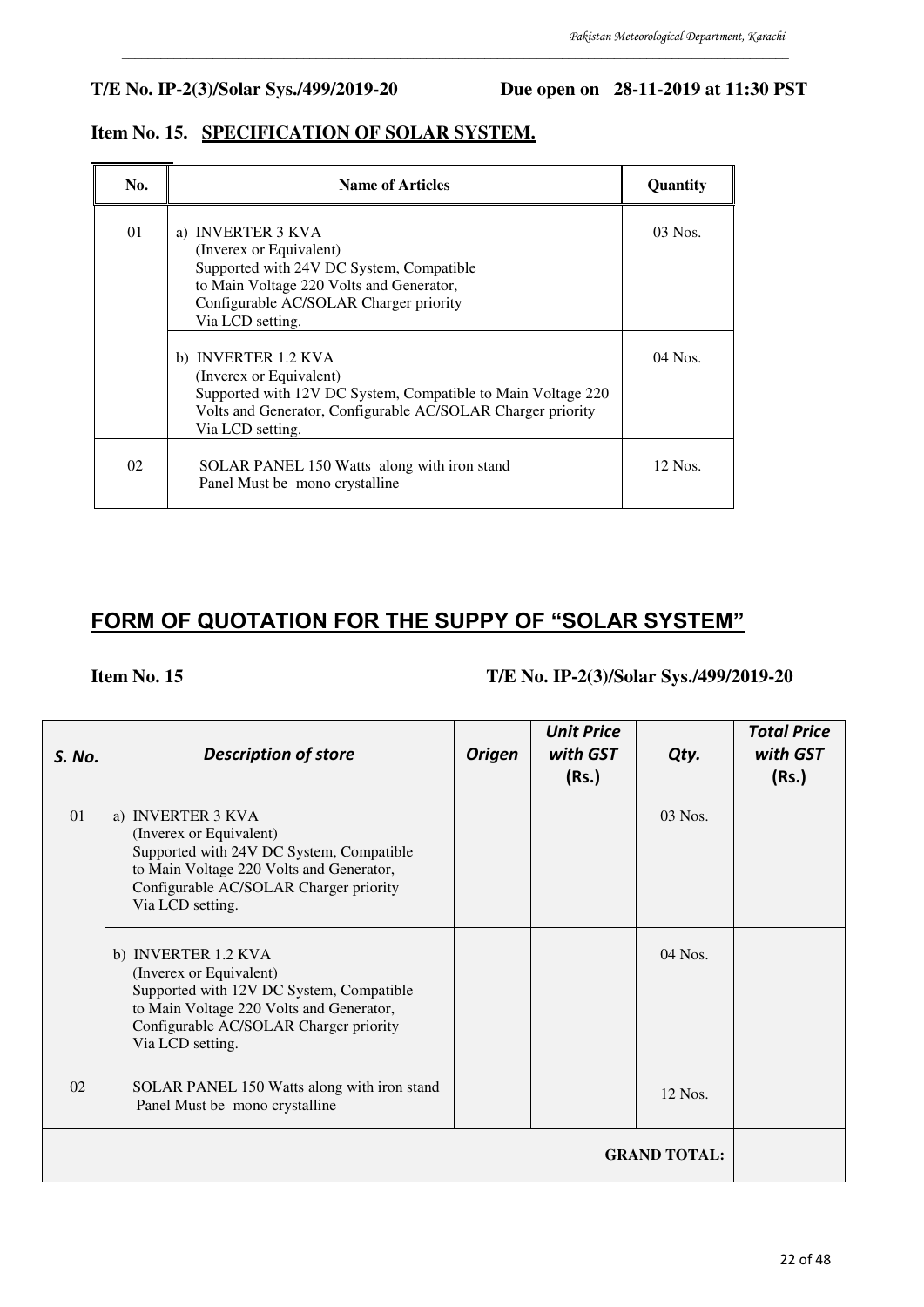### **T/E No. IP-2(3)/P. S. Paper/500/2019-20 Due open on 28-11-2019 at 11:30 PST**

### **Item No.16: SPECIFICATION OF PHOTO STAT PAPERS.**

|              | <b>Description of Stores</b>                                                                                                                             | Quantity  |
|--------------|----------------------------------------------------------------------------------------------------------------------------------------------------------|-----------|
| $\mathbf{i}$ | <b>Photo Stat Papers</b> of extra white quality (Imported, <b>Branded</b> )                                                                              | 500 Reams |
|              | Packed in ream of 500 sheets according to below mentioned specification:<br>Size: A4 (210mm X 297mm)<br>Weight: Not less than 80GSM.                     |           |
| $\rm ii)$    | <b>Photo Stat Papers</b> of extra white quality (Imported, <b>Branded</b> )                                                                              | 120 Reams |
|              | Packed in ream of 500 sheets according to below mentioned specification:<br>Size: Legal (216mm X 343mm)<br>Weight: Not less than 80GSM.                  |           |
| Note:        | a) 05 Sheets of A4 Size & Legal Size Photo Stat Papers must be enclosed with the<br>Quotation for testing purpose.                                       |           |
|              | <b>b</b> ) Brand name and Country of origin must be mentioned.                                                                                           |           |
|              | c) FBR exemption certificate must be attached in the name of firm if GST paid at the time of<br>import other wise deduction will be made at this office. |           |

\_\_\_\_\_\_\_\_\_\_\_\_\_\_\_\_\_\_\_\_\_\_\_\_\_\_\_\_\_\_\_\_\_\_\_\_\_\_\_\_\_\_\_\_\_\_\_\_\_\_\_\_\_\_\_\_\_\_\_\_\_\_\_\_\_\_\_\_\_\_\_\_\_\_\_\_\_\_\_\_\_\_\_\_\_\_\_\_\_\_\_\_\_\_\_\_\_\_\_\_\_\_\_

# **FORM OF QUOTATION ON THE NEXT PAGE:**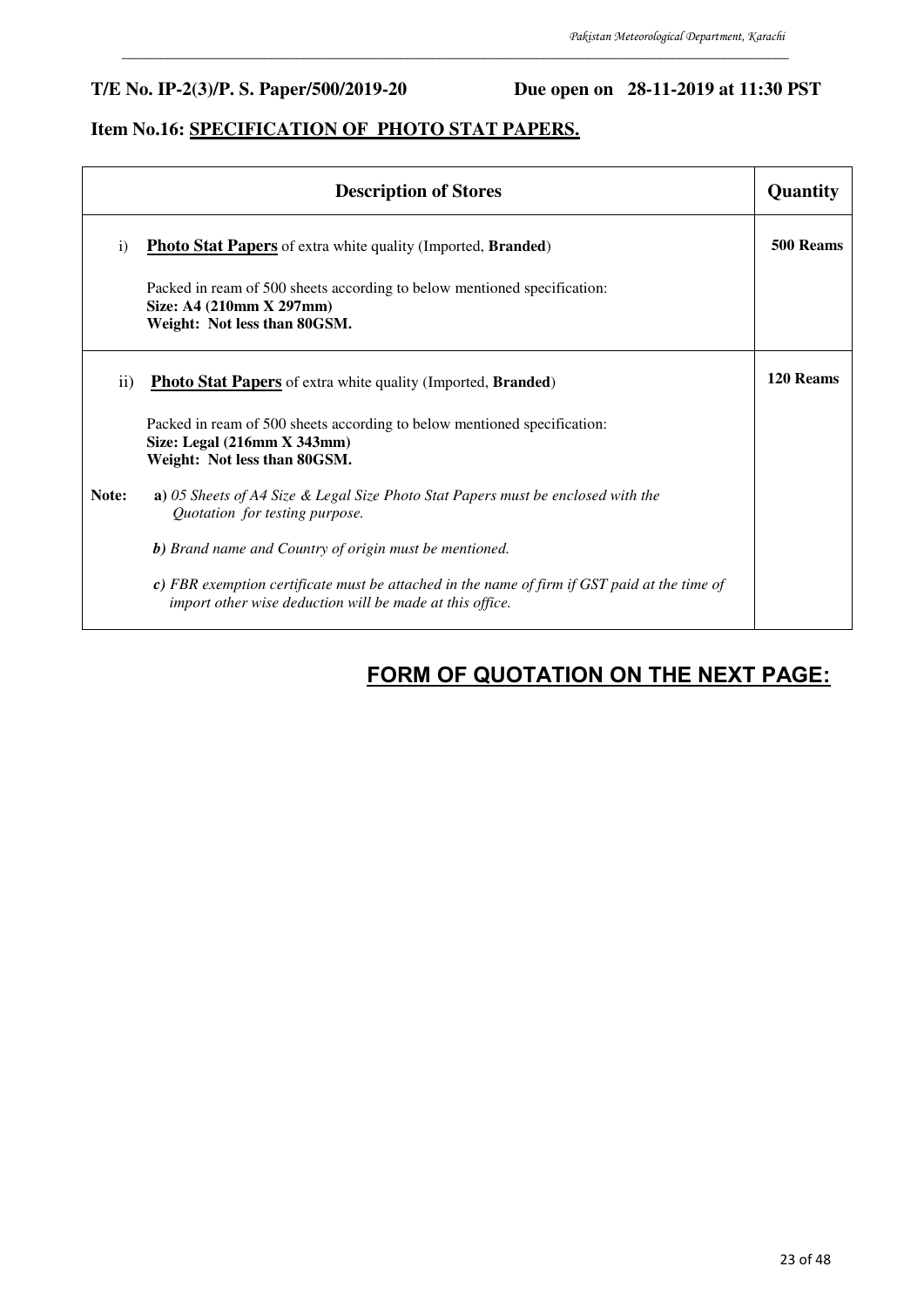# **FORM OF QUOTATION FOR THE SUPPY OF "PHOTO STAT PAPERS".**

\_\_\_\_\_\_\_\_\_\_\_\_\_\_\_\_\_\_\_\_\_\_\_\_\_\_\_\_\_\_\_\_\_\_\_\_\_\_\_\_\_\_\_\_\_\_\_\_\_\_\_\_\_\_\_\_\_\_\_\_\_\_\_\_\_\_\_\_\_\_\_\_\_\_\_\_\_\_\_\_\_\_\_\_\_\_\_\_\_\_\_\_\_\_\_\_\_\_\_\_\_\_\_

### **Item No. 16** File# IP-2(3)/P.S Paper/500/2019-20

| <b>Technical</b><br><b>Specifications</b>     |  | <b>Country of</b><br><b>Origen</b> | <b>Brand</b> | <b>Unit Price</b><br>with GST<br>(Rs.) | Qty.                           | <b>Total Price</b><br>with GST<br>(Rs.) |
|-----------------------------------------------|--|------------------------------------|--------------|----------------------------------------|--------------------------------|-----------------------------------------|
| <b>Photo Stat Papers</b><br>A4 Size           |  |                                    |              |                                        | 500 Reams                      |                                         |
| Size                                          |  |                                    |              |                                        |                                |                                         |
| Weight                                        |  |                                    |              |                                        |                                |                                         |
| Colour                                        |  |                                    |              |                                        |                                |                                         |
|                                               |  |                                    |              |                                        | <b>Total amount (A4 Size):</b> |                                         |
| <b>Photo Stat Papers</b><br><b>Legal Size</b> |  |                                    |              |                                        | 120 Reams                      |                                         |
| Size                                          |  |                                    |              |                                        |                                |                                         |
| Weight                                        |  |                                    |              |                                        |                                |                                         |
| Colour                                        |  |                                    |              |                                        |                                |                                         |
| <b>Total amount (Leagal Size):</b>            |  |                                    |              |                                        |                                |                                         |

**Note: In case duties already paid at the time of import, Exemption Certificate issued by FBR must be attached.**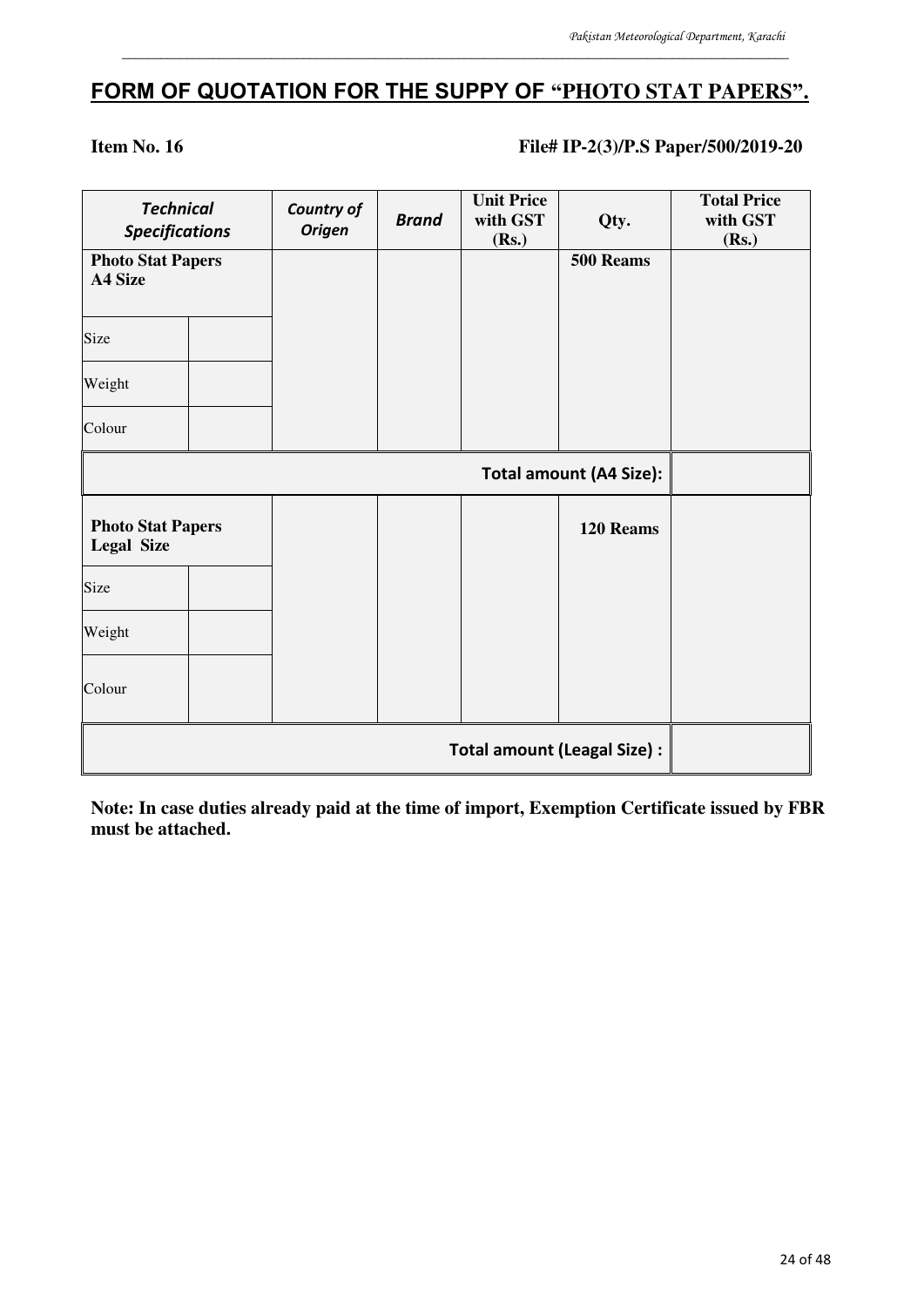#### **T/E No. IP-2(3)/Cont. Sheet/501/2019-20 Due open on 28-11-2019 at 11:30 PST**

### **Item No. 17: SPECIFICATION OF COMPUTER CONTINUOUS SHEETS.**

| Quantity  |
|-----------|
| 200 Boxes |
|           |
|           |
|           |

\_\_\_\_\_\_\_\_\_\_\_\_\_\_\_\_\_\_\_\_\_\_\_\_\_\_\_\_\_\_\_\_\_\_\_\_\_\_\_\_\_\_\_\_\_\_\_\_\_\_\_\_\_\_\_\_\_\_\_\_\_\_\_\_\_\_\_\_\_\_\_\_\_\_\_\_\_\_\_\_\_\_\_\_\_\_\_\_\_\_\_\_\_\_\_\_\_\_\_\_\_\_\_

**Note: In case duties already paid at the time of import, Exemption Certificate issued by FBR must be attached.** 

# **FORM OF QUOTATION FOR THE SUPPY OF "COMPUTER CONTINUOUS SHEETS".**

#### **Item No. 17 File# IP-2(3)/Cont. Sheet/501/2019-20**

| <b>Technical Specifications</b>   |  | <b>Brand</b> | <b>Unit Price</b><br>with GST<br>(Rs.) | Qty.      | <b>Total Price</b><br>with GST<br>(Rs.) |
|-----------------------------------|--|--------------|----------------------------------------|-----------|-----------------------------------------|
| <b>Computer Continuous Sheets</b> |  |              |                                        | 200 Boxes |                                         |
| Size                              |  |              |                                        |           |                                         |
| Weight                            |  |              |                                        |           |                                         |
| No. of sheets per Box             |  |              |                                        |           |                                         |
|                                   |  |              |                                        |           |                                         |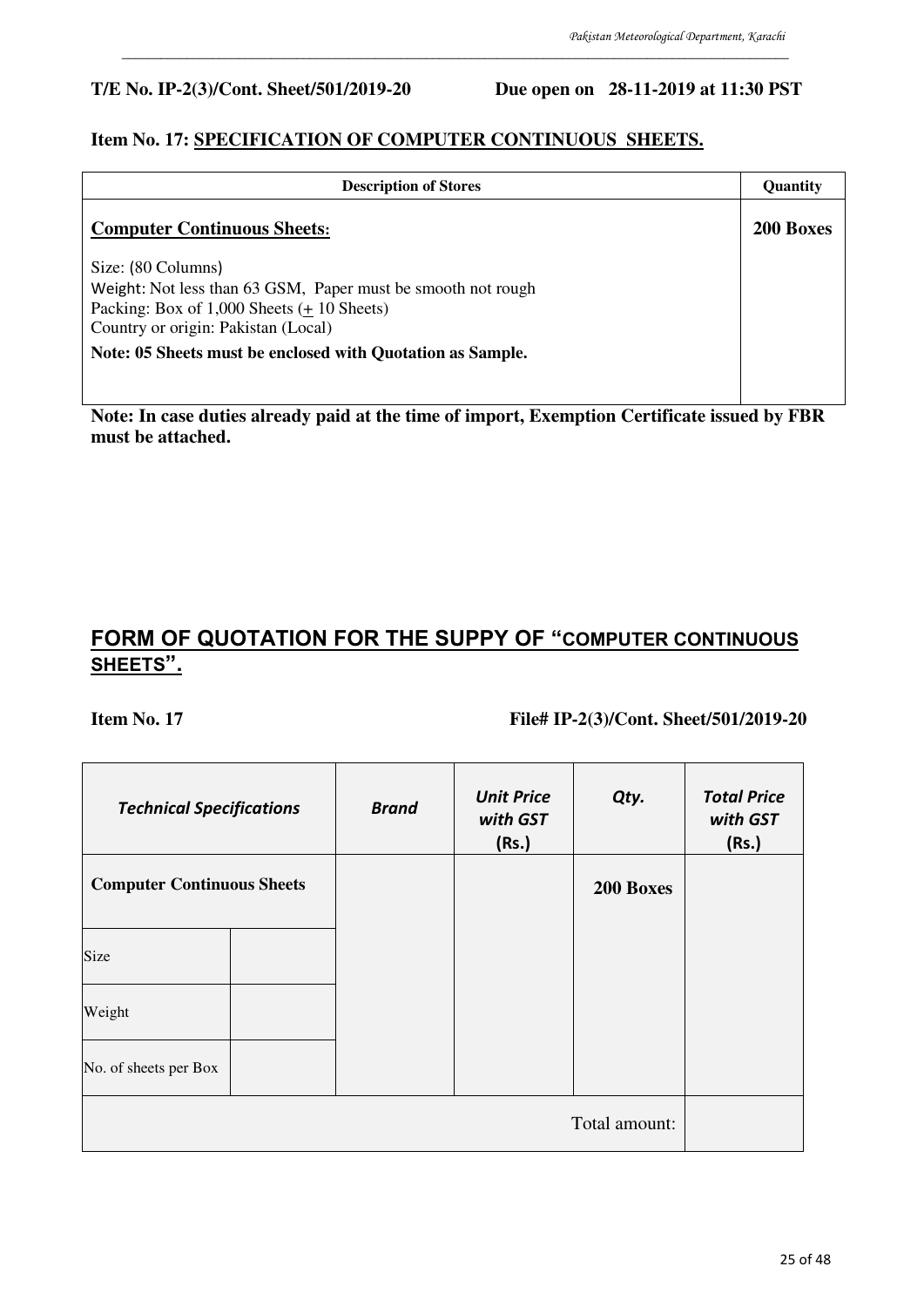### **T/E No. IP-2(3)/Stationery/502/2019-20 Due open on 28-11-2019 at 11:30 PST**

### **Item No. 18: SPECIFICATION OF OFFICE STATIONERY.**

| S.<br>No.    | <b>Description of Store</b>                                                                                                                                       | <b>Quantity</b> |
|--------------|-------------------------------------------------------------------------------------------------------------------------------------------------------------------|-----------------|
| $\mathbf{1}$ | Eraser AL-20 (Pelikan, Large)                                                                                                                                     | 170 Nos.        |
| 2            | Sharpener Silver (Dux)                                                                                                                                            | 130 Nos.        |
| 3            | Pencil Black 3B (Gold Fish or Equivalent)                                                                                                                         | 200 Nos.        |
| 4            | Ball Pen Blue (Piano-Crystal)                                                                                                                                     | 1,000 Nos.      |
| 5            | Ball Pen Red (Piano-Crystal)                                                                                                                                      | 320 Nos.        |
| 6            | Ball Pen Blue (Signature)                                                                                                                                         | 430 Nos.        |
| $\tau$       | Ball Pen Red (Signature)                                                                                                                                          | 180 Nos.        |
| $\,8\,$      | Gum Stick (Large) UHU or Equivalent                                                                                                                               | 35 Nos.         |
| 9            | Stapler Pin (Large) Dollar (24/6)                                                                                                                                 | 60Pakts         |
| 10           | Marker Black 90 Dollar                                                                                                                                            | 50 Nos.         |
| 11           | Note Sheet (81/8"X121/2") WT.:80Gsm, white paper (each pad of 100 Sheets.                                                                                         | 100 Pads.       |
| 12           | Gum Bottle (142 Grams), Dollar or Equivalent                                                                                                                      | 60 Bottles.     |
| 13           | White Fluid Pen (Dux)                                                                                                                                             | 25 Nos.         |
| 14           | Scotch Tape (2 Inch size)                                                                                                                                         | 18 Nos.         |
| 15           | Paper Tape                                                                                                                                                        | 50 Nos.         |
| 16           | Ruled Register (8½"X14"), Large, 70Gms. (each register of 100-Sheets)                                                                                             | 30 Nos.         |
| 17           | Envelope (SE-5), with print ON PAKISTAN STATE SERVICE (As per sample)                                                                                             | 3000 Nos.       |
| 18           | Envelope (SE-6), with print ON PAKISTAN STATE SERVICE (As per sample)                                                                                             | 3000 Nos.       |
| 19           | Envelope (SE-8), 115 Gram, (11½"X15½") with print ON PAKISTAN STATE SERVICE                                                                                       | 100 Nos.        |
| 20           | File Cover (Blue Colour), Size: 10"X13", Wt.:700 Grams (as per sample) with print Pakistan<br>Meteorological Department, Met. Headquarter's Camp Office, Karachi. | 340 Nos.        |
| 21           | Pencil (Dux)                                                                                                                                                      | 140 Nos.        |
| 22           | Stapler SUN WOOD (Silver)                                                                                                                                         | 31 Nos.         |
| 23           | Pointer Crystal, 07 (Blue)                                                                                                                                        | 140 Nos.        |
| 24           | Pointer Crystal, 07 (Black)                                                                                                                                       | 120 Nos.        |
| 25           | Paper Pin                                                                                                                                                         | 50 Packets.     |
| 26           | Ruled Register 70 Grams (8½"X14") each register of 100 Sheets                                                                                                     | 10 Nos.         |
| 27           | Typing Paper (8 1/2"x 121/2"), 70 Grams (each ream of 400 Sheets)                                                                                                 | 55 Reams        |
| 28           | File Board (10" X 14"), 200Gsm, Hard type                                                                                                                         | 290 Nos.        |
| 29           | Highlighter (Palikan) Yellow Colour                                                                                                                               | 50 Nos.         |
| 30           | Gem Clips (Size:33mm)                                                                                                                                             | 6Packts.        |
| 31           | Dak Folder Large (9½"X14")                                                                                                                                        | 10 Folders      |

\_\_\_\_\_\_\_\_\_\_\_\_\_\_\_\_\_\_\_\_\_\_\_\_\_\_\_\_\_\_\_\_\_\_\_\_\_\_\_\_\_\_\_\_\_\_\_\_\_\_\_\_\_\_\_\_\_\_\_\_\_\_\_\_\_\_\_\_\_\_\_\_\_\_\_\_\_\_\_\_\_\_\_\_\_\_\_\_\_\_\_\_\_\_\_\_\_\_\_\_\_\_\_

### **QUOTATION FORM ON NEXT PAGE:**

**FORM OF QUOTATION FOR THE SUPPY OF "OFFICE STATIONERY".**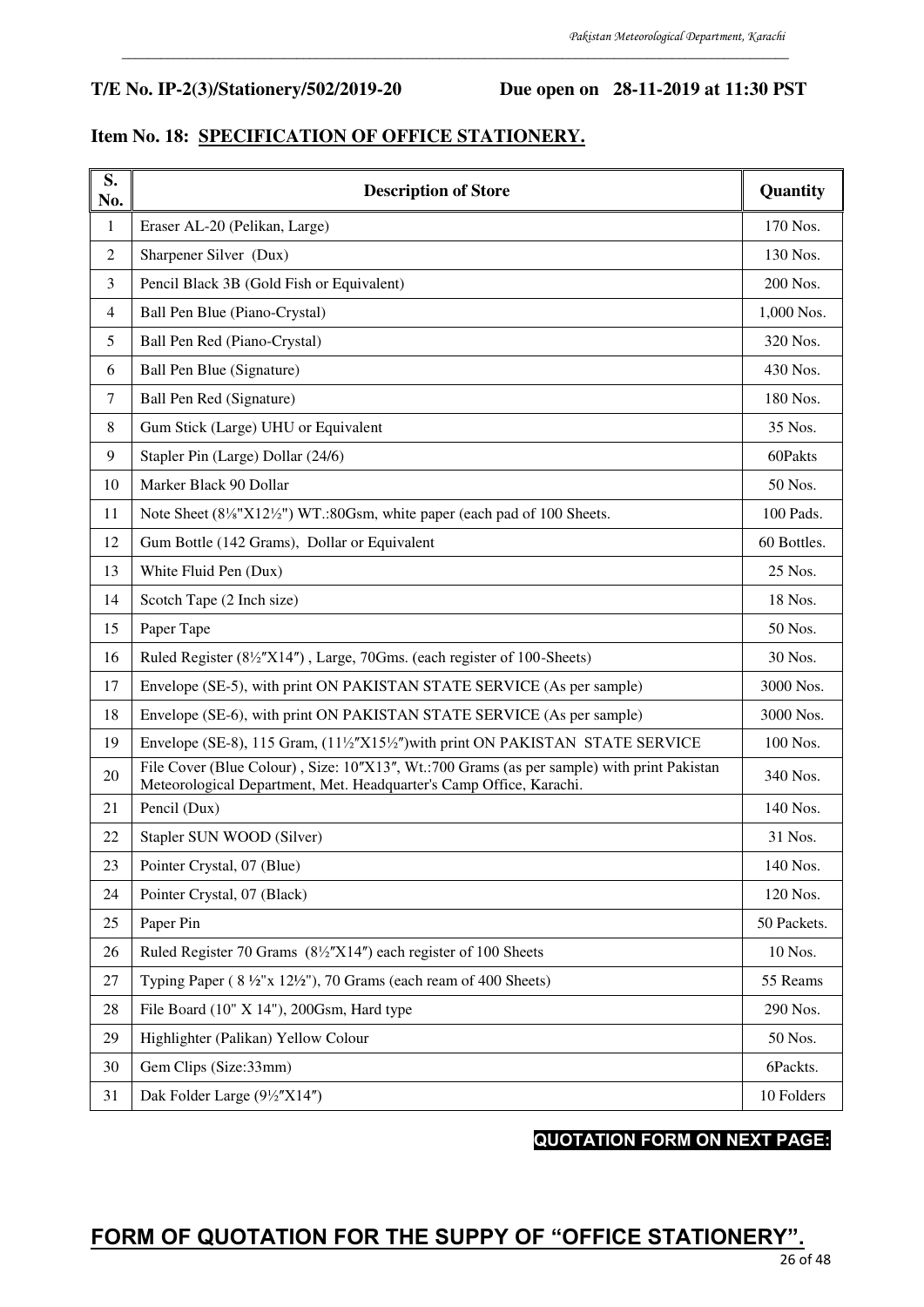### **Item No. 18** File# IP-2(3)/Stationery/502/2019-20

| S.<br>No.    | <b>Technical Specifications</b>                                                                                                                                      | <b>Brand</b> | <b>Unit Price</b><br>with GST<br>(Rs.) | Qty         | <b>Total Price</b><br>with GST<br>(Rs.) |
|--------------|----------------------------------------------------------------------------------------------------------------------------------------------------------------------|--------------|----------------------------------------|-------------|-----------------------------------------|
| $\mathbf{1}$ | Eraser AL-20 (Pelikan, Large)                                                                                                                                        |              |                                        | 170 Nos.    |                                         |
| 2            | Sharpener Silver (Dux)                                                                                                                                               |              |                                        | 130 Nos.    |                                         |
| 3            | Pencil Black 3B (Gold Fish or Equivalent)                                                                                                                            |              |                                        | 200 Nos.    |                                         |
| 4            | Ball Pen Blue (Piano-Crystal)                                                                                                                                        |              |                                        | 1,000 Nos.  |                                         |
| 5            | Ball Pen Red (Piano-Crystal)                                                                                                                                         |              |                                        | 320 Nos.    |                                         |
| 6            | <b>Ball Pen Blue (Signature)</b>                                                                                                                                     |              |                                        | 430 Nos.    |                                         |
| 7            | Ball Pen Red (Signature)                                                                                                                                             |              |                                        | 180 Nos.    |                                         |
| 8            | Gum Stick (Large) UHU or Equivalent                                                                                                                                  |              |                                        | 35 Nos.     |                                         |
| 9            | Stapler Pin (Large) Dollar (24/6)                                                                                                                                    |              |                                        | 60 Packets  |                                         |
| 10           | Marker Black 90 Dollar                                                                                                                                               |              |                                        | 50 Nos.     |                                         |
| 11           | Note Sheet (81/8"X121/2") WT.:80Gsm, white paper (each<br>pad of 100 Sheets.                                                                                         |              |                                        | 100 Pads.   |                                         |
| 12           | Gum Bottle (142 Grams), Dollar or Equivalent                                                                                                                         |              |                                        | 60 Bottles. |                                         |
| 13           | White Fluid Pen (Dux)                                                                                                                                                |              |                                        | 25 Nos.     |                                         |
| 14           | Scotch Tape (2 Inch size)                                                                                                                                            |              |                                        | 18 Nos.     |                                         |
| 15           | Paper Tape                                                                                                                                                           |              |                                        | 50 Nos.     |                                         |
| 16           | Ruled Register (8½"X14"), Large, 70Gms. (each register<br>of 100-Sheets)                                                                                             |              |                                        | 30 Nos.     |                                         |
| 17           | Envelope (SE-5), with print ON PAKISTAN STATE<br>SERVICE (As per sample)                                                                                             |              |                                        | 3000 Nos.   |                                         |
| 18           | Envelope (SE-6), with print ON PAKISTAN STATE<br>SERVICE (As per sample)                                                                                             |              |                                        | 3000 Nos.   |                                         |
| 19           | Envelope (SE-8), 115 Gram, $(11\frac{1}{2}X15\frac{1}{2})$ with print ON<br>PAKISTAN STATE SERVICE                                                                   |              |                                        | 100 Nos.    |                                         |
| 20           | File Cover (Blue Colour), Size: 10"X13", Wt.:700 Grams<br>(as per sample) with print Pakistan Meteorological<br>Department, Met. Headquarter's Camp Office, Karachi. |              |                                        | 340 Nos.    |                                         |
| 21           | Pencil (Dux)                                                                                                                                                         |              |                                        | 140 Nos.    |                                         |
| $22\,$       | Stapler SUN WOOD (Silver)                                                                                                                                            |              |                                        | 31 Nos.     |                                         |
| 23           | Pointer Crystal, 07 (Blue)                                                                                                                                           |              |                                        | 140 Nos.    |                                         |
| 24           | Pointer Crystal, 07 (Black)                                                                                                                                          |              |                                        | 120 Nos.    |                                         |
| 25           | Paper Pin                                                                                                                                                            |              |                                        | 50 Packets. |                                         |
| 26           | Ruled Register 70 Grams (8½"X14") each register of 100<br><b>Sheets</b>                                                                                              |              |                                        | 10 Nos.     |                                         |
| 27           | Typing Paper ( $8\frac{1}{2}$ "x 12½"), 70 Grams (each ream of<br>400 Sheets)                                                                                        |              |                                        | 55 Reams    |                                         |
| 28           | File Board $(10" X 14")$ , 200Gsm, Hard type                                                                                                                         |              |                                        | 290 Nos.    |                                         |
| 29           | Highlighter (Palikan) Yellow Colour                                                                                                                                  |              |                                        | 50 Nos.     |                                         |
| 30           | Gem Clips (Size:33mm)                                                                                                                                                |              |                                        | 6 Pcckts.   |                                         |
| 31           | Dak Folder Large (9½"X14")                                                                                                                                           |              |                                        | 10 Folders  |                                         |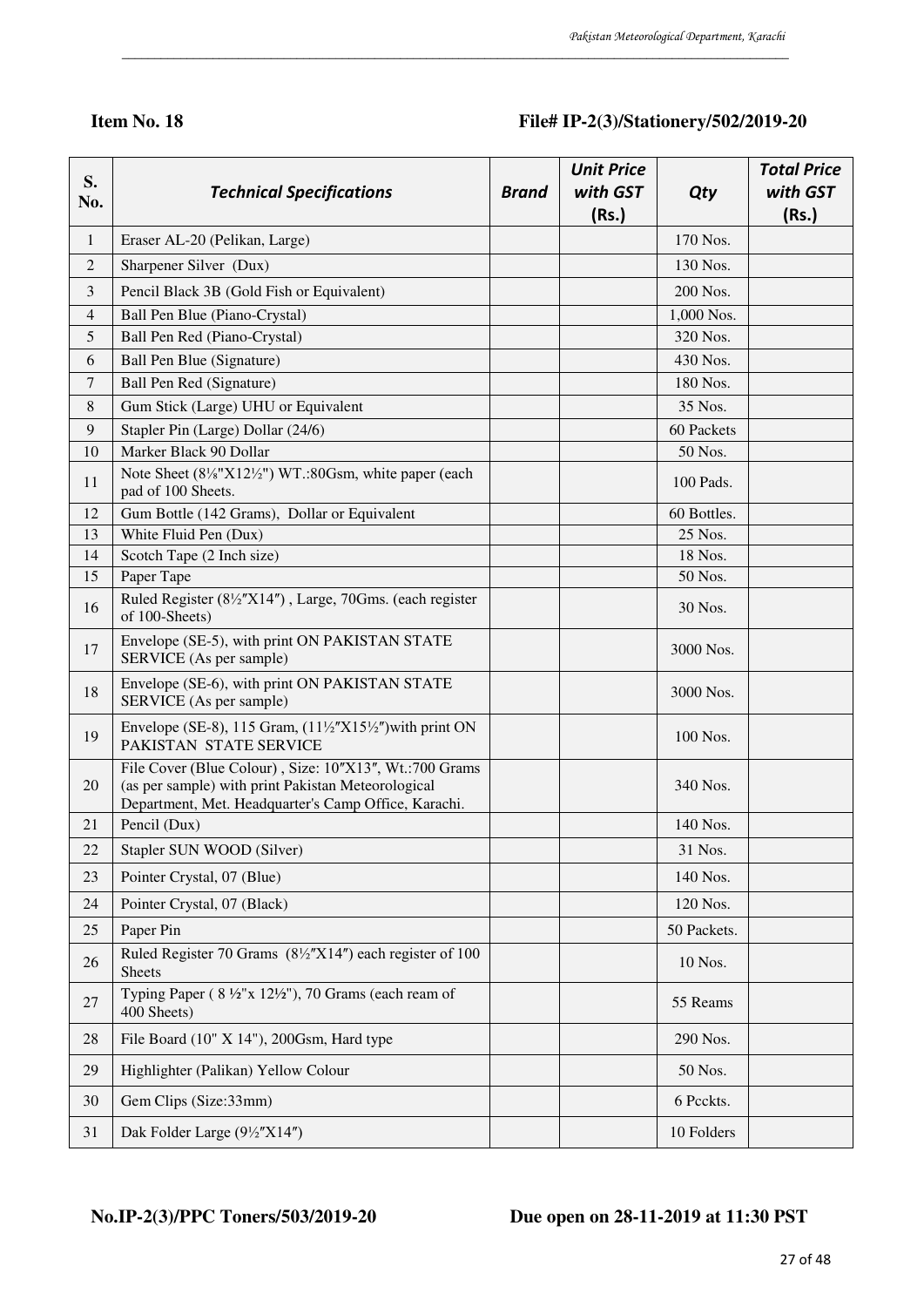| S. Nos.        | <b>Description of Stores</b>                                                 | Quantity       |
|----------------|------------------------------------------------------------------------------|----------------|
| 01             | Toner for Photo Copier KYOCERA KM 2035 (TK-4010)                             | $02$ Nos.      |
| 03             | Toner for Digital Photocopier SHARP AR 5620V                                 | 8 Nos.         |
| 04             | Toner for Digital Photocopier SHARP AR 6023                                  | 01 No.         |
| 0 <sub>5</sub> | Toner for Digital Photocopier RICOH MP 2001L                                 | <b>10 Nos.</b> |
| 06             | Toner for Photo Copier Ricoh MP-2501 L                                       | <b>18 Nos.</b> |
| 07             | Toner for TOSHIBA Photo Copier Machine e-Studio 2303A<br>(Toner No. T-2309). | 07 Nos.        |
| 08             | Toner for TOSHIBA e-Studio 2309 A<br>(Toner No. T-2309)                      | 03 Nos.        |

#### **Item No. 19. SPECIFICATION OF TONERS FOR PHOTO COPIER MACHINES.**

\_\_\_\_\_\_\_\_\_\_\_\_\_\_\_\_\_\_\_\_\_\_\_\_\_\_\_\_\_\_\_\_\_\_\_\_\_\_\_\_\_\_\_\_\_\_\_\_\_\_\_\_\_\_\_\_\_\_\_\_\_\_\_\_\_\_\_\_\_\_\_\_\_\_\_\_\_\_\_\_\_\_\_\_\_\_\_\_\_\_\_\_\_\_\_\_\_\_\_\_\_\_\_

 **Note:** 

 **i) Toners must be Genuine/ Original.** 

 **ii) Look like or Compatible toners are not acceptable.** 

 **iii) Country of origin must be mentioned & length of expiry must be sufficient.** 

# **FORM OF QUOTATION ON THE NEXT PAGE:**

## **FORM OF QUOTATION FOR THE SUPPY OF "PPC TONERS".**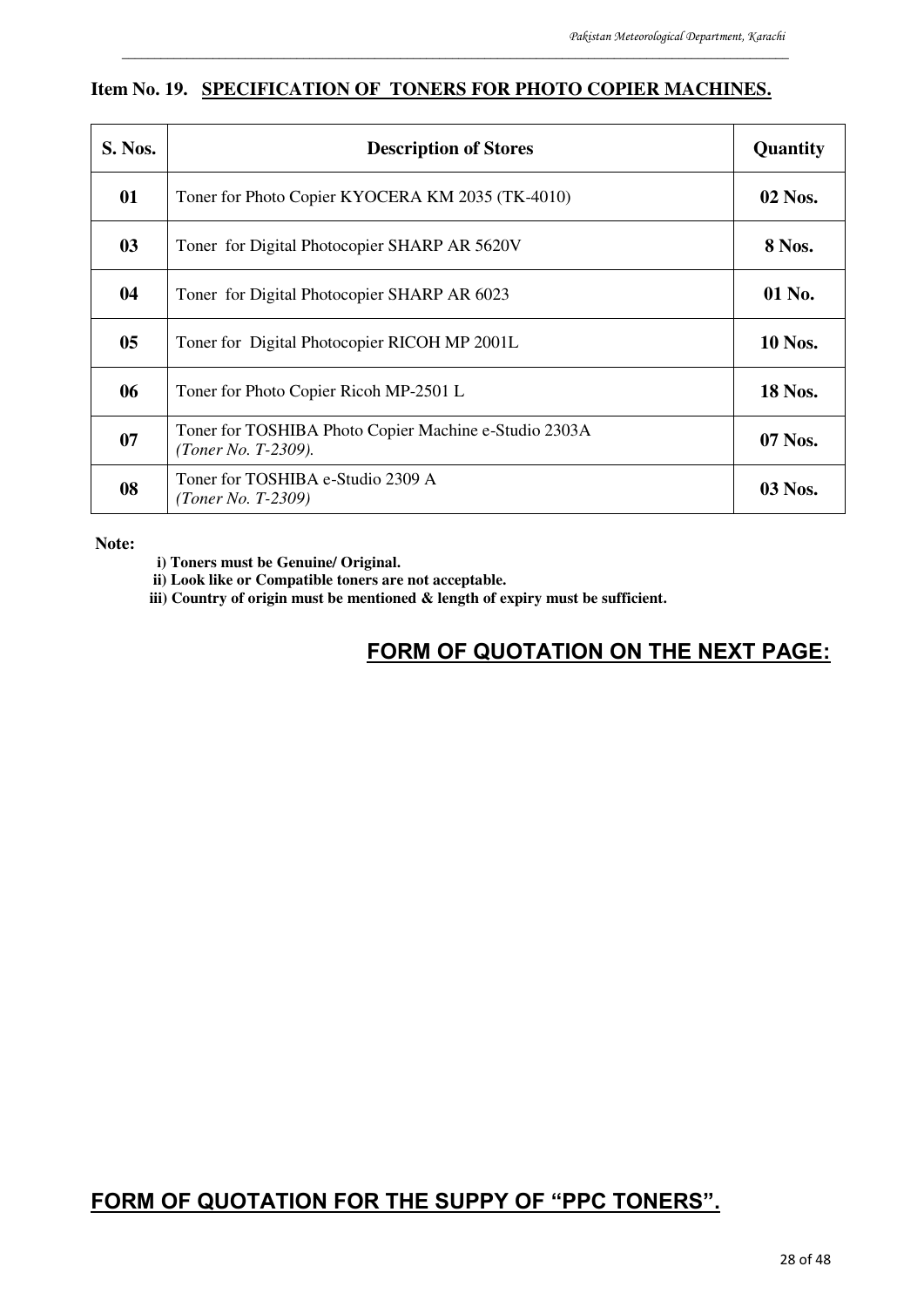#### **Item No. 19** File# IP-2(3)/PPC Toners/503/2019-20

| S.<br>Nos.     | <b>Technical Specifications</b>                                                 | Origen | <b>Unit Price</b><br>with GST<br>(Rs.) | Qty.           | <b>Total Price</b><br>with GST<br>(Rs.) |
|----------------|---------------------------------------------------------------------------------|--------|----------------------------------------|----------------|-----------------------------------------|
| 01             | Toner for Photo Copier KYOCERA KM<br>2035 (TK-4010)                             |        |                                        | 02 Nos.        |                                         |
| 02             | Toner for Plain Paper Copier MINOLTA<br>EP-3000                                 |        |                                        | <b>12 Nos.</b> |                                         |
| 03             | Toner for Digital Photocopier SHARP<br><b>AR 5620V</b>                          |        |                                        | 8 Nos.         |                                         |
| 04             | Toner for Digital Photocopier SHARP<br>AR 6023                                  |        |                                        | 01 No.         |                                         |
| 0 <sub>5</sub> | Toner for Digital Photocopier RICOH MP<br>2001L                                 |        |                                        | <b>10 Nos.</b> |                                         |
| 06             | Toner for Photo Copier Ricoh MP-2501 L                                          |        |                                        | <b>18 Nos.</b> |                                         |
| 07             | Toner for TOSHIBA Photo Copier<br>Machine e-Studio 2303A<br>(Toner No. T-2309). |        |                                        | 07 Nos.        |                                         |
| 08             | Toner for TOSHIBA e-Studio 2309 A<br>$(Toner No. T-2309)$                       |        |                                        | 03 Nos.        |                                         |

\_\_\_\_\_\_\_\_\_\_\_\_\_\_\_\_\_\_\_\_\_\_\_\_\_\_\_\_\_\_\_\_\_\_\_\_\_\_\_\_\_\_\_\_\_\_\_\_\_\_\_\_\_\_\_\_\_\_\_\_\_\_\_\_\_\_\_\_\_\_\_\_\_\_\_\_\_\_\_\_\_\_\_\_\_\_\_\_\_\_\_\_\_\_\_\_\_\_\_\_\_\_\_

**No.IP-2(3)/Printer Toner/504/2018-19 Due open on 28-11-2019 at 11:30 PST** 

### **Item No. 20. SPECIFICATION OF PRINTER TONERS.**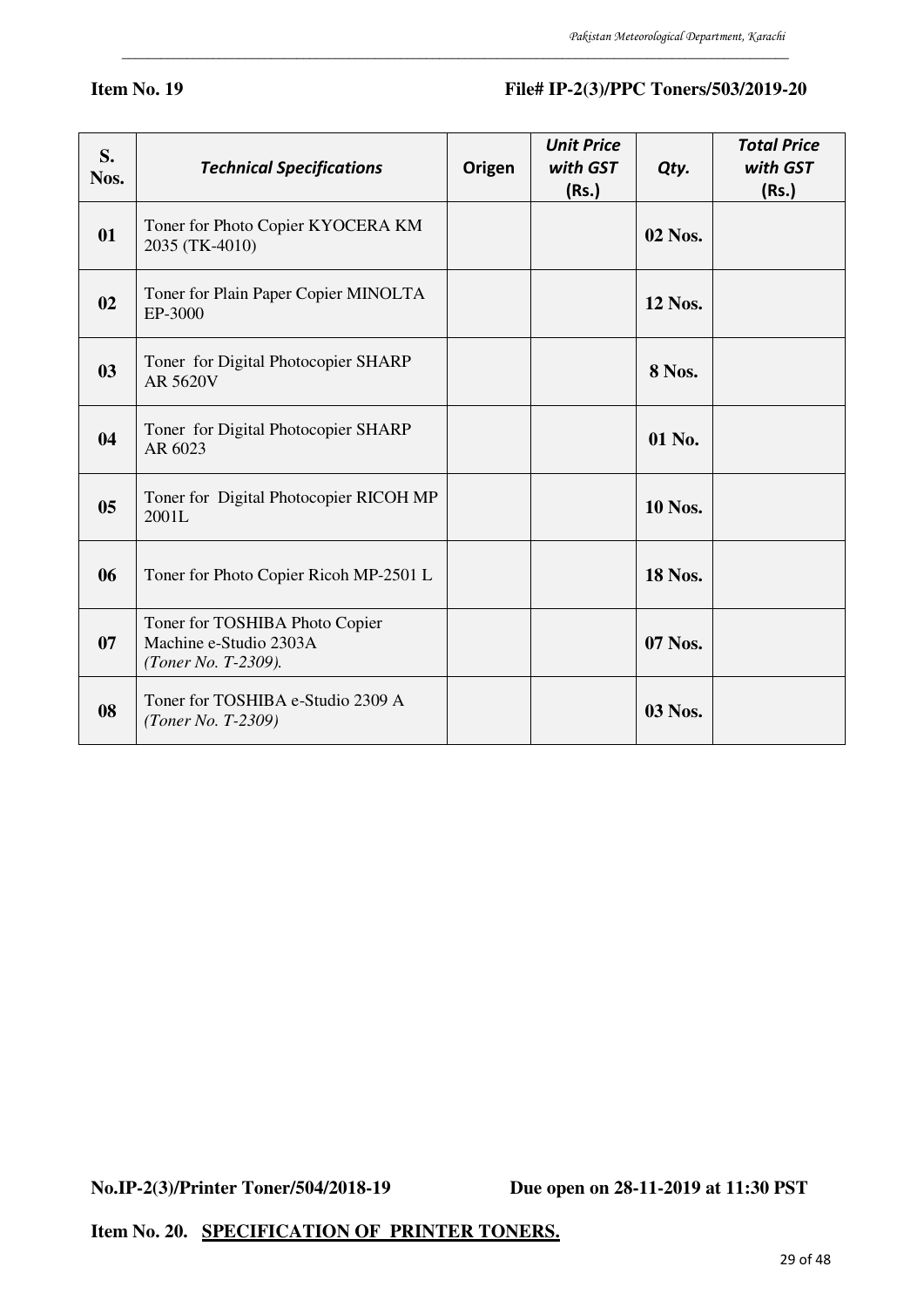| S. Nos. | <b>Description of Stores</b>                                   | Quantity                |
|---------|----------------------------------------------------------------|-------------------------|
| 01.     | Toner Cartridge for HP Desk Jet 810C/890 (Black)               | 03 Nos.                 |
| 02.     | Toner Cartridge for HP Desk Jet 810C/890 (Colour)              | 03 Nos.                 |
| 03.     | Printer Cartridge for HP Laser Jet P1005                       | 03 Nos.                 |
| 04      | Toner for HP Laser Jet 1020 (12A)                              | 14 Nos.                 |
| 05.     | Toner Cartridge for HP Laser jet M125A (83A)                   | 08 Nos.                 |
| 06.     | Toner Cartridge for HP Laser jet 1320 (49 A) Printer           | 20 Nos.                 |
| 07.     | Toner Cartridge for HP Laser jet 1102 P Printer                | 15 Nos.                 |
| 08.     | Toner Cartridge for HP Laser Jet Pro 400 M401a                 | 15 Nos.                 |
| 09.     | Toner Cartridge for HP Laser Jet Pro 400 M102a                 | 06 Nos.                 |
| 10.     | Toner Cartridge for HP Laser jet 1200 Printer (15A)            | 04 Nos.                 |
| 11.     | HP Laser Jet 2300 dn                                           | 02 Nos.                 |
| 12.     | Toner for Samsung/Monochrome Laser Printer ML 1660 ML T-D-104S | 02 Nos                  |
| 13      | Cartridge for HP Colour Laser M553 PCL6 Printer                | 01 Set<br>(Four Colors) |
| 14.     | Printer Cart. for Color Laser Jet MFP M477 fdw                 | 01 Set.                 |
| 15.     | Ribbon Cartridge for EPSON LQ-2180 Printer                     | 06 Nos.                 |
| 16.     | Ribbon Cartridge for EPSON LQ-2090 Printer                     | 06 Nos.                 |
| 17.     | Ribbon Cartridge for EPSON LQ-2190 Printer                     | 15 Nos.                 |
| 18.     | Ribbon Cartridge for EPSON LQ-300+ Printer                     | 20 Nos.                 |
| 19.     | Ribbon Cartridge for LX-300+ Printer                           | 10 Nos.                 |
| 20.     | Ribbon Cartridge for EPSON LQ-310 Printer                      | 30 Nos.                 |

 **Note:** 

 **i) Toners must be Genuine/ Original.** 

 **ii) Look like or Compatible toners are not acceptable.** 

 **iii) Country of origin must be mentioned & length of expiry must be sufficient.** 

## **FORM OF QUOTATION ON THE NEXT PAGE:**

## **FORM OF QUOTATION FOR THE SUPPY OF "PRINTER TONERS".**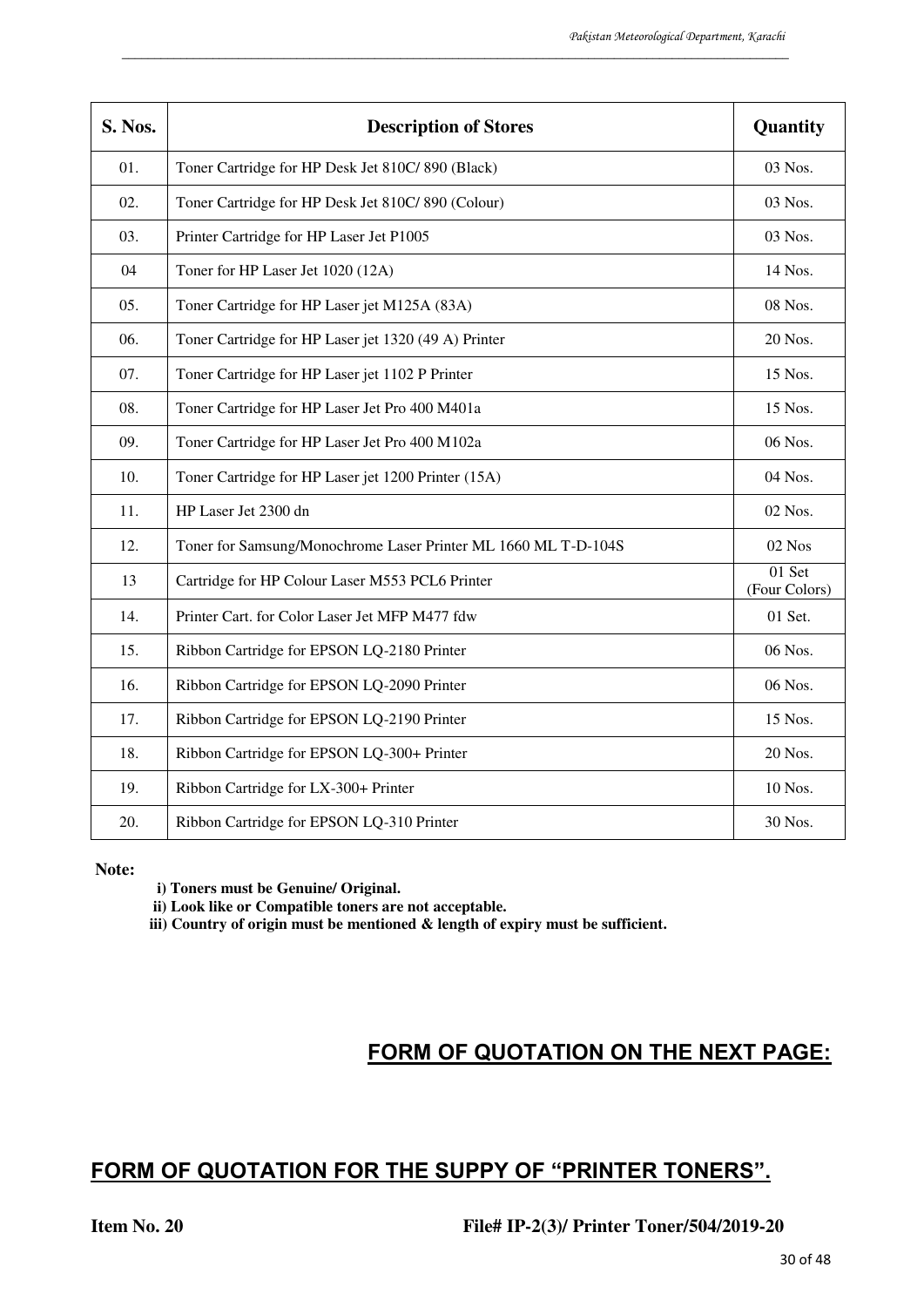| S.<br>Nos.          | <b>Technical Specifications</b>                                   | Origen | <b>Unit Price</b><br>with GST<br>(Rs.) | Qty.                       | <b>Total Price</b><br>with GST<br>(Rs.) |
|---------------------|-------------------------------------------------------------------|--------|----------------------------------------|----------------------------|-----------------------------------------|
| 01.                 | Toner Cartridge for HP Desk Jet 810C/890 (Black)                  |        |                                        | 06 Nos.                    |                                         |
| 02.                 | Toner Cartridge for HP Desk Jet 810C/890 (Colour)                 |        |                                        | 06 Nos.                    |                                         |
| 03.                 | Printer Cartridge for HP Laser Jet P1005                          |        |                                        | 03 Nos.                    |                                         |
| 04                  | Toner for HP Laser Jet 1020 (12A)                                 |        |                                        | 14 Nos.                    |                                         |
| 05.                 | Toner Cartridge for HP Laser jet M125A (83A)                      |        |                                        | 08 Nos.                    |                                         |
| 06.                 | Toner Cartridge for HP Laser jet 1320 (49 A) Printer              |        |                                        | 20 Nos.                    |                                         |
| 07.                 | Toner Cartridge for HP Laser jet 1102 P Printer                   |        |                                        | 15 Nos.                    |                                         |
| 08.                 | Toner Cartridge for HP Laser Jet Pro 400 M401a                    |        |                                        | 15 Nos.                    |                                         |
| 09.                 | Toner Cartridge for HP Laser Jet Pro 400 M102a                    |        |                                        | 03 Nos.                    |                                         |
| 10.                 | Toner Cartridge for HP Laser jet 1200 Printer (15A)               |        |                                        | 04 Nos.                    |                                         |
| 11.                 | Toner for HP Laser Jet 2300dn                                     |        |                                        | 02 Nos.                    |                                         |
| 12.                 | Toner for Samsung/Monochrome Laser Printer ML<br>1660 ML T-D-104S |        |                                        | 02Nos                      |                                         |
| 13.                 | Cartridge for HP Colour Laser M553 PCL6 Printer                   |        |                                        | 01 Set<br>(Four<br>Colors) |                                         |
| 14.                 | Printer Cart. for Color Laser Jet MFP M477 fdw                    |        |                                        | 01 Set.                    |                                         |
| 15.                 | Ribbon Cartridge for EPSON LQ-2180 Printer                        |        |                                        | 06 Nos.                    |                                         |
| 16.                 | Ribbon Cartridge for EPSON LQ-2090 Printer                        |        |                                        | 06 Nos.                    |                                         |
| 17.                 | Ribbon Cartridge for EPSON LQ-2190 Printer                        |        |                                        | 15 Nos.                    |                                         |
| 18.                 | Ribbon Cartridge for EPSON LQ-300+ Printer                        |        |                                        | 20 Nos.                    |                                         |
| 19.                 | Ribbon Cartridge for LX-300+ Printer                              |        |                                        | 10 Nos.                    |                                         |
| 20.                 | Ribbon Cartridge for EPSON LQ-310 Printer                         |        |                                        | 30 Nos.                    |                                         |
| <b>Grand Total:</b> |                                                                   |        |                                        |                            |                                         |

GOVERNMENT OF PAKISTAN **PAKISTAN METEOROLOGICAL DEPARTMENT** H.Q. Camp Office, University Road, Karachi-75270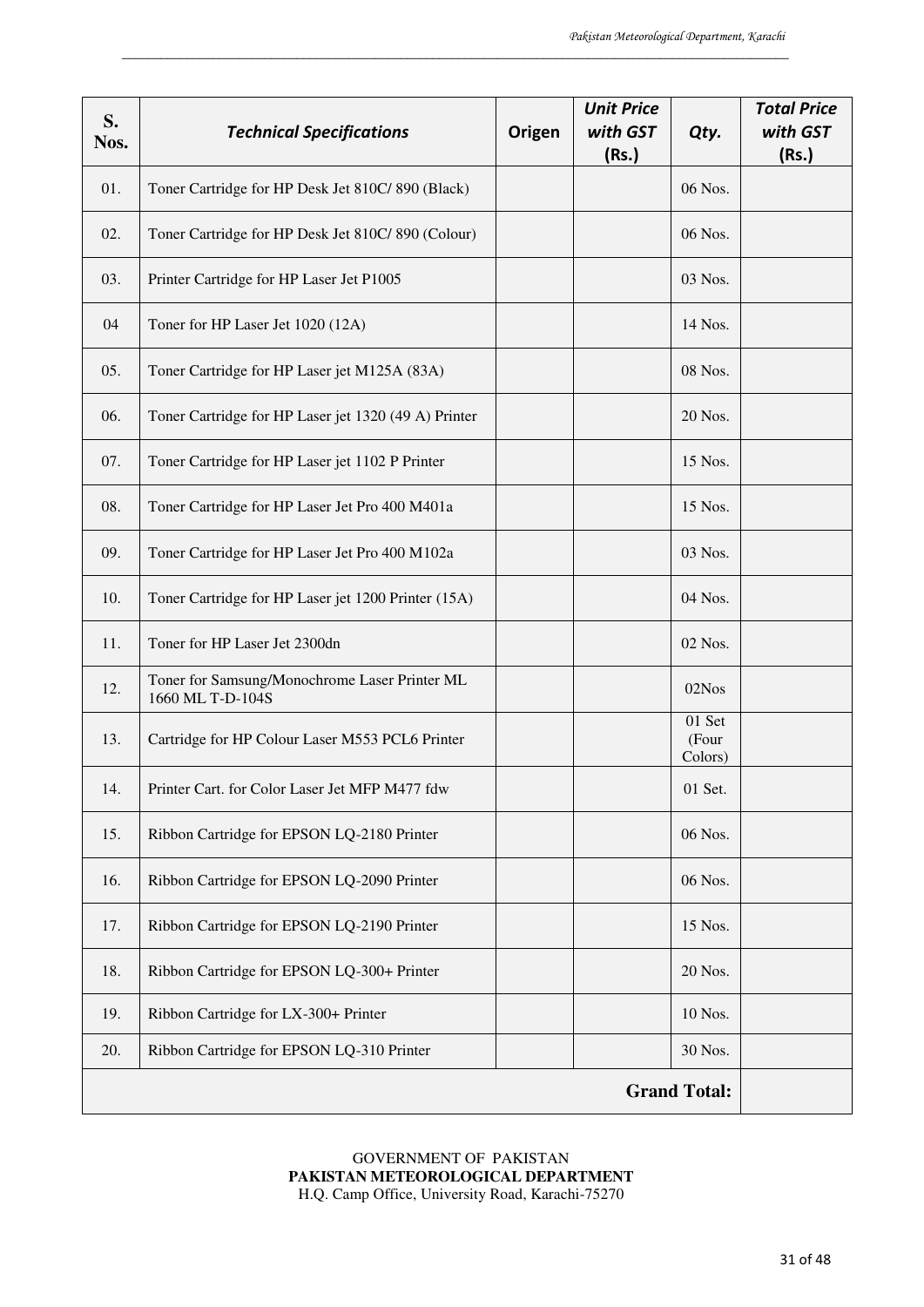#### *TERMS & CONDITIONS FOR F.O.R., KARACHI BASIS.*

\_\_\_\_\_\_\_\_\_\_\_\_\_\_\_\_\_\_\_\_\_\_\_\_\_\_\_\_\_\_\_\_\_\_\_\_\_\_\_\_\_\_\_\_\_\_\_\_\_\_\_\_\_\_\_\_\_\_\_\_\_\_\_\_\_\_\_\_\_\_\_\_\_\_\_\_\_\_\_\_\_\_\_\_\_\_\_\_\_\_\_\_\_\_\_\_\_\_\_\_\_\_\_

- 1. **Delivery of Stores:** Stores is required on **F.O.R** Karachi basis at C.M.S, Karachi within one month from the date of contract on free delivery to consignee basis, including all Taxes and other charges livable, if any.
- 2. **Terms & Conditions:** The tenderer is invited for the supply of goods as per given specification.

#### 3. **Bidding Procedures: Single-stage two envelops i.e. Technical and Financial.**

 The bid submitted by the bidder shall comprise of two envelops submitted simultaneously, one containing only the **Technical Proposal** and the other one **Financial Proposal**.

- **Technical Proposal:** Complete specification of the quoted item on the firm's letterhead with copies of NTN and GST certificates, copy of Payorder or Bank draft of 2% earnest money in favour of Director General, Meteorological Services, Karachi.
- Financial Proposal : Price proposal/Quotation on the firm's letterhead, Original Payorder of 2% earnest money in favour of Director General, Meteorological Services, Karachi.

#### **4. SPECIAL INSTRUCTIONS:**

- a) **Validity**: Offer should be valid for **60 days** from the date of opening of tender.
- b) **Earnest Money**: The tenderer should accompanied by an Earnest money @ 2% of the total value of bid/offer including G.S.T (If the bid amount exceeds from Rs.100,000) in the form of Pay Order/Bank Draft only from a scheduled Bank made in favour of Director General , Meteorological Services, Karachi. The Earnest Money shall be subject to forfeiture if after opening of the tenders, a tenderer with draws his offer before the period for which his offer is valid. The offer with insufficient Earnest Money or without Earnest Money will be rejected straightaway. Separate Pay Order /Bank Draft for each tender (Serial No.) may be submitted positively.
- c) In case of placement of contract supplier is required to pay STAMP DUTY to Government of Sindh or require to submited STAMP PAPER @0.35% of the contract value to this office under Article 15(a) of the Schedule to the Stamp Act, 1899.
- d) Successful Tenderer / Firm is required to submit 2% Earnest Money of the total contract value including all taxes, this amount will be converted into Security Deposit, and firm will deposit the remaining 3% amount of security deposit, required other than Earnest Money amount available with Department within 5 days, time failing which the Earnest Money will be forfeited and risk purchase effected at the cost of such defaulting firm.
- e) Tendrers should indicate their National Tax Number/ G.S.T. No. issued from concerned Regional Income Tax Department and Collectorate of Sales Tax. Copies of both certificates must be attached with offers.
- f) Tendrers should indicate their National Tax Number/ G.S.T. No. issued from concerned Regional Income Tax Department and Collectorate of Sales Tax. Copies of both certificates must be attached with offers.
- g) **Price quoted should be firm and final**, inclusive of all taxes, Sales Tax etc. Tenderers should note that if, during the currency of contract any Tax or Duties etc. alter or levied by the Government it would be the responsibility of the firm.
- h) The quantity may be increased or decreased at the buyer's option.
- i) Tenderers are required to submit genuine offers after fulfilling the requirements of the Tender Enquiry. In case of fake offer or where the offer contain willful mis-representation, the same will be considered gross mis-conduct and fraud, which will lead to not only ignoring of the offer but may also led to blacklisting / forfeiture of Earnest Money.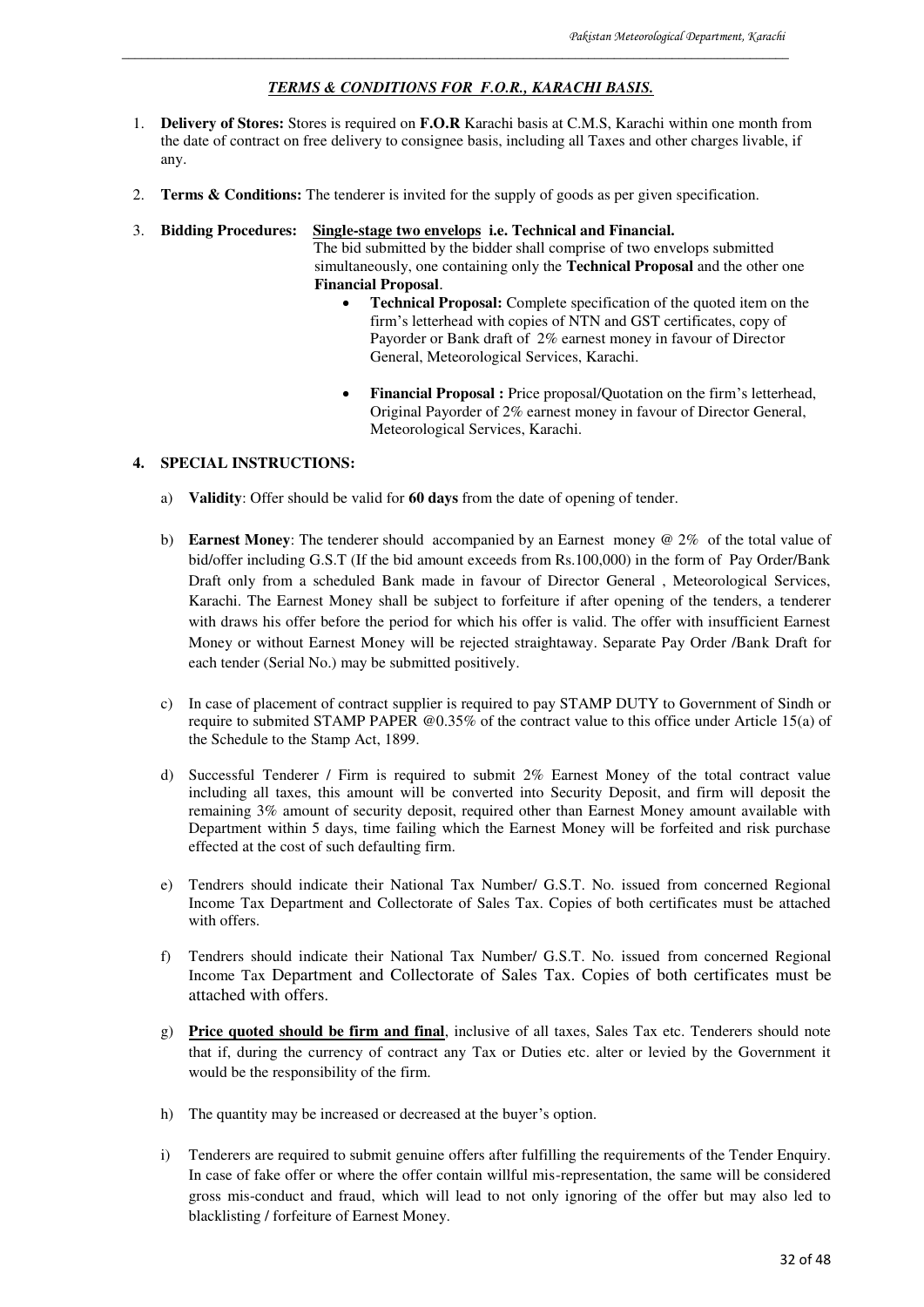j) Department reserves the right to accept or reject any items or all tender according to PPRA rules.

\_\_\_\_\_\_\_\_\_\_\_\_\_\_\_\_\_\_\_\_\_\_\_\_\_\_\_\_\_\_\_\_\_\_\_\_\_\_\_\_\_\_\_\_\_\_\_\_\_\_\_\_\_\_\_\_\_\_\_\_\_\_\_\_\_\_\_\_\_\_\_\_\_\_\_\_\_\_\_\_\_\_\_\_\_\_\_\_\_\_\_\_\_\_\_\_\_\_\_\_\_\_\_

- k) If for any reason the office remains closed on the date of opening of the tenders, the tender will be opened on the next working day at the same time and place.
- l) The firms declared as blacklisted by any Government Agency are not eligible for participation in the Tender business through this Department
- m) Late tenders i.e. tenders received after opening of tender box will neither be received nor entertained nor accepted and will be returned by hand or by mail.
- n) Country of Origin must be mentioned for each item with brand name if any. Offer will be ignored / rejected if country of origin is not mentioned.
- o) **Penalty/ Liquidated damages**: For failure to comply with delivery schedule of contract for supply / purchase order, to be issued against this tender inquiry , penalty will be imposed on defaulting firm as under:
	- i. 0.25% of the cost of entire purchase order or of such item as remains un-supplied /uncompleted for every day exceeding the delivery period.
	- ii. If the item is not supplied even after payment of penalty for 10 consecutive days P.M.D reserves the right to cancel contract for supply / purchase order and to purchase required equipment from elsewhere at risk and cost of the defaulting
	- iii. The once successful bidders who are issued with the work order contract for supply / purchase order after offer and acceptance , intends to retract /retreat from the promise to supply their bid security would be forfeited and the firm would be blacklisted.

--Sd--

 **(SARFARAZ)** Chief Meteorologist *f*or Director General Pakistan Meteorological Department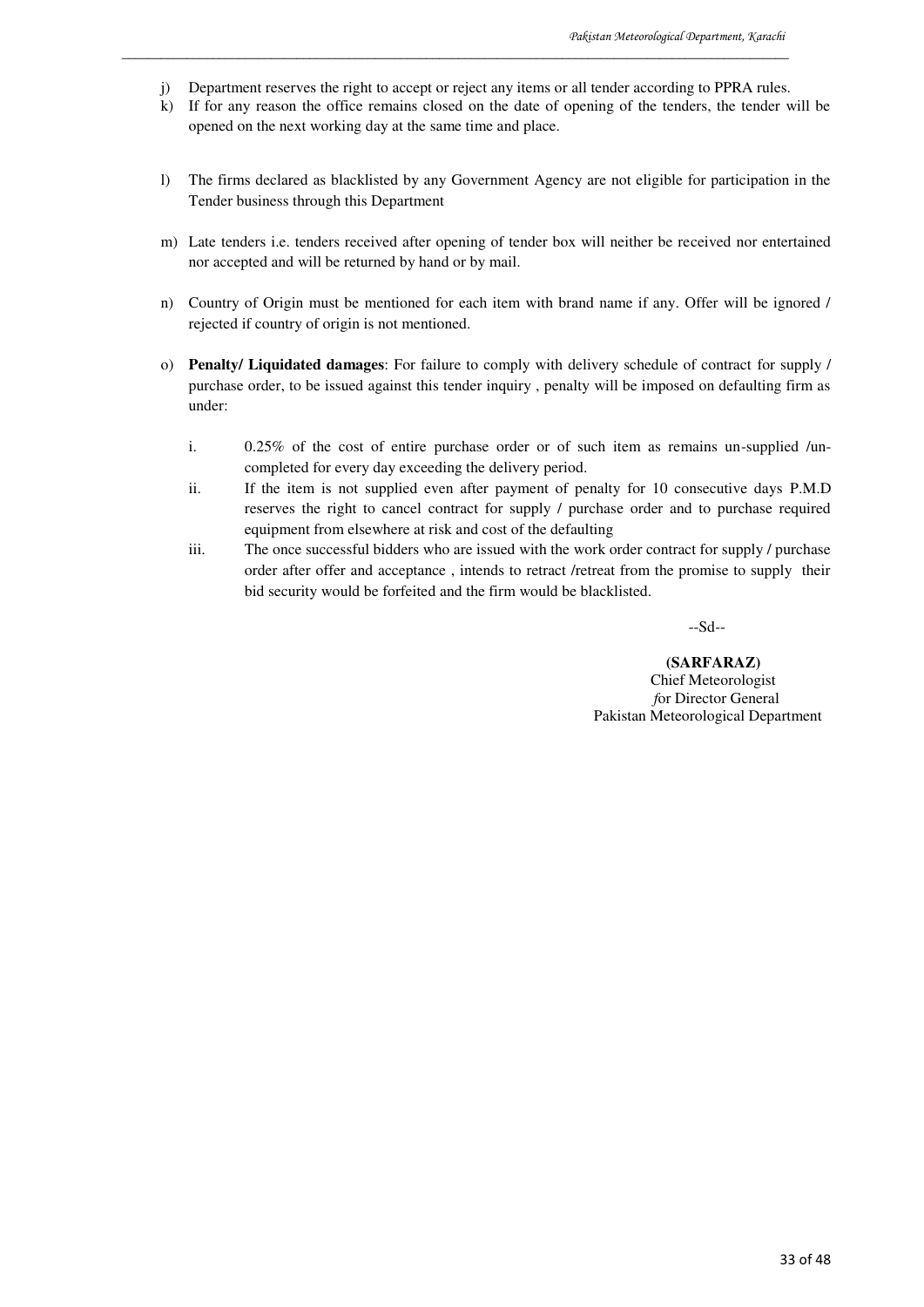# *SECTION-II*

\_\_\_\_\_\_\_\_\_\_\_\_\_\_\_\_\_\_\_\_\_\_\_\_\_\_\_\_\_\_\_\_\_\_\_\_\_\_\_\_\_\_\_\_\_\_\_\_\_\_\_\_\_\_\_\_\_\_\_\_\_\_\_\_\_\_\_\_\_\_\_\_\_\_\_\_\_\_\_\_\_\_\_\_\_\_\_\_\_\_\_\_\_\_\_\_\_\_\_\_\_\_\_

# *FOR SUPPLY ON F.O.B/C.I.P BASIS*

**No. IP-1(3)/Met. Balloons/FE/505/2019-20 Due open on 12-12-2019 at 11:30 PST** 

**ITEM NO. 1: SPECIFICATION OF METEOROLOGICAL BALLOONS (on F.O.B basis).**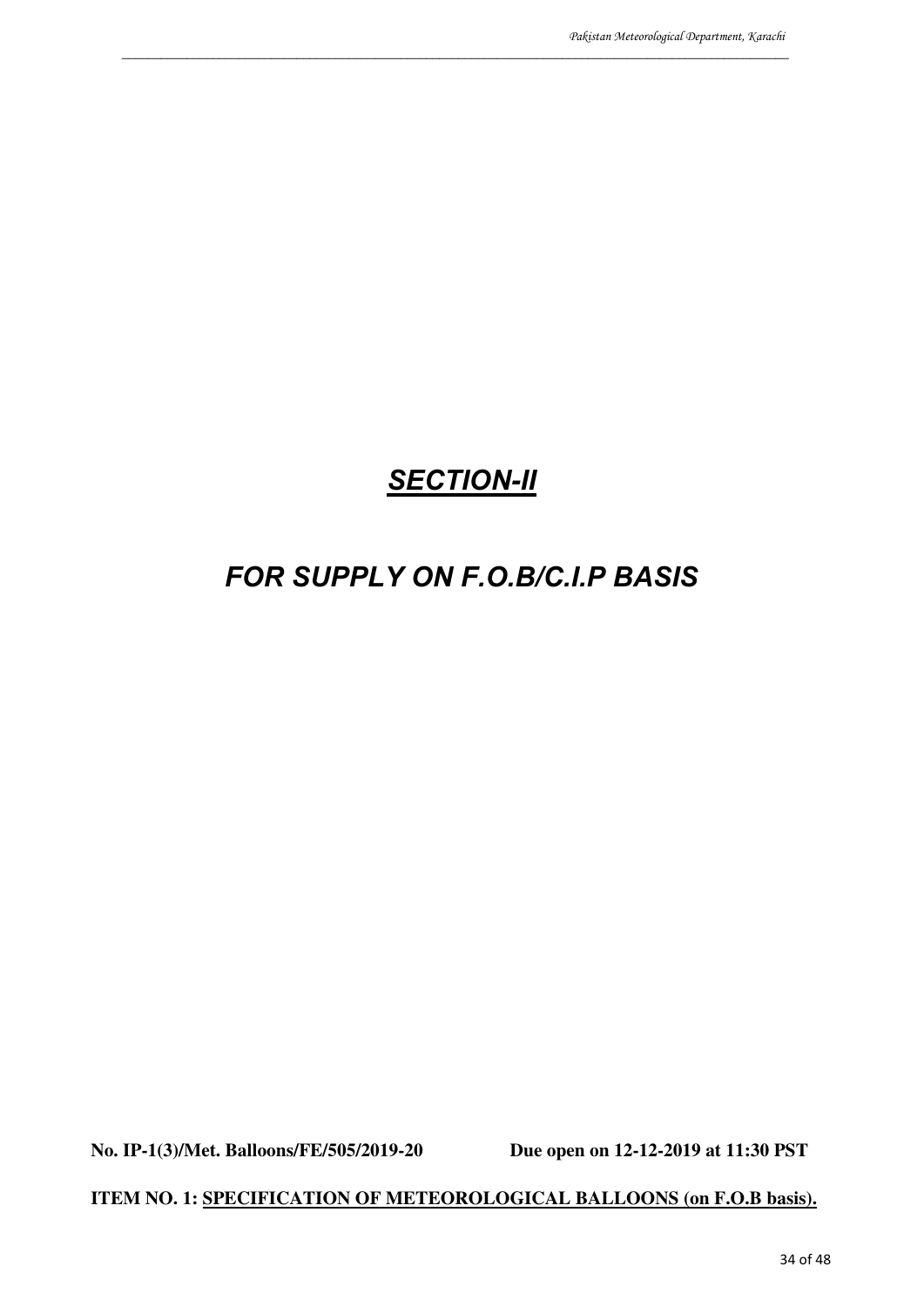| S. No.                                     | <b>Description of Stores</b>                                                                                                                                                                                                          | Quantity    |
|--------------------------------------------|---------------------------------------------------------------------------------------------------------------------------------------------------------------------------------------------------------------------------------------|-------------|
| 01.                                        | <b>METEOROLOGICAL BALLOONS 30Gms.</b>                                                                                                                                                                                                 | 12,000 Nos. |
|                                            | 1. Nominal weight<br>: 30gms.                                                                                                                                                                                                         |             |
|                                            | 2.<br>Weight<br>: $30\pm5$ gms                                                                                                                                                                                                        |             |
|                                            | 3. Deflated body dia.: $250 \text{ mm} \pm 50 \text{ mm}$                                                                                                                                                                             |             |
|                                            | Internal Neck dia. :52 mm $\pm$ 5mm<br>4.                                                                                                                                                                                             |             |
|                                            | 5. Neck length<br>: $80 \text{ mm} \pm 10 \text{mm}$                                                                                                                                                                                  |             |
|                                            | 6.<br>Min bursting dia when inflated : 1000 mm with air at ground.                                                                                                                                                                    |             |
|                                            | Material and color : Natural red rubber.<br>7.                                                                                                                                                                                        |             |
|                                            | 8. Min. Flying height : 3Kms.                                                                                                                                                                                                         |             |
| 02.                                        | METEOROLOGICAL BALLOONS 100Gms.                                                                                                                                                                                                       |             |
|                                            |                                                                                                                                                                                                                                       | 8,000 Nos.  |
|                                            | Nominal Weight : 100Gms.<br>1.<br>: $100 \pm 10$ gms.<br>2.<br>Weight                                                                                                                                                                 |             |
|                                            | Deflated body dia. : $400 \pm 50$ mm.<br>3.                                                                                                                                                                                           |             |
|                                            | Internal Neck dia. : 70 mm $\pm$ 10 mm.<br>4.                                                                                                                                                                                         |             |
|                                            | 5. Neck Length. : $80 \text{ mm} \pm 20 \text{ mm}$ .                                                                                                                                                                                 |             |
|                                            | 6. Min. Bursting dia. : 1600 mm (Min.)                                                                                                                                                                                                |             |
|                                            | 7.<br>Material & Colour. : Synthetic or natural uncolored rubber.:                                                                                                                                                                    |             |
|                                            | 8.<br>Min. Flying height. : 6 Kms.                                                                                                                                                                                                    |             |
|                                            |                                                                                                                                                                                                                                       |             |
| 03.                                        | <b>METEOROLOGICAL BALLOONS 200 Gms.</b>                                                                                                                                                                                               | 150 Nos.    |
|                                            | Nominal Weight : 200Gms.<br>1.                                                                                                                                                                                                        |             |
|                                            | $: 200 \pm 10$ Gms.<br>2.<br>Weight                                                                                                                                                                                                   |             |
|                                            | 3.<br>Deflated body dia. : $610 \pm 40$ mm.                                                                                                                                                                                           |             |
|                                            | 4.<br>Internal Neck dia. : $64 \text{ mm} \pm 10 \text{ mm}$ .                                                                                                                                                                        |             |
|                                            | 5.<br>Neck Length. $\therefore$ 100 mm $\pm$ 20 mm.                                                                                                                                                                                   |             |
|                                            | Min. Bursting dia. :3000 mm (Min.)<br>6.                                                                                                                                                                                              |             |
|                                            | Material & Colour. : Synthetic or natural uncolored rubber.:<br>7.                                                                                                                                                                    |             |
|                                            | 8.<br>Min. Flying height. : 17Kms.                                                                                                                                                                                                    |             |
|                                            |                                                                                                                                                                                                                                       |             |
| $\mathbf{M}$ . $\mathbf{M}$ . $\mathbf{M}$ | $\mathbf{A}$ , in the second control of the second $\mathbf{A}$ in $\mathbf{D}$ control of $\mathbf{D}$ ( $\mathbf{D}$ ) of $\mathbf{D}$ and $\mathbf{D}$<br>$\sim$ 100 $\sim$ 100 $\sim$ 100 $\sim$ 100 $\sim$ 100 $\sim$ 100 $\sim$ | $4 - 3$     |

# **Note: China made instruments must be quoted in Renminbe (RMB) other currencies will not be accepted.**

#### **GENERAL DESCRIPTION:-**

The balloons must be of extensible material and shall be spherical or pear shaped when in flat. The material should be of high quality natural or synthetic rubber free from Pinholes, blemishes and particulars of foreign after with uniform thickness except near the neck where increased thickness is required for extra strength. The color shall be deep opaque and evenly spread so that it does not present a patchy Appearance when inflated. The balloons should be sufficiently robust to with stand normal handling during release in dusty winds. The balloons should not be more than 6 months old when received in stores and must retain their performance under normal storage conditions in tropics for minimum period of 12 months from the date of receipt in store.

#### **PACKING & MARKING:-**

1. The balloons should be thoroughly dry dusted inside and outside with fresh chalk/any Dehydrating powder.

2. The balloons shall be folded in their natural folds and then rolled up and each balloon wrapped and sealed separately in a moisture proof cellophane or other approved soft protecting wrapping material.

3. The wrapping should be marked: a) Weight. b) Maker's name and brand. c) Co lour d) Date of manufacture.

4. Packed balloons should be supplied in cartons made from stiff cardboard & each carton containing the following number of balloons.

a). i.  $30gm - 100$  Nos. ii)  $100gm. - 60$  Nos. iii)  $200$  gm  $- 30$  Nos or suitable quantity b). Suitable number of cartons should be packed in wooden cases suitable for rail or ship transport.

5. Carton should be marked as follows:

a) A.T. No. and date. b) Meteorological balloons. c) Size of balloons. d) Date of manufacture. e) Quantity.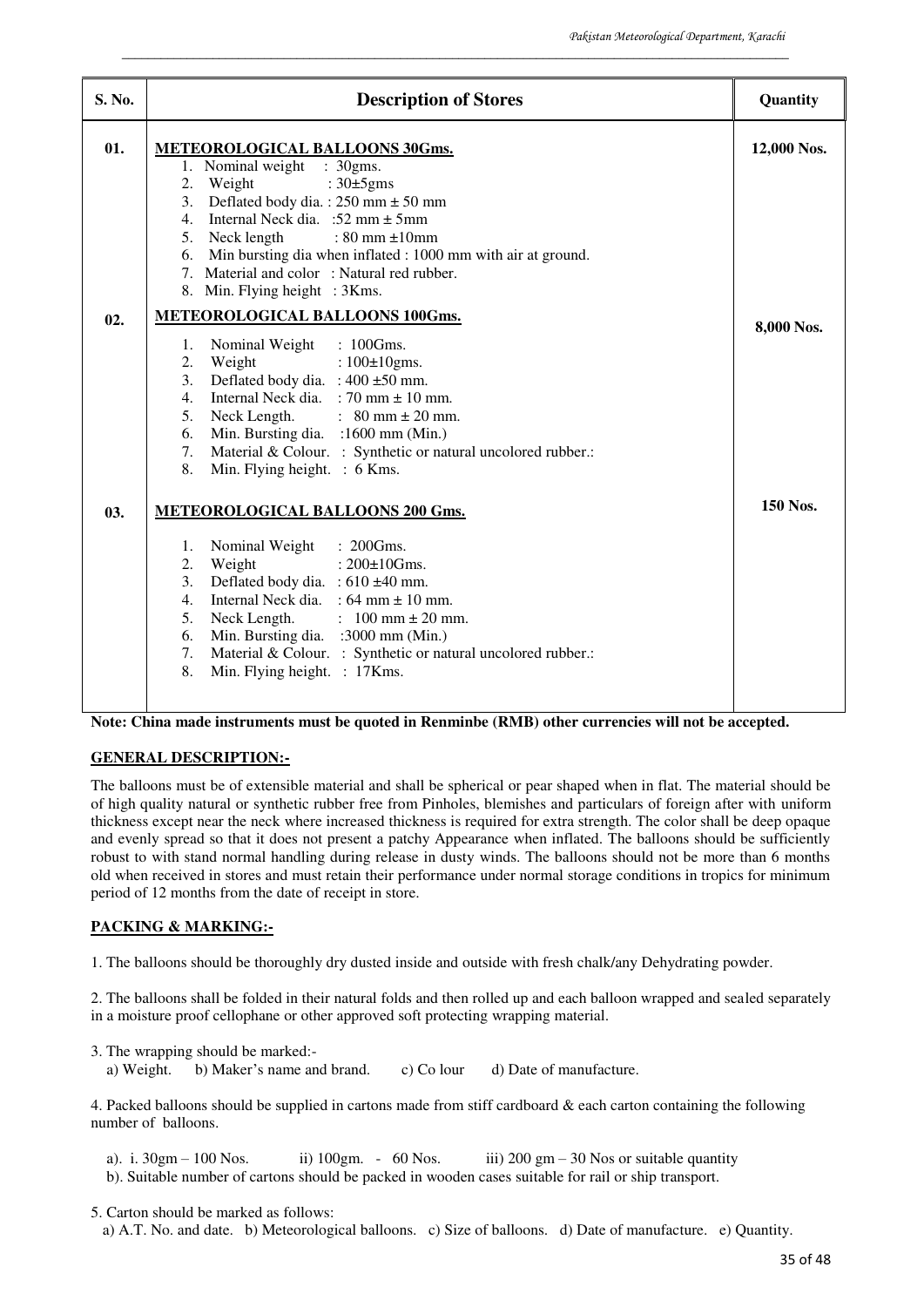f) Maker's name N O T E:

- 1. Tenders are required to offer their rates in Renminbe (RMB) if the Balloons are China made.
- 2. Tenderers are required to indicate maker's name and its complete address and country of origin in their offer.

\_\_\_\_\_\_\_\_\_\_\_\_\_\_\_\_\_\_\_\_\_\_\_\_\_\_\_\_\_\_\_\_\_\_\_\_\_\_\_\_\_\_\_\_\_\_\_\_\_\_\_\_\_\_\_\_\_\_\_\_\_\_\_\_\_\_\_\_\_\_\_\_\_\_\_\_\_\_\_\_\_\_\_\_\_\_\_\_\_\_\_\_\_\_\_\_\_\_\_\_\_\_\_

- 3. Tenderers are required to clearly mention brand name of the balloon & submit original technical literature/leaflet of the offered store.
- 4. **Tenderers are also required to submit 05 Nos. balloons separately for each type as sample in the office of the Chief Meteorologist, Met. Headquarters, Camp Office, Karachi before opening of the tender.**
- 5. Tenders are required to confirm the balloons shall not be more than 6 months old when supplied to consignee.
- 6. Tenderers are required to confirm that the supplied balloons shall retain their performance under normal storage condition tropics for a minimum period of 12 months from the date of starches by consignee.
- 7. Tenderers are required to confirm categorically T/E specification packing and marking requirements in all respect.
- 8. Tenderers are required to confirm that they will replace the supplied stores free of cost if found defective on use during shelf-life period.
- 9. Tenderers are required to confirm satisfactory performance of balloons offered at the required flying height.
- 10. Tenderers are required to submit original Performa invoice of their principal/manufacturer containing detailed technical specification of the offered store.

**No.IP-1(3)/RS/FE/506/2019-20 Due open on 12-12-2019 at 11:30 PST** 

#### **Item No. 2. SPECIFICATION OF VAISALA RADIOSONDE, RS41-SG** *(On F.O.B. or CIP Basis)***.**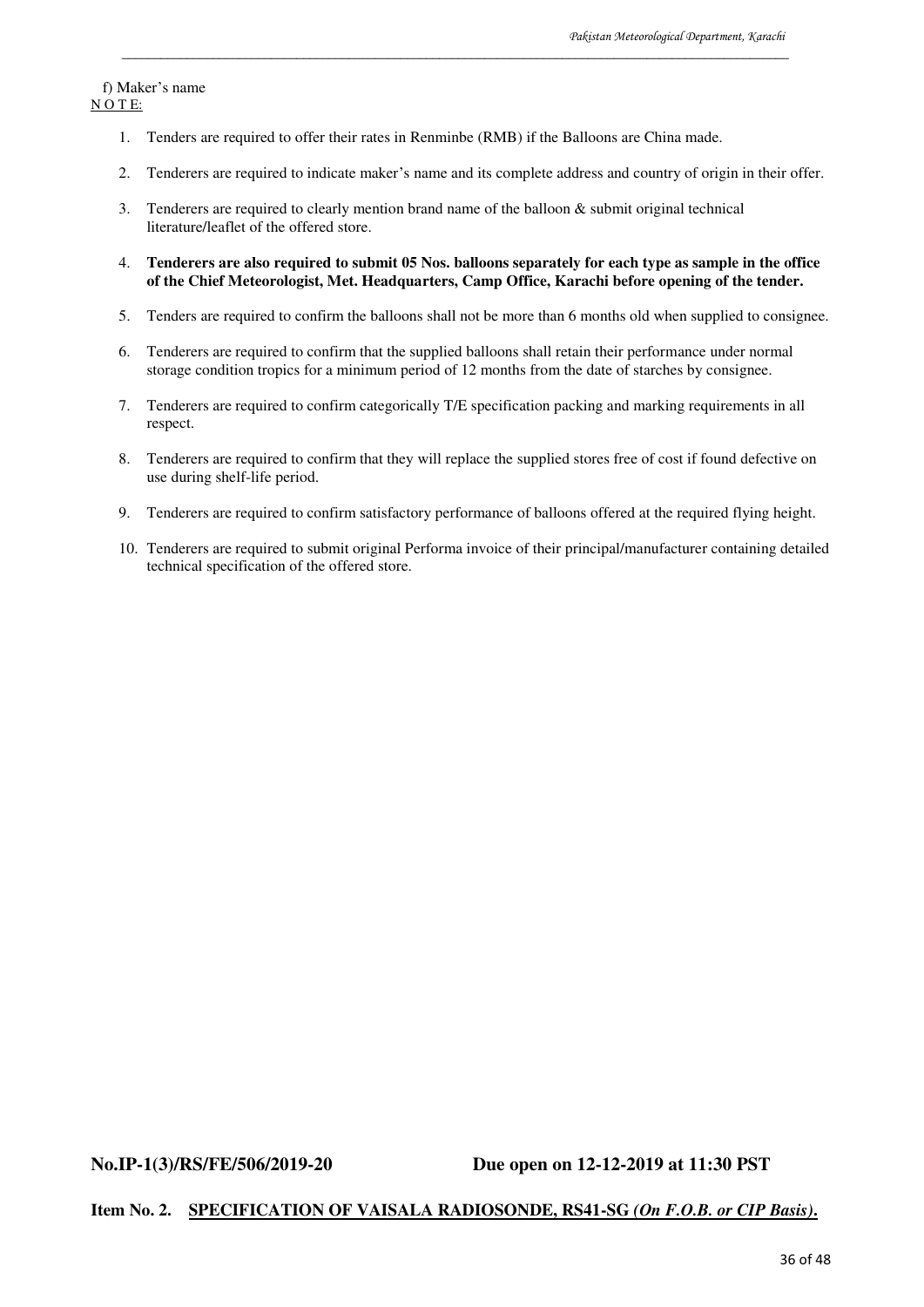| Item No.       | Description of Store                    | Quantity |
|----------------|-----------------------------------------|----------|
| 0 <sub>1</sub> | VAISALA Radiosonde RS41-SG Transmitters | 90 Nos.  |

**No.IP-1(3)/Elec. Anemo./FE/507/2019-20 Due open on 12-12-2019 at 11:30 P.S.T** 

#### **Item No. 3 SPECIFICATION OF ELECTRICAL ANEMOMETER WITH WIRE LESS CONNECTIVITY** *(On F.O.B.Basis)***.**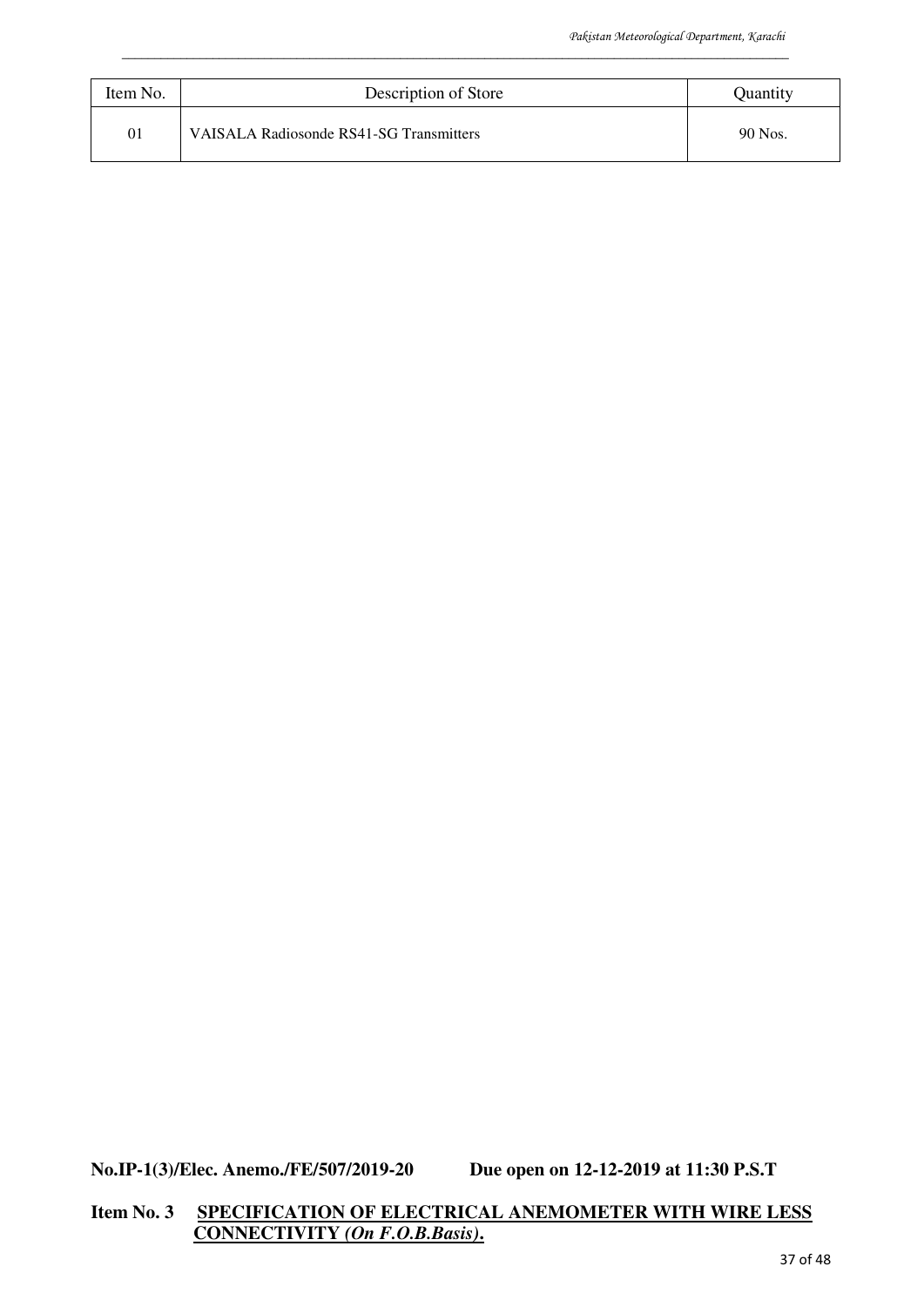# **Part-A ………………….. Electrical Anemometer with wireless connectivity Part-B ………………….. Digital Handheld Anemometer**

| N <sub>o</sub> | Part Number | <b>Description of Stores</b>                                                                                                     | Quantity  |
|----------------|-------------|----------------------------------------------------------------------------------------------------------------------------------|-----------|
|                |             | <u>Part-A</u>                                                                                                                    |           |
| 01             | IM147       | <b>Electrical Anemometer with wireless connectivity</b><br>including Temperature & Humidity Sensor<br>Munro, U. K. or Equivalent | 01 No.    |
|                |             | (Combined In-Line Wind Speed and Wind Direction<br><b>Transmitter)</b>                                                           |           |
|                |             | Comprising:                                                                                                                      |           |
|                |             | • IM124 Cup Generator Anemometer<br>• IM145 Wind Direction Transmitter                                                           |           |
|                |             | Specifications: Start Threshold: 3±1 Knots Speed Range:<br>0-180 Knots                                                           |           |
|                |             | Speed Accuracy: Below 40 Knots $\pm 1$ Knot, Above 41<br>Knots $\pm 2$ Knots                                                     |           |
|                |             | Direction Range: 0-360°                                                                                                          |           |
|                |             | Direction Accuracy: $\pm 1^{\circ}$<br>Operating Temp.: -40 $\rm ^{o}C$ to + 100 $\rm ^{o}C$                                     |           |
|                |             | Operating Humidity: 98% non-condensing Combined                                                                                  |           |
|                |             | Height: 840 mm                                                                                                                   |           |
|                |             | Fin tip to axis: 790 mm                                                                                                          |           |
|                |             | Fixing: 2 inch BSP internal<br>Weight: 16.25 kg.                                                                                 |           |
| 02             | SX213       | 5-Core Cable for IM147 (per metre)                                                                                               | 15 Meters |
|                |             | To connect IM147 to 150/RPS/80W Radio Transceiver &                                                                              |           |
| 03             | 150/T10     | <b>Power Supply Enclosure</b><br><b>HD9008TRR Dual Temperature &amp; Humidity</b>                                                | 01 No.    |
|                |             | <b>Transmitter</b>                                                                                                               |           |
|                |             | Includes 16-Ring Radiation Shield, Fitting Bracket and<br>cable.                                                                 |           |
|                |             | Humidity                                                                                                                         |           |
|                |             | Sensor Type: Capacitive<br>Measuring Range: 0-100% RH<br>Accuracy (at $20^{\circ}$ C): ±1.5% (0-90% RH), ±2% (90-100%)           |           |
|                |             | <b>Temperature</b>                                                                                                               |           |
|                |             | Sensor Type: 4-wire Pt100 1/3 DIN                                                                                                |           |
|                |             | Measurement Range: $-40^{\circ}$ C to + 80 $^{\circ}$ C<br>Accuracy: $\pm 0.15^{\circ}\text{C}$ , $\pm 0.1\%$ of measurement     |           |
|                |             |                                                                                                                                  |           |
|                |             | <b>General</b>                                                                                                                   |           |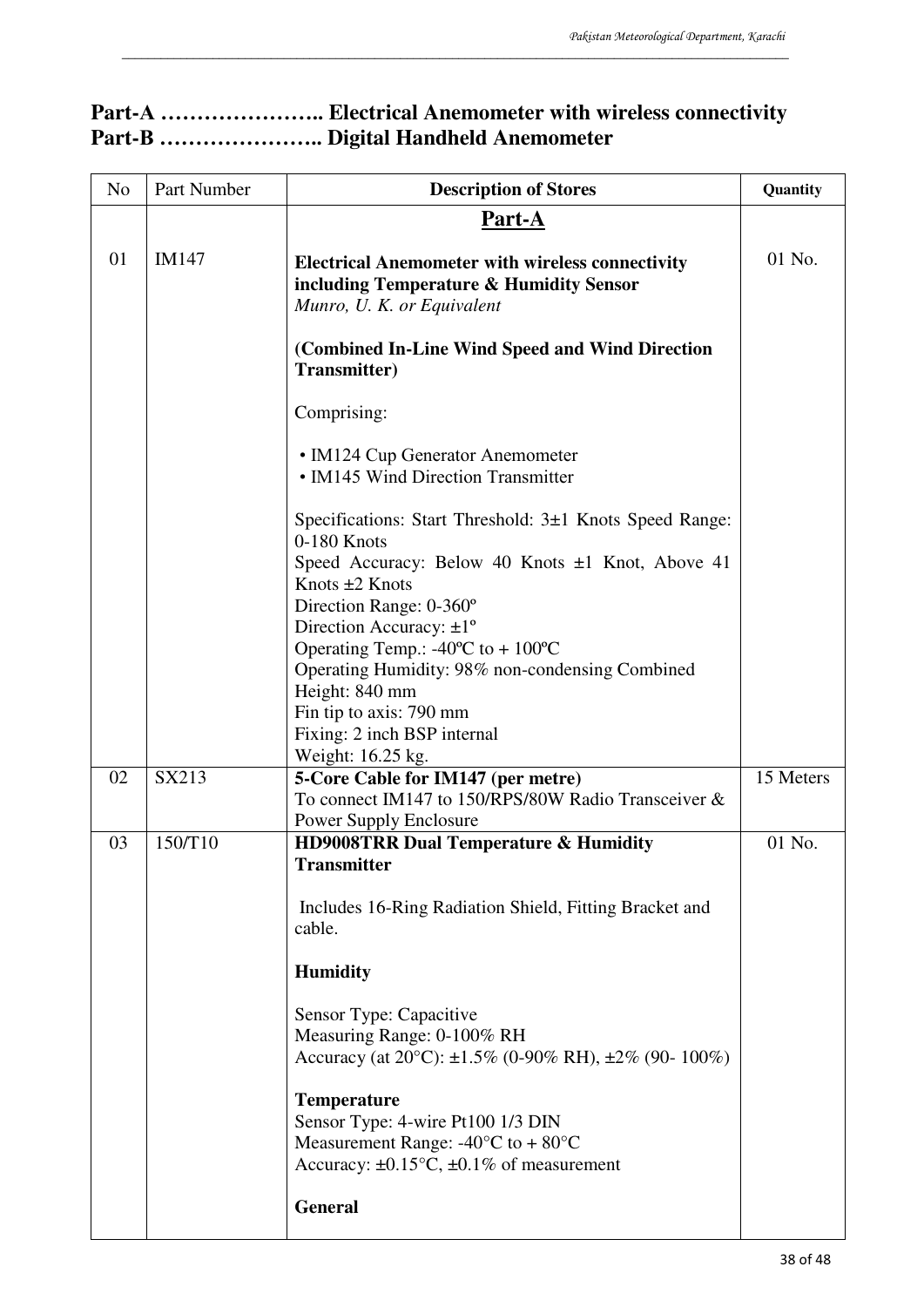|    |                                | Power Supply: 10-40 VDC<br>Operating Conditions: -40 $\degree$ C to +80 $\degree$ C / 0-100% RH                                                   |           |
|----|--------------------------------|---------------------------------------------------------------------------------------------------------------------------------------------------|-----------|
|    |                                |                                                                                                                                                   |           |
| 04 | 150/RPS/80W                    | <b>Radio Transceiver &amp; Power Supply Enclosure</b><br>[TRANSMIT]                                                                               | 01 No.    |
|    |                                | Also includes Dipole Antenna, Solar Panel, Charge<br>Controller & Lead Acid Battery (12V 22AH).<br>Pre-configured.<br>Install at sensor location. |           |
| 05 | 150/RPS/80W<br><b>RECEIVER</b> | <b>Radio Transceiver Enclosure [RECEIVE]</b>                                                                                                      | 01 No.    |
|    |                                | Also includes Dipole Antenna                                                                                                                      |           |
|    |                                | Pre-configured<br>Install at First Visualization Place (Meteorological<br>Office).                                                                |           |
| 06 | <b>CABLE1</b>                  | <b>Coaxial Cable to suit Dipole Antennae &amp; Transceivers</b>                                                                                   | 30 Meters |
|    |                                | 1. To connect Outdoor Radio Transceiver & Power<br>Supply Enclosure to Dipole Antenna (Installation<br>Place/Runway) [15 metres]                  |           |
|    |                                | 2. To connect Dipole Antenna to Radio Transceiver<br>Enclosure (First Visualization Place/Meteorological<br>Office) [15 metres]                   |           |
|    |                                | Coaxial cable length must not exceed 15 metres in case of<br>signal loss.                                                                         |           |
| 07 | CABLE2                         | <b>4-Core Cable</b>                                                                                                                               | 60 Meters |
|    |                                | To connect Radio Transceiver Enclosure [RECEIVE] to<br>Data Acquisition System                                                                    |           |
| 08 | 150/DAS                        | <b>Data Acquisition System (WindDAS)</b>                                                                                                          | 01 No.    |
|    |                                | Digital graphical recording unit comprising:                                                                                                      |           |
|    |                                | 1 x Main Recorder/Controller (9.2 cm Colour<br>٠<br>TFT LCD)                                                                                      |           |
|    |                                | 1 x SX2368 Transformer/Power Supply for<br>IM147 with 4-20 mA Converter (fitted inside<br>Radio Transceiver Enclosure)<br>Network switch          |           |
|    |                                | Features required:                                                                                                                                |           |
|    |                                | Monitor wind speed, wind direction,<br>temperature and humidity in real time on a<br>full colour TFT LCD screen;                                  |           |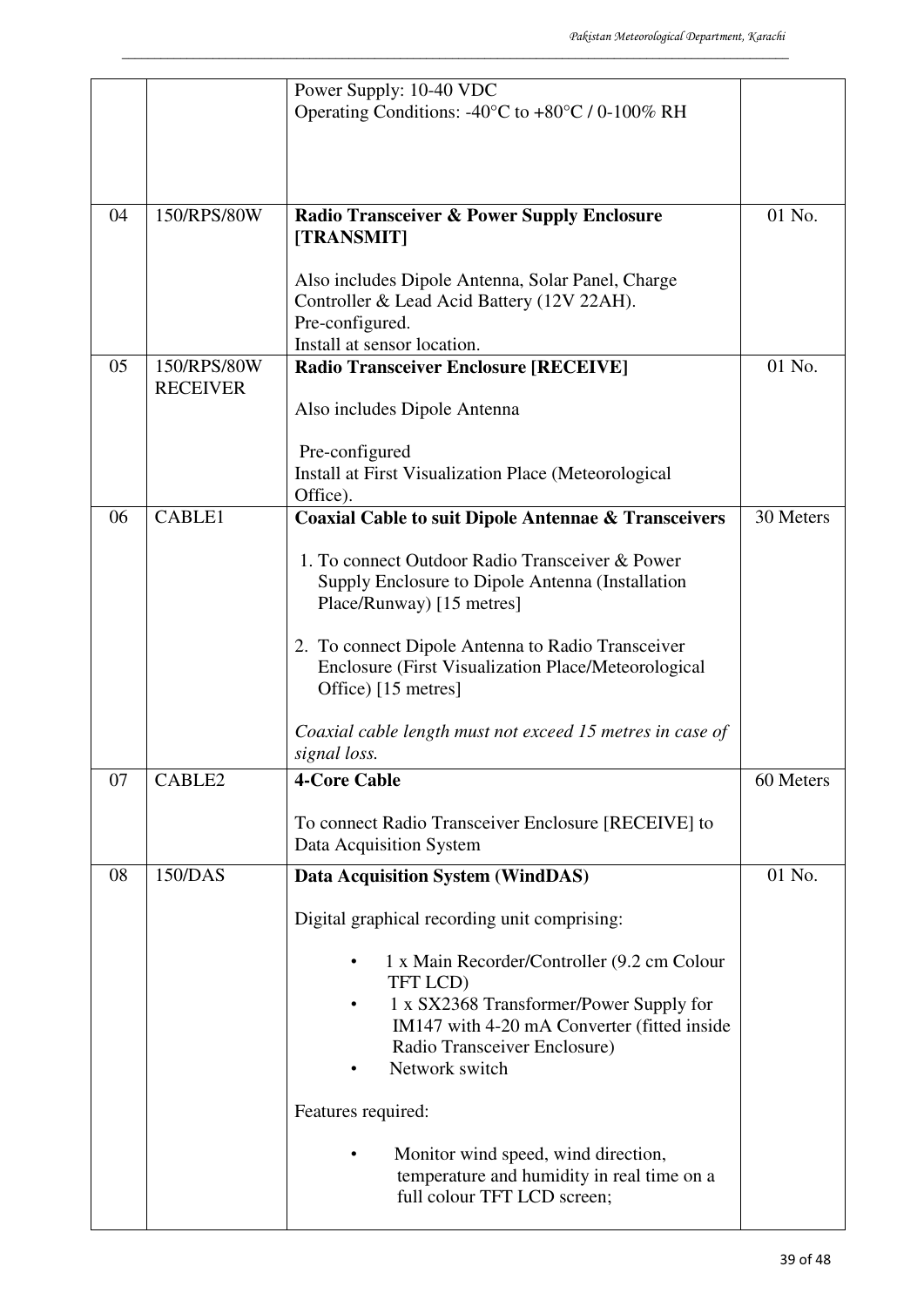|                                                      |            | Visualise data in numerical and graphical<br>format;<br>Calculate additional variables automatically<br>(2-minute average, 10-minute average,<br>max/min. gust etc.)*<br>Operate multiple screens independently<br>within a Local Area Network (LAN;<br>Customise alarm and notification settings;<br>Store and archive data quickly and securely;<br>Integrate within an existing Ethernet<br>instrumentation network;<br>Access data remotely via a webserver (LAN<br>Portal)<br>Modbus TCP/IP communications. |            |
|------------------------------------------------------|------------|------------------------------------------------------------------------------------------------------------------------------------------------------------------------------------------------------------------------------------------------------------------------------------------------------------------------------------------------------------------------------------------------------------------------------------------------------------------------------------------------------------------|------------|
| 09                                                   | 150/HMI855 | 14.5 cm Touch-Panel HMI Screen - 320 x 240 px                                                                                                                                                                                                                                                                                                                                                                                                                                                                    | 02 Nos.    |
|                                                      |            | $QVGA - 5.7" TFT - 16 MB$<br>HMI screen for use with 150/DAS Data Acquisition<br>System. Data visualization at:                                                                                                                                                                                                                                                                                                                                                                                                  |            |
|                                                      |            | 1. Meteorological Office 2. Air Traffic Control<br>2. Air Traffic Control                                                                                                                                                                                                                                                                                                                                                                                                                                        |            |
| 10                                                   | 150/WIGATE | 5 GHz Outdoor Point-to-Point Wireless Bridge                                                                                                                                                                                                                                                                                                                                                                                                                                                                     | 01 No.     |
|                                                      |            | Comprising two high-gain dual-polarised panel antennae<br>(IP67).                                                                                                                                                                                                                                                                                                                                                                                                                                                |            |
|                                                      |            | To facilitate data transfer to second location in airport.                                                                                                                                                                                                                                                                                                                                                                                                                                                       |            |
|                                                      |            | Also includes heavy-duty wall-/pole-mounting brackets.                                                                                                                                                                                                                                                                                                                                                                                                                                                           |            |
|                                                      |            | - WLAN Standard: IEEE 802.1 a/n, iPoll (proprietary)<br>- Radio Frequency Band: 5.150-5.5850 GHz<br>- License free                                                                                                                                                                                                                                                                                                                                                                                               |            |
| 11                                                   | CABLE3     | <b>Outdoor Shielded Cat 5e Network Cable</b>                                                                                                                                                                                                                                                                                                                                                                                                                                                                     | 150 Meters |
|                                                      |            | To connect 150/WIGATE antennae to Network Switches<br>$[2 \times 75 \text{ meters}]$                                                                                                                                                                                                                                                                                                                                                                                                                             |            |
|                                                      |            | Cable length must not exceed 75 meters                                                                                                                                                                                                                                                                                                                                                                                                                                                                           |            |
| 12                                                   | CABLE4     | <b>Indoor Cat 5e Network Cable</b>                                                                                                                                                                                                                                                                                                                                                                                                                                                                               | 25 Meters  |
|                                                      |            | 5 x 5-metre Ethernet Cable for internal switch connections                                                                                                                                                                                                                                                                                                                                                                                                                                                       |            |
|                                                      |            | <u>Part-B</u>                                                                                                                                                                                                                                                                                                                                                                                                                                                                                                    |            |
| <b>MUNRO HANDHELD ANEMOMETER IM161 OR EQUIVELENT</b> |            |                                                                                                                                                                                                                                                                                                                                                                                                                                                                                                                  | 02 Nos.    |
| <b>Required specification of Handheld Anemometer</b> |            |                                                                                                                                                                                                                                                                                                                                                                                                                                                                                                                  |            |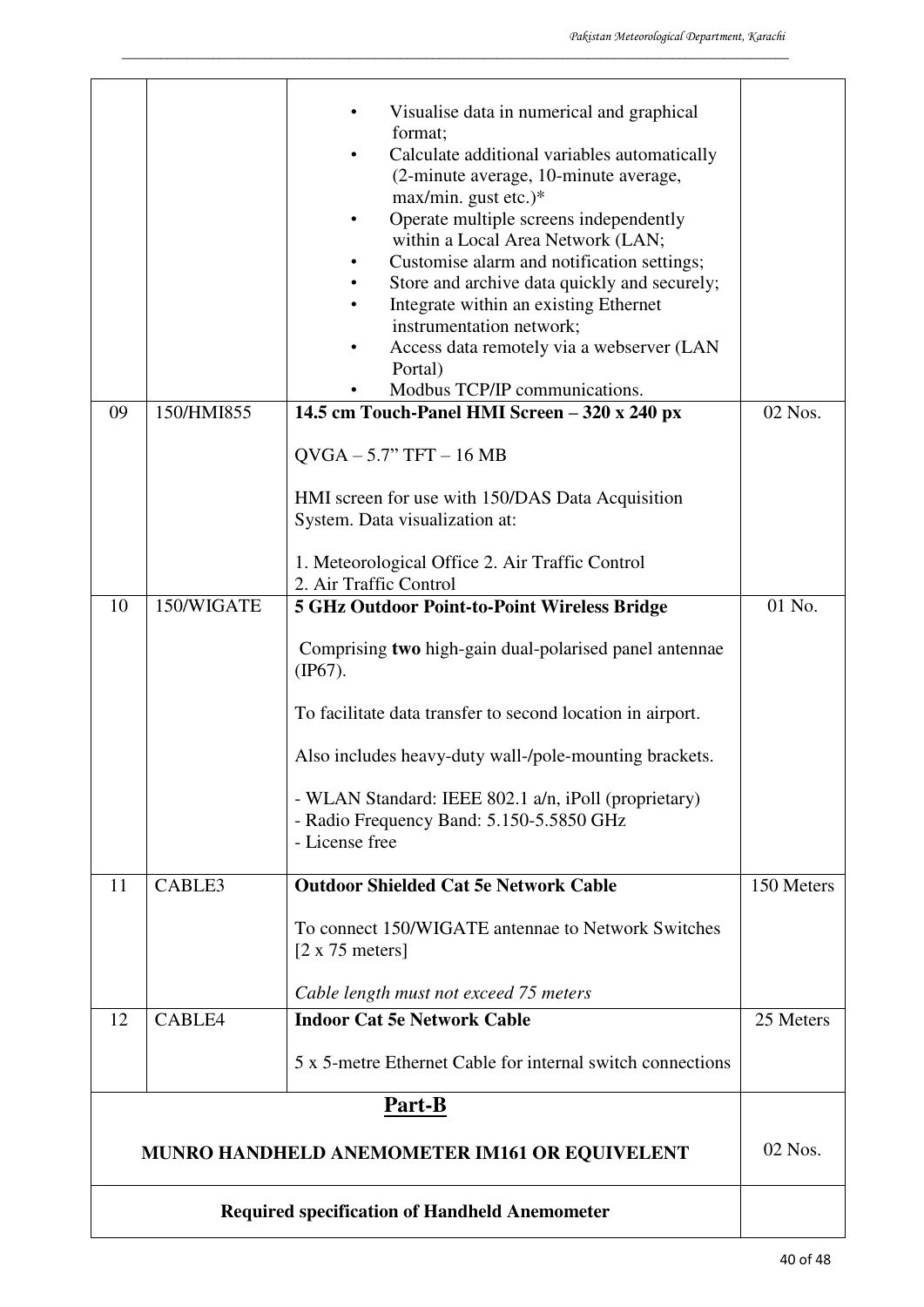| Wind Speed             | 0-60 knots, 0-60 mph or 0-30 m/s                                         |
|------------------------|--------------------------------------------------------------------------|
| Wind Resolution        | 2 Knots                                                                  |
| Wind Accuracy          | $\pm 0.5$ knots below 30 knots, $\pm 1$ knot above 30 knots              |
| <b>Start Threshold</b> | 2 Knots                                                                  |
| Dimensions             | 36 mm (Cup Diameter), 210 mm (Length), 52 mm (Axis<br>to Outer Cup Edge) |
| Weight                 | 450 g                                                                    |

**Note: China made instruments must be quoted in Renminbe (RMB) other currencies will not be accepted.**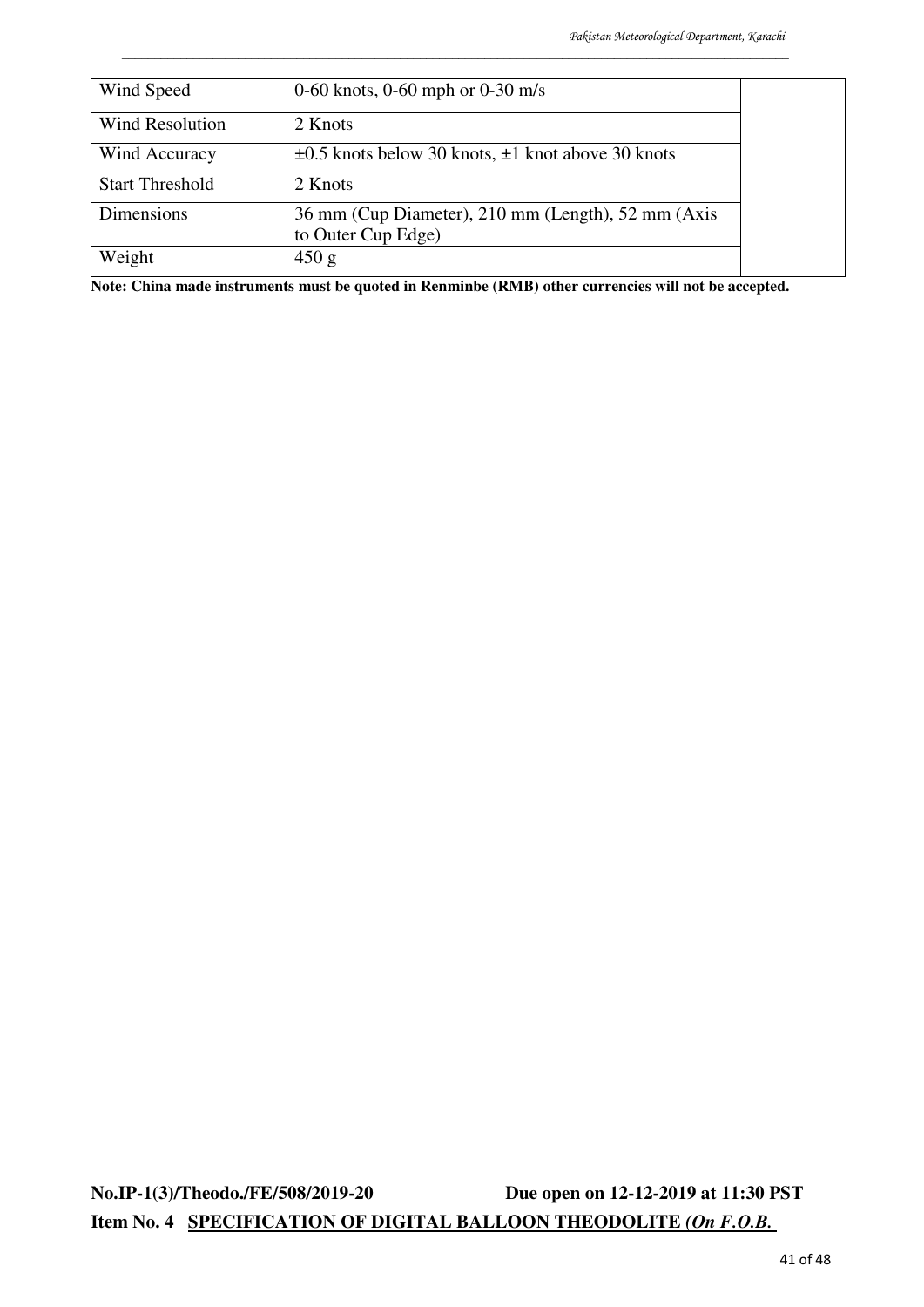|              | Basis).                                                                                                |                                                                                                                                                                                                                                                                                                        |          |
|--------------|--------------------------------------------------------------------------------------------------------|--------------------------------------------------------------------------------------------------------------------------------------------------------------------------------------------------------------------------------------------------------------------------------------------------------|----------|
|              |                                                                                                        | <b>Description of Stores</b>                                                                                                                                                                                                                                                                           | Quantity |
|              |                                                                                                        | <b>DIGITAL BALLOON THEODOLITE TD-4</b> with complete accessories<br>TAMAYA OR (H & W) Or Equivalent.                                                                                                                                                                                                   | 03 Nos.  |
|              |                                                                                                        | Digital Balloon Theodolite is required with a Telescope mounted so that it can rotate in both<br>Azimuth and Elevation directions, with Main Telescope and Sighting Telescope (Optional). It must<br>have a detachable or fixed compass, with carrying case and Tripod as per following specification. |          |
| ❖            | <b>Main Telescope</b><br>Diameter<br>Magnification<br>Image<br>Field of view<br>Resolution             | 47mm<br><b>18X</b><br><b>Inverted</b><br>$2^{\circ}30'$<br>3.5''                                                                                                                                                                                                                                       |          |
| ❖            | <b>Digital Angle Display</b><br>Azimuth<br>Elevation<br>Smallest unit<br>Display                       | $0^\circ$ - 360 $^\circ$<br>$0^\circ$ - 360 $^\circ$<br>$0.01^{\circ}$ (for both azimuth and elevation)<br>LCD (16 digits, 2 lines)                                                                                                                                                                    |          |
| ❖<br>❖<br>❖  | <b>Functions</b><br>Timer<br>Command and alarm<br><b>Level Vial Sensitivity</b><br>Power<br>Main Power | Clock function Built-in real time clock<br><b>Calendar function</b><br>1-99 seconds<br><b>Buzzing</b><br>90"/2mm<br>Lithium ion battery                                                                                                                                                                |          |
| ❖            |                                                                                                        | <b>Accessories required with each Theodolite.</b>                                                                                                                                                                                                                                                      |          |
| ❖            | <b>Optional items</b><br>RS-232C Interface cable                                                       | Level vial adjusting Pin 1Piece                                                                                                                                                                                                                                                                        |          |
| be accepted. |                                                                                                        | Note: China made instruments must be quoted in Renminbe (RMB) other currencies will not                                                                                                                                                                                                                |          |
|              |                                                                                                        |                                                                                                                                                                                                                                                                                                        |          |

**No.IP-1(3)/Hydrogen Gen./FE/509/2019-20 Due open on 12-12-2019 at 11:30 PST**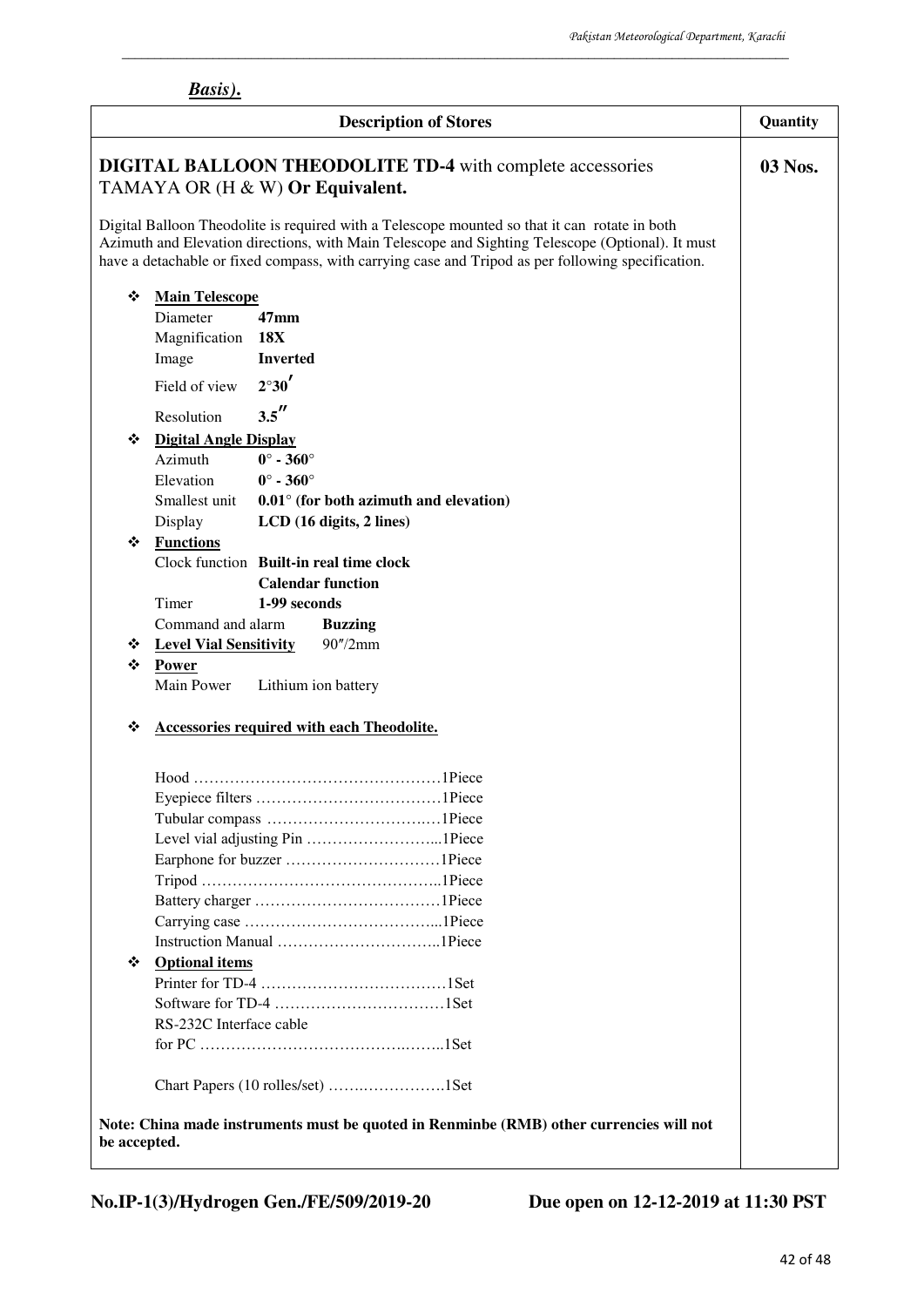#### **Item No. 5 SPECIFICATION OF PORTABLE (High Pressure ) HYDROGEN GAS GENERATOR** *(On F.O.B. Basis)***.**

| <b>Description of Stores</b>                                                                                                                                              |                                                         |  |
|---------------------------------------------------------------------------------------------------------------------------------------------------------------------------|---------------------------------------------------------|--|
| Portable Hydrogen Gas Generator (SPE) CCEC-500                                                                                                                            |                                                         |  |
| Hydrogen Gas Generater is required to prepare High Pressure<br>Hydrogen Gas to store & fill the Meteorological Balloons (upto 350<br>gms.) at Pilot Balloons observatory. |                                                         |  |
| Hydrogen gas flow (ml/min.)                                                                                                                                               | 500                                                     |  |
| Hydrogen gas purity (%)                                                                                                                                                   | ≥99.999%                                                |  |
| Output pressure (MPa)                                                                                                                                                     | 0.4 MPa, 0.8 MPa                                        |  |
| Requirement on pure water                                                                                                                                                 | $>1$ M $\Omega$ deionized water or<br>redistilled water |  |
| Power source                                                                                                                                                              | AC, 220V, 50-60Hz                                       |  |
| Power consumption (W)                                                                                                                                                     | ≤150W                                                   |  |
| Overall dimensions (mm)                                                                                                                                                   | 310 x 285 x 370                                         |  |
| Weight (Kg)                                                                                                                                                               | $\leq$ 20 Kg                                            |  |
| Note: China made instruments must be quoted in Renminbe (RMB) other currencies will not<br>be accepted.                                                                   |                                                         |  |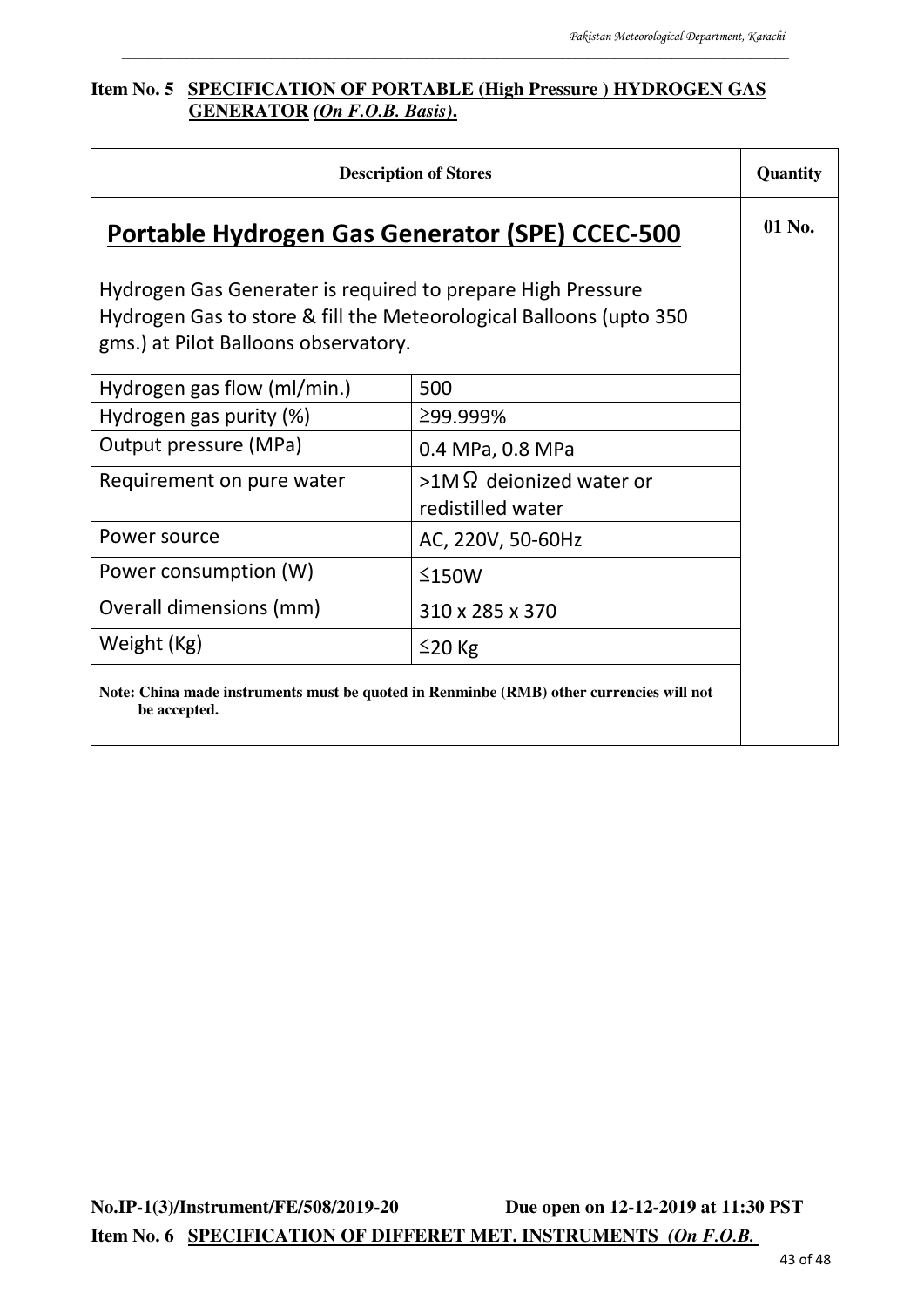### **S. No.** Description of Stores **Quantity Quantity 01 Vaisala HUMICAP**  HMP155 - Humidity and Temperature Probe for out door applications or Equivalent HMP155A: Analog Output for Humidity and Temperature ……….. 1 EA Analog Output (CH1+CH2) Output 0...5V ………………….1 EA Air Temperature in range -40 ... +60°C (-40… +140°F) …………….1 EA RH (0...100%RH) …………………………………………………….1 EA Metric Units ………………………………………………………….1 EA H180R+PT100 ………………………………………………………..1 EA Sintered PTFE-filter, Best protection for Long-term Stability ……….1 EA 10m Cable with Connector on HMP155 End + Open ………………..1 EA Leads on the Other End RH&T-calibration in room temperature ……1 EA Quick Reference Guide HMP155 …………………………………….1 EA 10 Nos. **02 Vaisala Digital Barometer PTB330** OR Equivalent Class A Accuracy (±0.15 hPa over full temperature range) ………….1 EA Cover without Display ………………………………………………..1 EA Standard (24 VDC) …………………………………………………...1 EA Baro-1 Module 500...1100hPa ………………………………………..1 EA Cable Bushing ………………………………………………………...1 EA Pressure Connector M5 (10-32) ………………………………………1 EA User´s Guide PTB330 ………………………………………………...1 EA 10 Nos. **03 Vaisala Combined Wind Sensor (With Two Wipers) WMS302 or Equivalent**  Cable 221551 or Equivalent 4 Nos. **04 Vaisala WXT 536 Multiparameter Weather Transmeter** or Equivalent 1 No. **05** a) **Ultrasonic Wind Sensor Vaisala WMT700** or **Equivalent** 0...65 m/s -10...+60  $^{\circ}$ C Transducer + Arm Heating Isolated Serial Output RS485 Digital Message Format NMEA Version 0183 Output Unit M/S Analog Output Disabled for Wind Speed Analog Output Disabled for Wind Direction Cable 10 M For MAWS Installation WMT70 Connector cover Mounting Adapter 30/60 1 No. **b) Vaisala HMP155 -** Humidity and Temperature Probe for Outdoor Applications or **Equivalent** HMP155D: Analog Output for Humidity, Passive Output for Temperature Analog Output (CH1+CH2) Output 0...1V No Analog Output RH (0...100%RH) Metric Units H180R and Separate PT100 incl. shrinkable tubing Sintered PTFE-filter, Best protection for Long-term  $01$  No.

\_\_\_\_\_\_\_\_\_\_\_\_\_\_\_\_\_\_\_\_\_\_\_\_\_\_\_\_\_\_\_\_\_\_\_\_\_\_\_\_\_\_\_\_\_\_\_\_\_\_\_\_\_\_\_\_\_\_\_\_\_\_\_\_\_\_\_\_\_\_\_\_\_\_\_\_\_\_\_\_\_\_\_\_\_\_\_\_\_\_\_\_\_\_\_\_\_\_\_\_\_\_\_

 *BASIS/CIP BASIS)***.**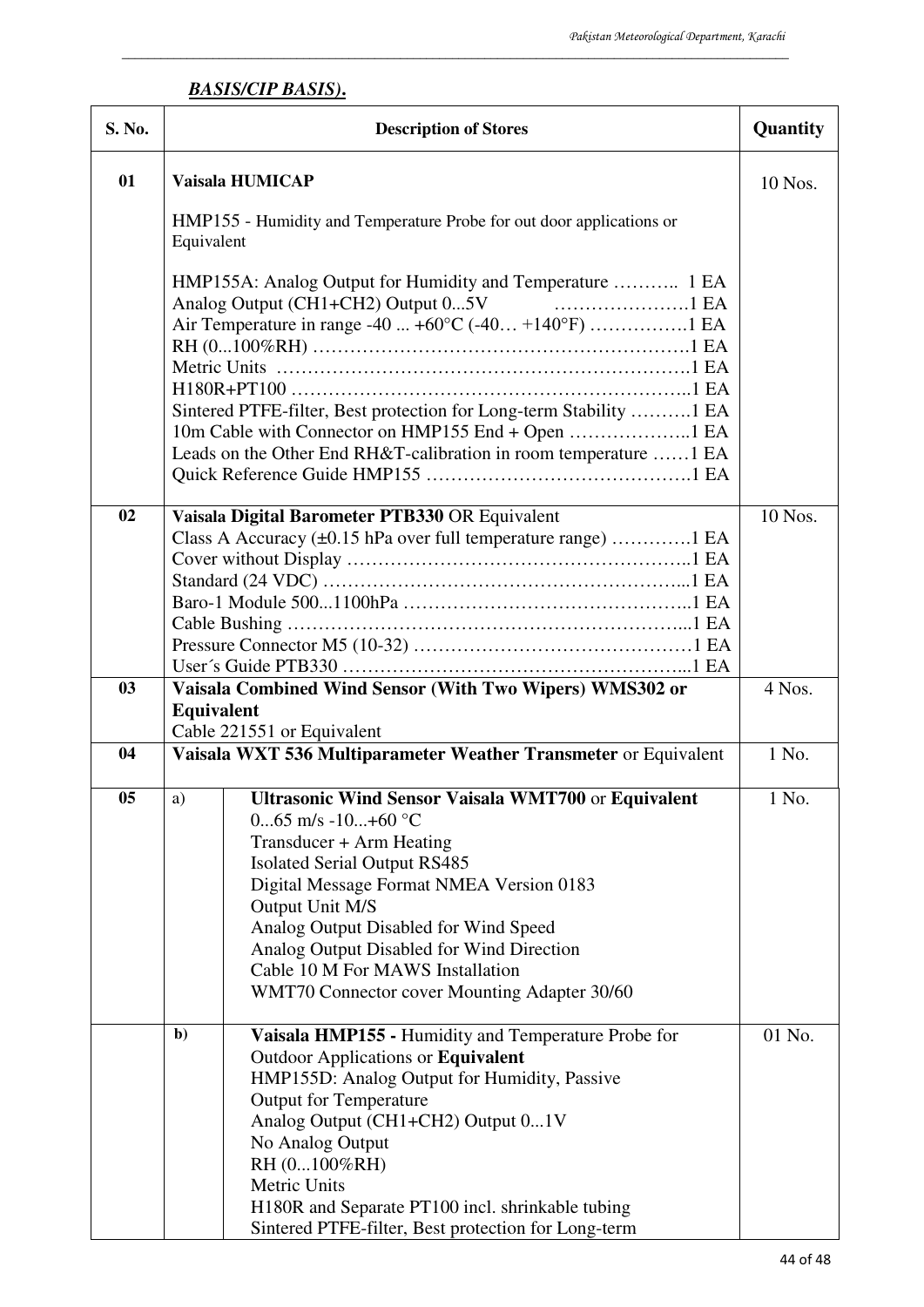|              | Stability<br>RH&T-calibration in room temperature |        |
|--------------|---------------------------------------------------|--------|
| $\mathbf{C}$ | Cable, Extension M12 8N Female to Male, 3M        | 01 No. |

**Note: China made instruments must be quoted in Renminbe (RMB) other currencies will not be accepted.**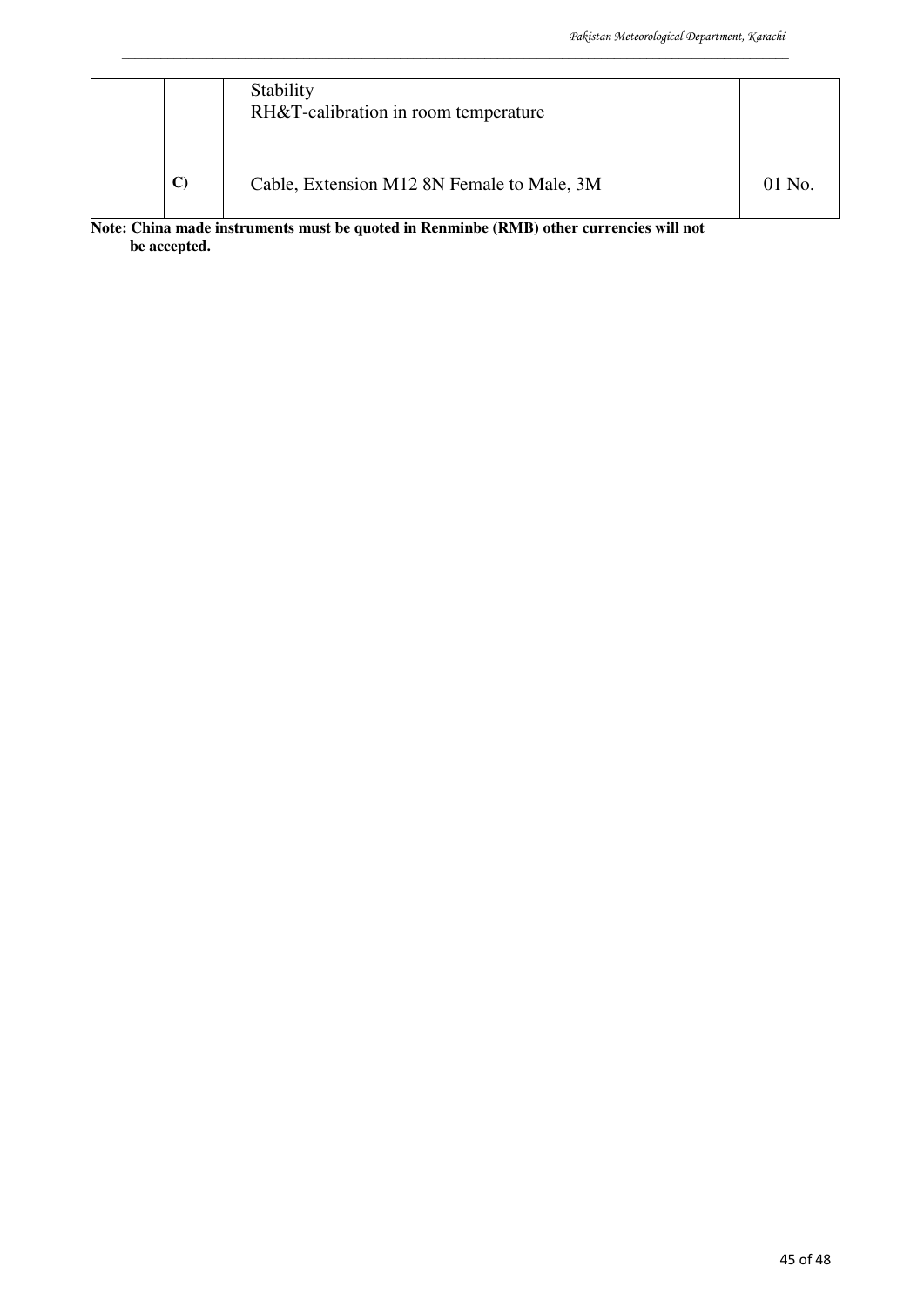#### **No.IP-1(3)/DCM/FE/509/2019-20 Due open on 12-12-2019 at 11:30 PST**

### **Item No. 7 SPECIFICATION OF SEISMIC DIGITIZER WITH COMMUNICATION MODULE with accessories** *(On F.O.B. Basis)***.**

\_\_\_\_\_\_\_\_\_\_\_\_\_\_\_\_\_\_\_\_\_\_\_\_\_\_\_\_\_\_\_\_\_\_\_\_\_\_\_\_\_\_\_\_\_\_\_\_\_\_\_\_\_\_\_\_\_\_\_\_\_\_\_\_\_\_\_\_\_\_\_\_\_\_\_\_\_\_\_\_\_\_\_\_\_\_\_\_\_\_\_\_\_\_\_\_\_\_\_\_\_\_\_

| <b>S. No.</b> | <b>Description of Stores</b>                                                                                                                                                                                                                                                                                                                                                                                                                                                                                                                                                                                                                                                                                                                                                                                                                           | Quantity |
|---------------|--------------------------------------------------------------------------------------------------------------------------------------------------------------------------------------------------------------------------------------------------------------------------------------------------------------------------------------------------------------------------------------------------------------------------------------------------------------------------------------------------------------------------------------------------------------------------------------------------------------------------------------------------------------------------------------------------------------------------------------------------------------------------------------------------------------------------------------------------------|----------|
| 01            | <b>Smart Seismic Digitizer with Data Communication Module (with all</b><br>accessories)                                                                                                                                                                                                                                                                                                                                                                                                                                                                                                                                                                                                                                                                                                                                                                | 05 Sets  |
|               | <b>Specification:</b>                                                                                                                                                                                                                                                                                                                                                                                                                                                                                                                                                                                                                                                                                                                                                                                                                                  |          |
|               | Primary Digitization Channel: 4-8 channel at 24 bits.<br>Trigger Modes: STA/LTA triggering.<br>Memory Storage: Dual redundant 64 GB micro SD card or above.<br>(1 fixed, 1 hot-swappable)<br><b>Dynamic Range:</b> $>$ 135.5db @ 100 sps.<br><b>Communication Technologies:</b> Ethernet and POE or integrated internet<br>sim technology.<br>Network Protocols: UDP/TCP/IP.<br>Retrieval function: Data should be recovered by http server and ftp.<br>Compact encapsulated GPS/GLONASS/BeiDou<br><b>GNSS system:</b><br>receiver or GPS antenna with 30m cable.<br>Power supply:<br>10-36V DC.<br>Must be Compatible Sensors: CMG-40T (CMG-T40-00390) and CMG-3T<br>(CMG-T30-0034) Guralp Seismometers<br>Sensors.<br>GCF(Scream!) and GDI-link, SEEDlink,<br>Data streaming protocol:<br>MiniSeed<br>Windows and Linux.<br><b>Operating system:</b> |          |

**Note: China made instruments must be quoted in Renminbe (RMB) other currencies will not be accepted.**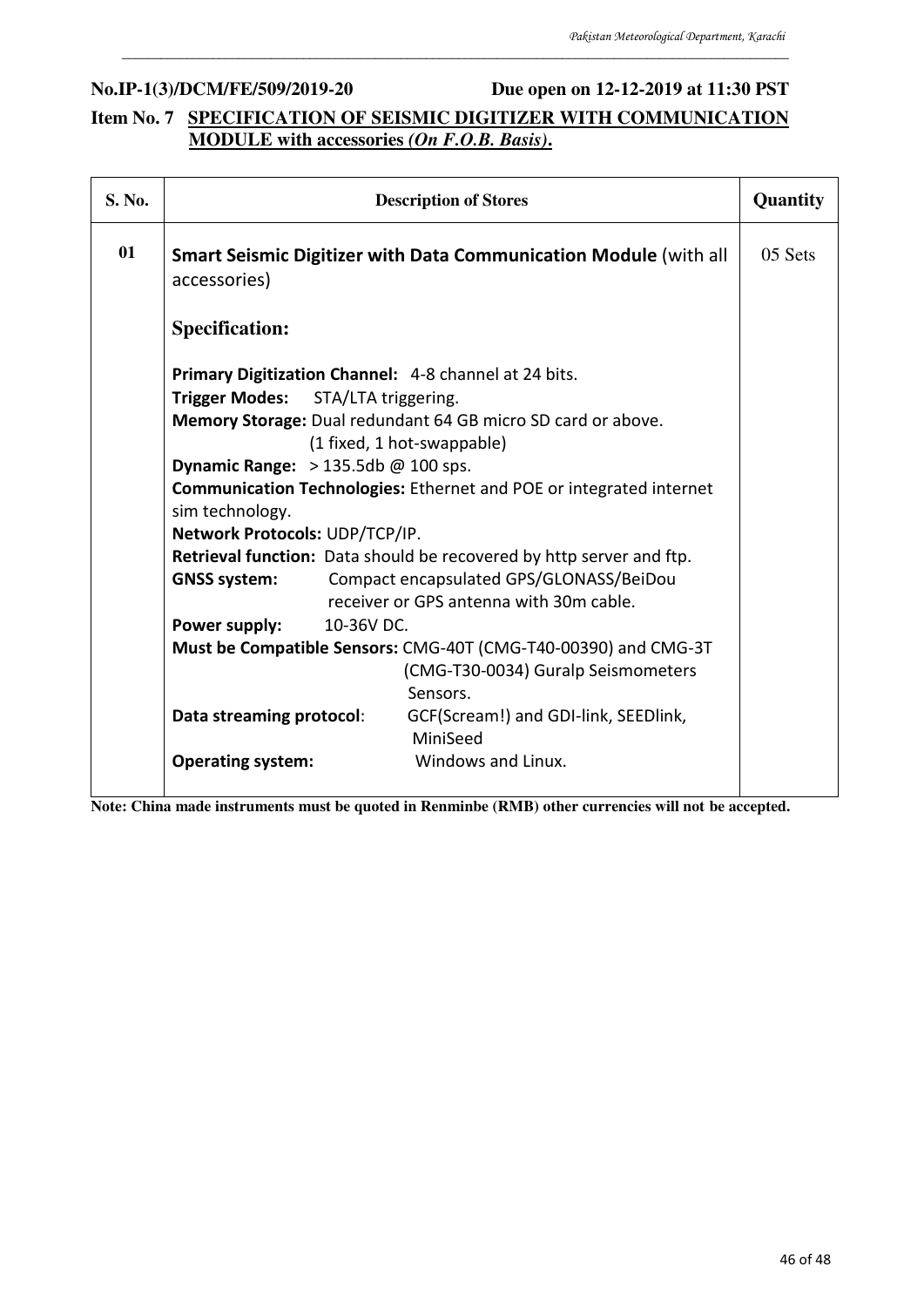#### **GOVERNMENT OF PAKISTAN PAKISTAN METEOROLOGICAL DEPARTMENT H.Q. Camp Office, University Road, Karachi-75270**

\_\_\_\_\_\_\_\_\_\_\_\_\_\_\_\_\_\_\_\_\_\_\_\_\_\_\_\_\_\_\_\_\_\_\_\_\_\_\_\_\_\_\_\_\_\_\_\_\_\_\_\_\_\_\_\_\_\_\_\_\_\_\_\_\_\_\_\_\_\_\_\_\_\_\_\_\_\_\_\_\_\_\_\_\_\_\_\_\_\_\_\_\_\_\_\_\_\_\_\_\_\_\_

#### *TERMS & CONDITIONS (F.O.B/CIP)*

- **1) Delivery of Store:** Stores is required on F.O.B. basis.
- **2) Terms & Conditions:** Tenderers are invited to submit their tenders for the supply of goods as per schedule given. Tenderers should submit tender strictly in accordance with the terms and conditions.

**Bidding Procedure: Single-stage two envelops i.e. Technical and Financial.** The bid submitted by the bidder shall comprise of two envelops submitted Simultaneously, one containing only the **Technical Proposal** and the other one **Financial Proposal**.

- **Technical Proposal:** Must contain **Original Proforma Invoice** from their Principal showing complete specification of the quoted item, copy of CNIC of the Proprietor or Managing Director, copies of NTN and GST certificates, copy of the 2% earnest money in favour of Director General, Meteorological Services, Karachi and all other desired documents.
- **Financial Proposal:** Must contain Price proposal/**ORIGINAL PROFORMA INVOICE** on Principal's letterhead , Original Payorder of 2% earnest money in favour of Director General, Meteorological Services, Karachi and other below mentioned desired documents.

#### **3) SPECIAL INSTRUCTIONS**:

- **a) Validity: Offer should be valid for 90 days from the date of opening of tender.**
- b) **Earnest Money:** Tenderers should furnish Earnest Money @ 2% of quoted price in the shape of Pay Order/Bank Draft only from scheduled Bank in favour of Director General, Meteorological Services, failing which offer will not be entertained. Insufficient Earnest Money will not be acceptable. Earnest Money of the successful bidder will be converted into Security Deposit and the successful bidder will further be required to deposit 3% of the balance of the total value of the Contract placed with him/them as Security Deposit within 5 working days of the date of issue of Contract. In case of non-deposit of balance Security Deposit it will be concluded that the successful bidder has failed to honor the contract and will be liable to further proceeding as a defaulter.
- c) **Successful bidders are required to pay an amount equivalent to 0.**35% of the total contract value including all taxes to the treasurry office of Government of Sindh under Article 15 (a) of Stamp Act, 1899 or required to submit STAMP PAPER of the same value to this office for the issuance of contract.
- d) Tenderers should indicate their Income Tax Number/ G.S.T. No. and National Tax Number. (Copies must be enclosed).
- e) Tenderer should mentioned the Manufacturer's Name, Brand and Country of Origin in their offer.
- f) Change of Suppliers/Maker's Name, Country of Origin or any of the conditions the quotation will not be allowed and accepted subsequent to the opening of the tender or even after placement of contract unless asked for by the purchaser.
- g) Tenderer must confirm in their offer that the packing offered is strong enough to withstand transportation by sea, Air, Rail and Road and also the usual transportation handling if required for such store.
- h) FOB by Sea quotation should be given on FOB Port of Dispatch basis taking into account that port of dispatch quoted in the tender is appropriate for Sea Cargo only to be lifted by PNSC Vessels.
- i) Payment of the freight charges is made at actual in non-convertible Pak. Currency to Pakistan National Shipping Corporation by the Distt. Controller of Stores (Shipping), Pakistan Railways, Karachi Cantt.
- j) Shipment of Government consignment are restricted to Pakistan National Shipping Corporation or their chartered Vessels. Supplier must give one month prior intimation to the Agent of the Pakistan National Shipping